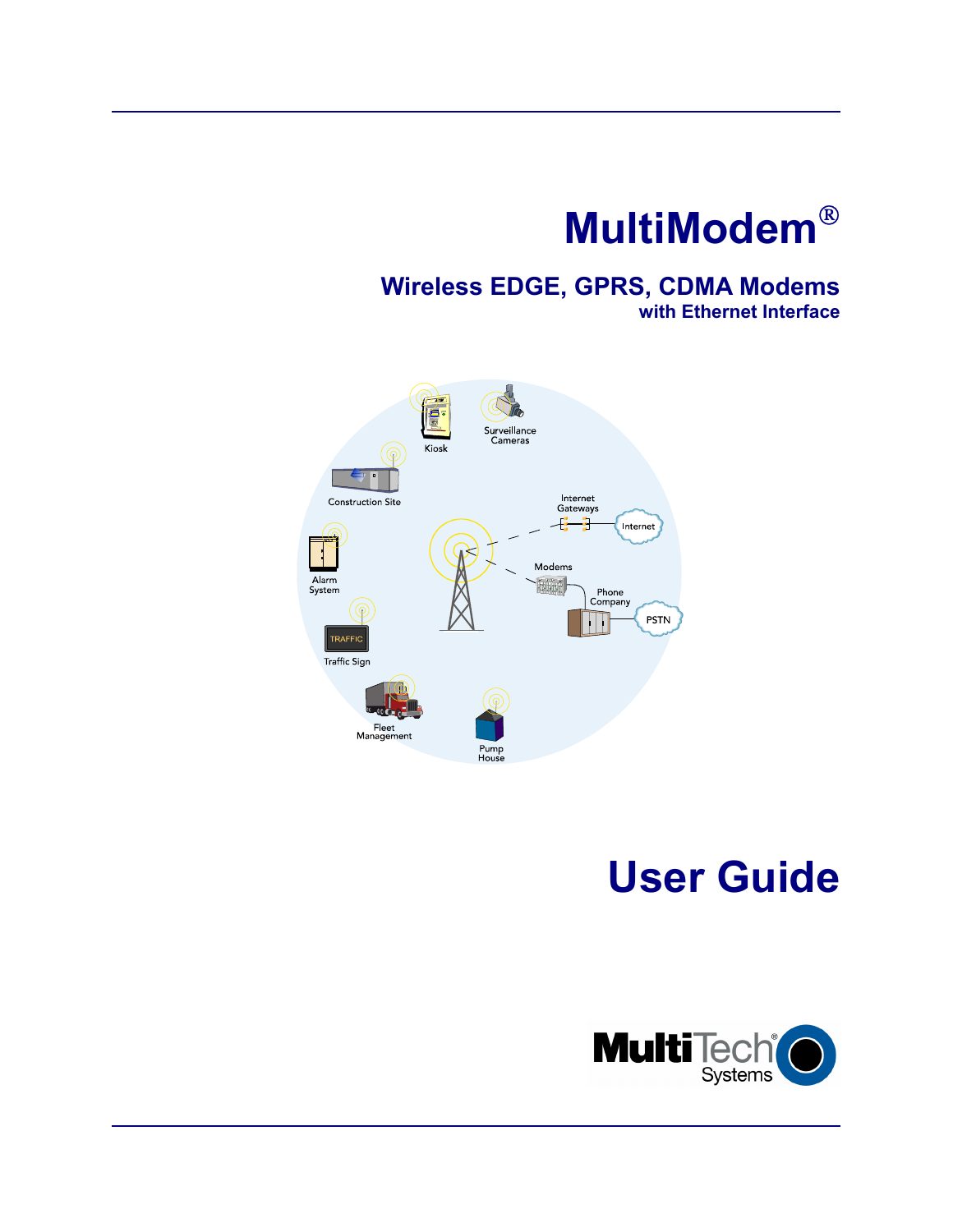#### **User Guide**

MultiModem<sup>®</sup> Wireless EDGE, GPRS, and CDMA Modems with an Ethernet Interface MTCBA-E-EN, MTCBA-G-EN-Fx, MTCBA-C-EN-Nx S000375A, Revision A

#### **Copyright**

This publication may not be reproduced, in whole or in part, without prior expressed written permission from Multi-Tech Systems, Inc. All rights reserved.

Copyright © 2005 by Multi-Tech Systems, Inc.

Multi-Tech Systems, Inc. makes no representations or warranty with respect to the contents hereof and specifically disclaims any implied warranties of merchantability or fitness for any particular purpose.

Furthermore, Multi-Tech Systems, Inc. reserves the right to revise this publication and to make changes from time to time in the content hereof without obligation of Multi-Tech Systems, Inc. to notify any person or organization of such revisions or changes.

#### **Record of Revisions**

**Revision Date Description**<br>A 09/01/05 Initial release.

 A 09/01/05 Initial release. Version 1.10. Includes the Waste Electrical and Electronic Equipment Statement.

#### **Trademarks**

Trademarks and registered trademarks of Multi-Tech Systems, Inc. include MultiModem, the Multi-Tech logo, and Multi-Tech. Windows is a registered trademark of Microsoft Corporation in the United States and other countries. All products or technologies are the trademarks or registered trademarks of their respective holders.

#### **Technical Support**

| <b>Country</b>     | <b>By Email</b>            | <b>By Phone</b>      |
|--------------------|----------------------------|----------------------|
| France:            | support@multitech.fr       | $(33)$ 1-64 61 09 81 |
| India:             | support@multitechindia.com | 91 (124) 6340778     |
| U.K.:              | support@multitech.co.uk    | (44) 118 959 7774    |
| U.S. and Canada:   | support@multitech.com      | (800) 972-2439       |
| Rest of the World: | support@multitech.com      | (763) 717-5863       |

#### **World Headquarters**

Multi-Tech Systems, Inc. 2205 Woodale Drive Mounds View, Minnesota 55112 (763) 785-3500 or (800) 328-9717 Fax 763-785-9874 Internet Address: http://www.multitech.com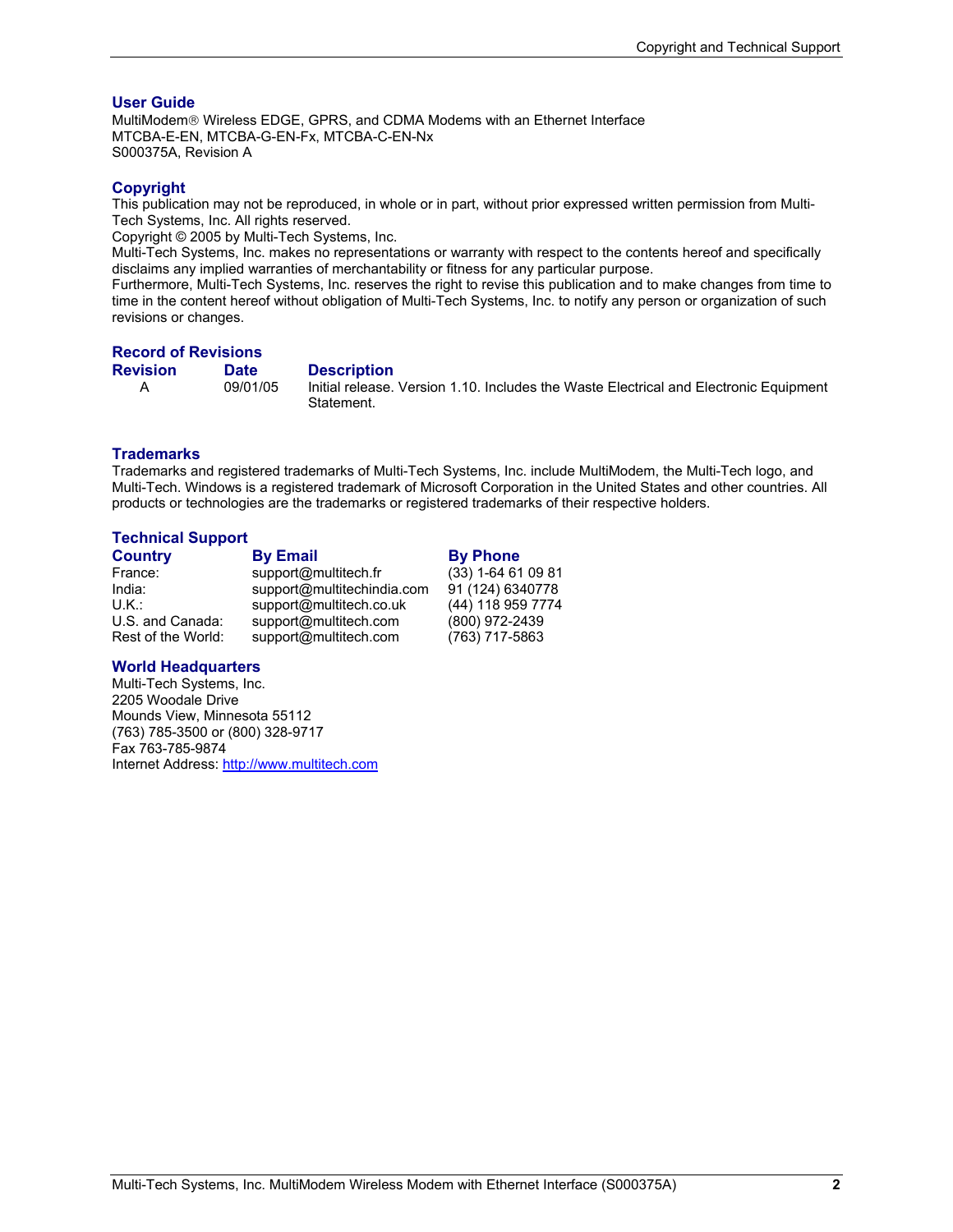## **Table of Contents**

| <b>PPP</b> |     |
|------------|-----|
|            |     |
|            |     |
|            |     |
|            |     |
|            |     |
|            |     |
|            |     |
|            |     |
|            |     |
|            |     |
|            |     |
|            | .29 |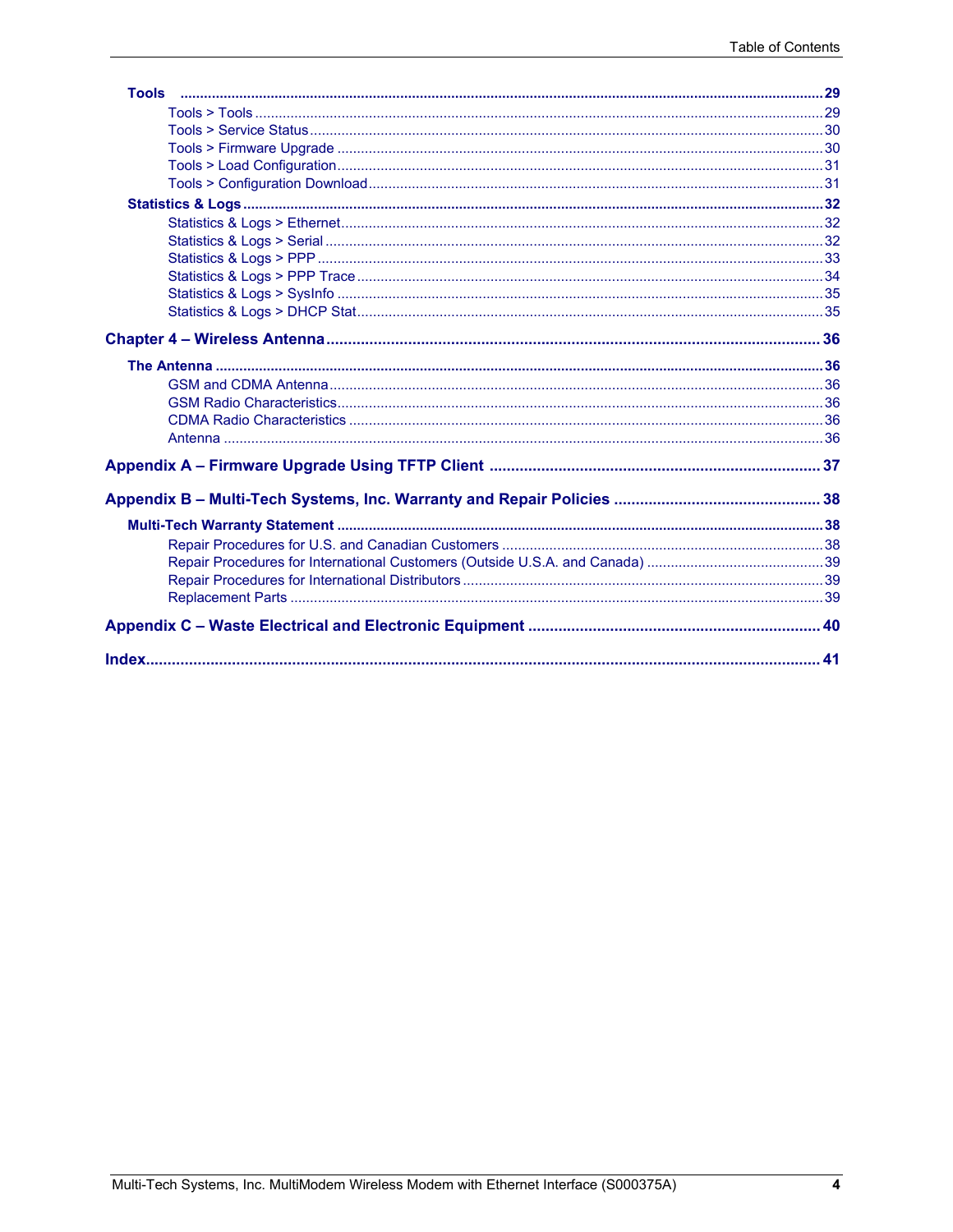## **Chapter 1 – Introduction and Product Description**

This User Guide describes the MultiModem® Wireless EDGE, GPRS, and CDMA modems with an Ethernet Interface.

## **Product and Interface Descriptions**

### **Ethernet Interface**

The MultiModem wireless modems with an Ethernet interface provide shared Internet access with one IP address. The built-in routing capabilities provide DHCP services and firewall security using Network Address Translation. Due to the routing capabilities, these modems are sometimes called routers.

These modems support "always-on" network connection as well as "dial-on-demand" for Internet services. The "always-on" network connection automatically establishes a wireless data connection and allows for around the clock surveillance, monitoring or real-time data acquisition of any remote Ethernet device such as a Web camera. If the data link is dropped in the event of poor reception or a complete loss of service, it will automatically re-establish the data link. When configured for "dial-on-demand" the wireless modem only accesses the Internet when data is present. This configuration is ideal for sharing Internet access among networked PCs.

Software features include remote configuration, firmware upgrade, load configuration screen, and a save configuration screen.

### **MultiModem EDGE**

The MultiModem® EDGE wireless modem delivers some of the fastest cellular wireless data speeds utilizing EDGE technology. It allows users to connect to the Internet and send and receive data up to three times faster than possible with an ordinary GSM/GPRS network making it ideal for highly data-intensive multimedia applications. The MultiModem EDGE wireless modem is equipped with quad-band GSM, which means it can be used worldwide on all existing GSM networks.

**AT Commands:** The MultiModem EDGE wireless modem is configured using the EDGE AT Commands. These commands are documented in the Reference Guide for the MultiModem Wireless EDGE Modems, document number S000371*x*.

### **MultiModem GPRS**

The MultiModem® GPRS wireless modem offers standards-based multi-band GSM/GPRS Class 10 performance. The ready-to-deploy, standalone data/fax/voice modem allows developers to add wireless communication to products with a miniumum of development time and expense. The MultiModem® GPRS wireless modem is base on industry-standard open interfaces and can be desktop or panel mounted.

**AT Commands:** The MultiModem GPRS wireless modem is configured using the GPRS AT Commands. These commands are documented in the Reference Guide for the MultiModem Wireless GPRS Modems, document number S000293*x* and also the Reference Guide for the GSM IP Commands, document number S000333*x*.

### **MultiModem CDMA**

The MultiModem<sup>®</sup> CDMA wireless modem offers standards-based multi-band CDMA200 1xRTT performance. The ready-to-deploy, standalone data/fax/voice modem allows developers to add wireless communication to products with a miniumum of development time and expense. The MultiModem® CDMA wireless modem is base on industry-standard open interfaces and can be desktop or panel mounted.

**AT Commands:**The MultiModem CDMA wireless modem is configured using the CDMA AT Commands. These commands are documented in the Reference Guide for the MultiModem Wireless CDMA Modems, document number S000294*x*.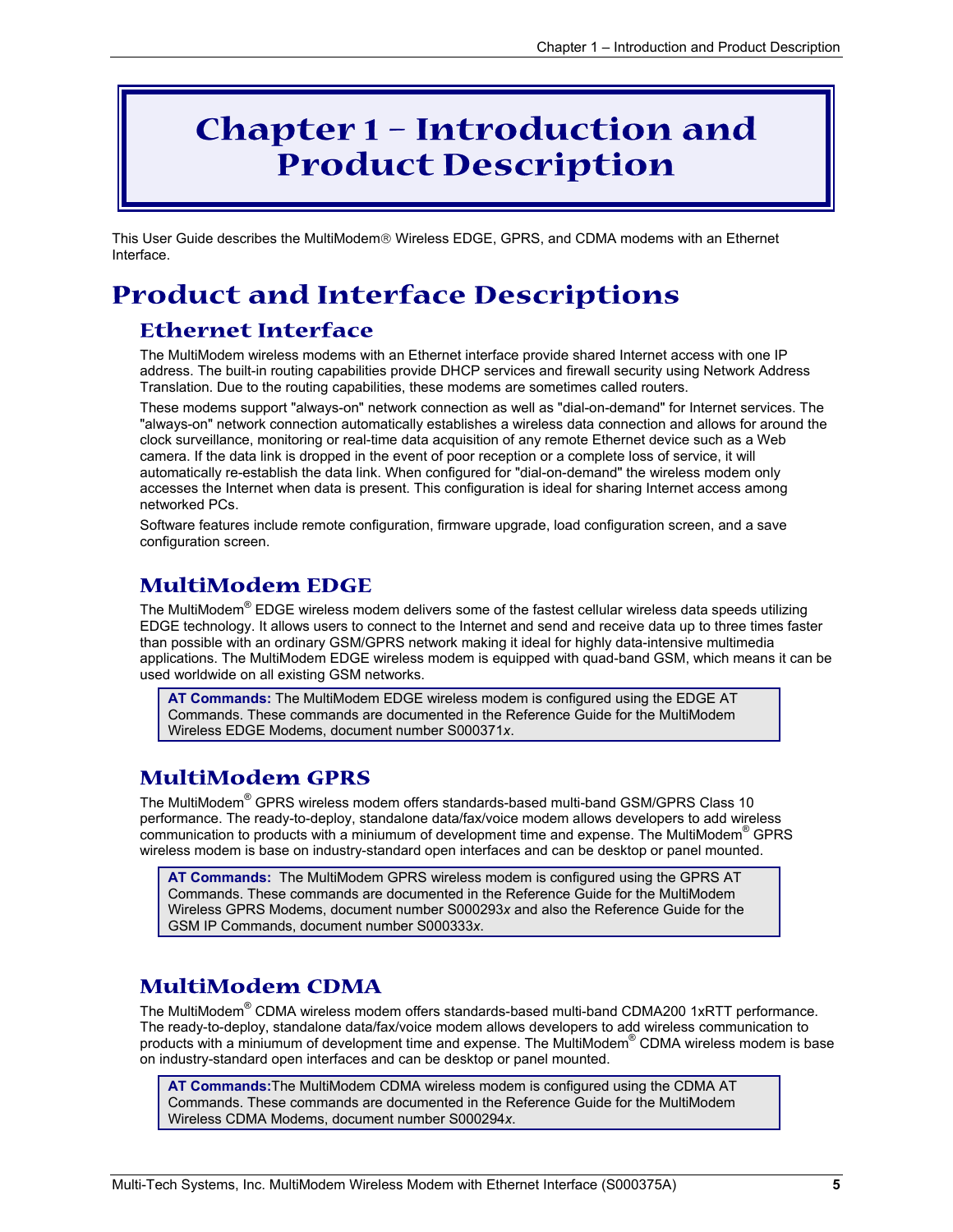### **Safety Warnings**

### **Ethernet Ports Caution**

The Ethernet ports are not designed to be connected to a Public Telecommunication Network.

### **Handling Precautions**

All devices must be handled with certain precautions to avoid damage due to the accumulation of static charge. Although input protection circuitry has been incorporated into the devices to minimize the effect of this static build up, proper precautions should be taken to avoid exposure to electrostatic discharge during handling and mounting.

### **Safety Recommendations for Rack Installations**

- Ensure proper installation in a closed or multi-unit enclosure by following the recommended installation as defined by the enclosure manufacturer.
- If installing the wireless modem in a closed or multi-unit enclosure, ensure adequate airflow so that the maximum recommended ambient temperature is not exceeded.
- Do not place the device directly on top of other equipment or place other equipment directly on top of this device.
- Ensure that the device is properly connected to earth ground via a grounded power cord. If a power strip is used, ensure that the power strip also provides adequate grounding.
- Ensure that the main supply circuit is capable of handling the load. See the power label on the device for requirements.
- Maximum ambient temperature is 70 degrees Celsius.
- This device should be installed by properly qualified personnel.
- Only connect like circuits; e.g., connect SELV (Secondary Extra Low Voltage) circuits to SELV circuits and TN (Telecommunications Network) circuits to TN circuits.

### **Ship Kit Contents**

The wireless modem is shipped with the following:

- One Multi-Tech wireless modem with Ethernet interface.
- One power cord.
- One external power supply.
- One wireless modem antenna.
- Four rubber feet for desktop placement.
- One printed Quick Start Guide.
- Printed Activation Customer Notices (for Cingular, Sprint, Verizon networks, and general CDMA activation).
- One product CD that provides documentation and Adobe Acrobat Reader.

## **Application Example**

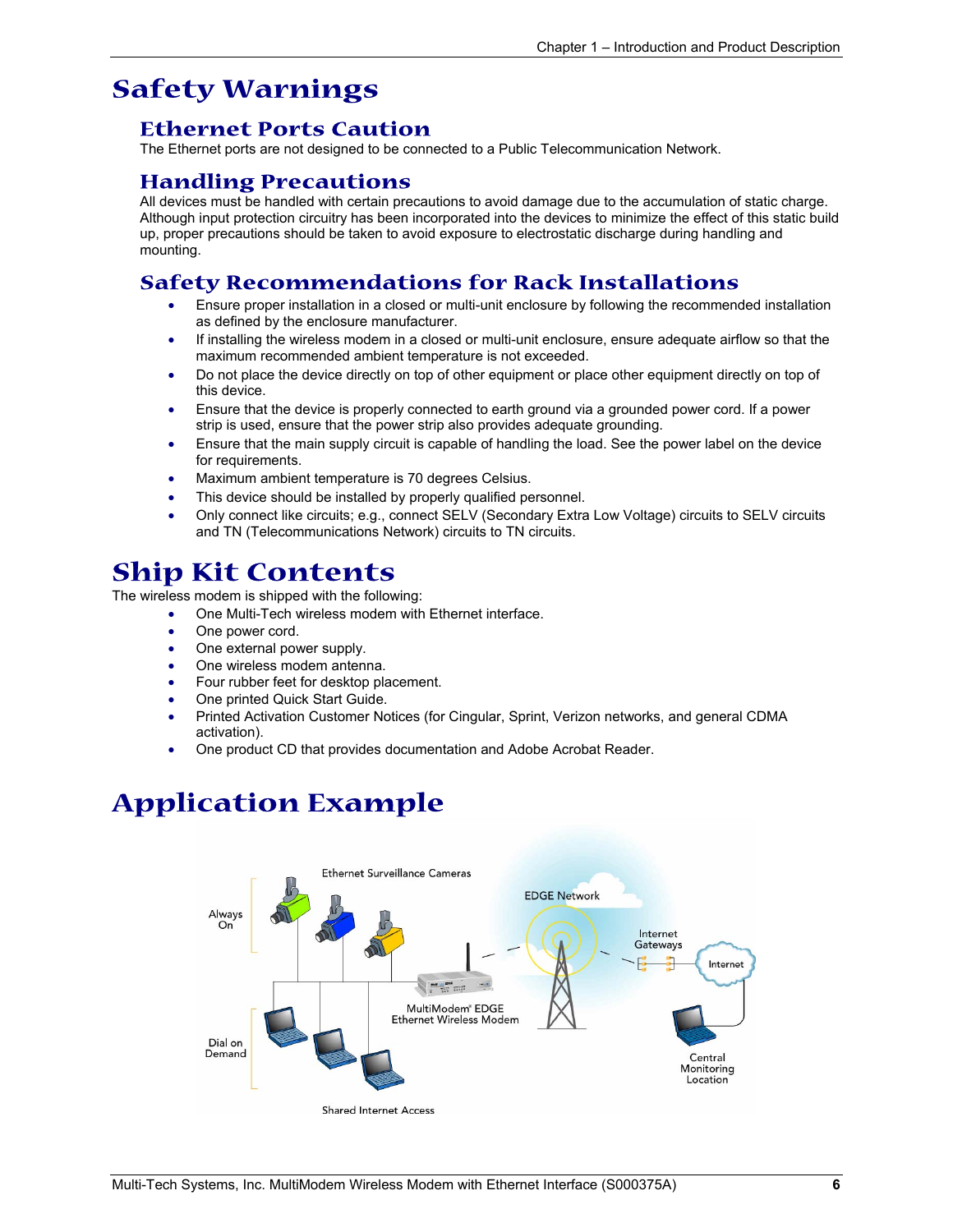## **Specifications**

| <b>Features</b>                        | <b>EDGE Modems</b>                                                            | <b>GPRS Modems</b>                                                             | <b>CDMA Modems</b>                                                             |
|----------------------------------------|-------------------------------------------------------------------------------|--------------------------------------------------------------------------------|--------------------------------------------------------------------------------|
| <b>Performance</b>                     | EDGE: E-GPRS Class 10,                                                        | <b>GPRS Class 10</b>                                                           | CDMA2000 1xRTT                                                                 |
|                                        | <b>GPRS: Class 12</b>                                                         |                                                                                |                                                                                |
| Band,<br><b>Frequency</b>              | Quad-band GSM<br>850/900/1800/1900 MHz                                        | Dual-band 850/1900 or 900/1800<br><b>MHz GSM/GPRS</b>                          | Dual-band 800/1900 MHz CDMA;                                                   |
| <b>Packet Data</b>                     | EDGE: E-GPRS Up to 240K bps.                                                  | Up to 85.6K bps, coding schemes                                                | 800 MHz with R-UIM support<br>Up to 153.6K bps forward and                     |
|                                        | coding scheme MCS 1-9, mobile                                                 | CS1 to CS4                                                                     | reverse                                                                        |
|                                        | station Class B, LLC layer, 4 time                                            |                                                                                |                                                                                |
|                                        | slots                                                                         |                                                                                |                                                                                |
|                                        | <b>GPRS:</b> Full PBCCH support, coding<br>scheme 1-4, mobile station Class B |                                                                                |                                                                                |
| Circuit-                               | Up to 9600 bps transparent and                                                | Up to 14.4K bps transparent and                                                | IS-95A, IS 95B up to 14.4K bps                                                 |
| <b>Switched Data</b>                   | non-transparent, asynchronous                                                 | non-transparent, asynchronous                                                  | forward and reverse                                                            |
| <b>Short Message</b>                   | Text & PDU. Point-to-Point MO &                                               | Text & PDU, Point-to-Point, cell                                               | Text & PDU, Point-to-Point, cell                                               |
| <b>Services-SMS</b><br>Fax             | MT, cell broadcast<br>Class 1 Group 3                                         | broadcast<br>GSM Class 1 and Class 2 Group 3                                   | broadcast<br>Class 2.0 Group 3                                                 |
| <b>Voice Features</b>                  | Half rate (HR), Full rate (FR),                                               | Half rate (HR), Full rate (FR),                                                | Telephony and Dual Tone Multi                                                  |
|                                        | Enhanced full rate (EHR), Adaptive                                            | Enhanced full rate (EHR), echo                                                 | Frequency (DTMF) functionality,                                                |
|                                        | multi rate (AMR), hands free echo                                             | cancellation, noise reduction                                                  | AMPS Voice, QCELP (13K), echo                                                  |
|                                        | cancellation, noise reduction                                                 | (option), telephony and Dual Tone                                              | cancellation                                                                   |
|                                        |                                                                               | Multi Frequency (DTMF)<br>transmission, emergency calls                        |                                                                                |
| <b>Antenna</b>                         | RF Antenna: 50 ohm SMA (female                                                | RF Antenna: 50 ohm SMA (female                                                 | RF Antenna: 50 ohm SMA (female                                                 |
| <b>Connectors</b>                      | connector)                                                                    | connector)                                                                     | connector)                                                                     |
| <b>SIM Connector</b>                   | Standard 3V SIM receptacle                                                    | Standard 3V SIM receptacle                                                     |                                                                                |
| <b>Interface</b>                       | Ethernet Model: RJ-45,                                                        | Ethernet Model: RJ-45.                                                         | Ethernet Model: RJ-45.                                                         |
| <b>Connectors</b><br><b>Power</b>      | 10BaseT/100BaseTX, 802.3<br>Ethernet Model: 2.5mm miniature                   | 10BaseT/100BaseTX, 802.3<br>Ethernet Model: 2.5mm miniature                    | 10BaseT/100BaseTX, 802.3<br><b>Ethernet Model: 2.5mm miniature</b>             |
| <b>Connectors</b>                      | screw                                                                         | screw                                                                          | screw                                                                          |
| <b>Voice</b>                           | Ethernet Model: RJ-9 4-pos                                                    | <b>NA</b>                                                                      | <b>NA</b>                                                                      |
| <b>Connectors</b>                      | modjack                                                                       |                                                                                |                                                                                |
| <b>Power</b>                           | 5V to 32 VDC                                                                  | 5V to 32 VDC                                                                   | 5V to 32 VDC                                                                   |
| <b>Requirements</b><br><b>Physical</b> | <b>Ethernet Model:</b>                                                        | <b>Ethernet Model:</b>                                                         | <b>Ethernet Model:</b>                                                         |
| <b>Description</b>                     | 2.8" L x 6.4" W x 1.2" H; 11.5 oz.                                            | 2.8" L x 6.4" W x 1.2" H; 11.5 oz.                                             | 2.8" L x 6.4" W x 1.2" H; 11.5 oz.                                             |
|                                        | (7.1 cm x 16.3 cm x 3.0 cm; 326G)                                             | $(7.1 \text{ cm} \times 16.3 \text{ cm} \times 3.0 \text{ cm}; 326 \text{ G})$ | $(7.1 \text{ cm} \times 16.3 \text{ cm} \times 3.0 \text{ cm}; 326 \text{ G})$ |
| <b>Operating</b>                       | 0 to $+50^\circ$ C                                                            | 0 to $+50^\circ$ C                                                             | 0 to $+50^\circ$ C                                                             |
| <b>Environment</b>                     |                                                                               |                                                                                |                                                                                |
| <b>Certifications</b>                  | <b>CE Mark, R&amp;TTE</b><br><b>EMC:</b> FCC Part 2, 15 Class A, 22,          | <b>CE Mark, R&amp;TTE</b><br><b>EMC:</b> FCC Part 2, 15 Class A, 22,           | <b>EMC:</b> FCC Part 2, 15 Class A, 22,<br>24; EN 55022, EN 55024              |
|                                        | 24; EN 55022, EN 55024                                                        | 24; EN 55022, EN 55024                                                         | Safety: cUL, UL 60950; EN 60950                                                |
|                                        | Safety: cUL, UL 60950; EN 60950                                               | Safety: cUL, UL 60950; EN 60950                                                | Network: PTCRB                                                                 |
|                                        | Network: PTCRB                                                                | <b>Network: PTCRB</b>                                                          |                                                                                |
| <b>Miscellaneous</b>                   | <b>AT Command Compatible</b>                                                  | <b>AT Command Compatible</b>                                                   | AT Command Compatible                                                          |
|                                        | Desktop or panel mounting                                                     | Desktop or panel mounting                                                      | Desktop or panel mounting                                                      |
|                                        | Carrier approved                                                              | Carrier approved                                                               | Carrier approved                                                               |
|                                        | Numerous LEDs provide status                                                  | Numerous LEDs provide status                                                   | Numerous LEDs provide status                                                   |
|                                        | Two year warranty                                                             | Two year warranty                                                              | Two year warranty<br>Over-the-air activation                                   |
|                                        |                                                                               |                                                                                | CDG 1 and 2 network certified                                                  |
|                                        |                                                                               |                                                                                |                                                                                |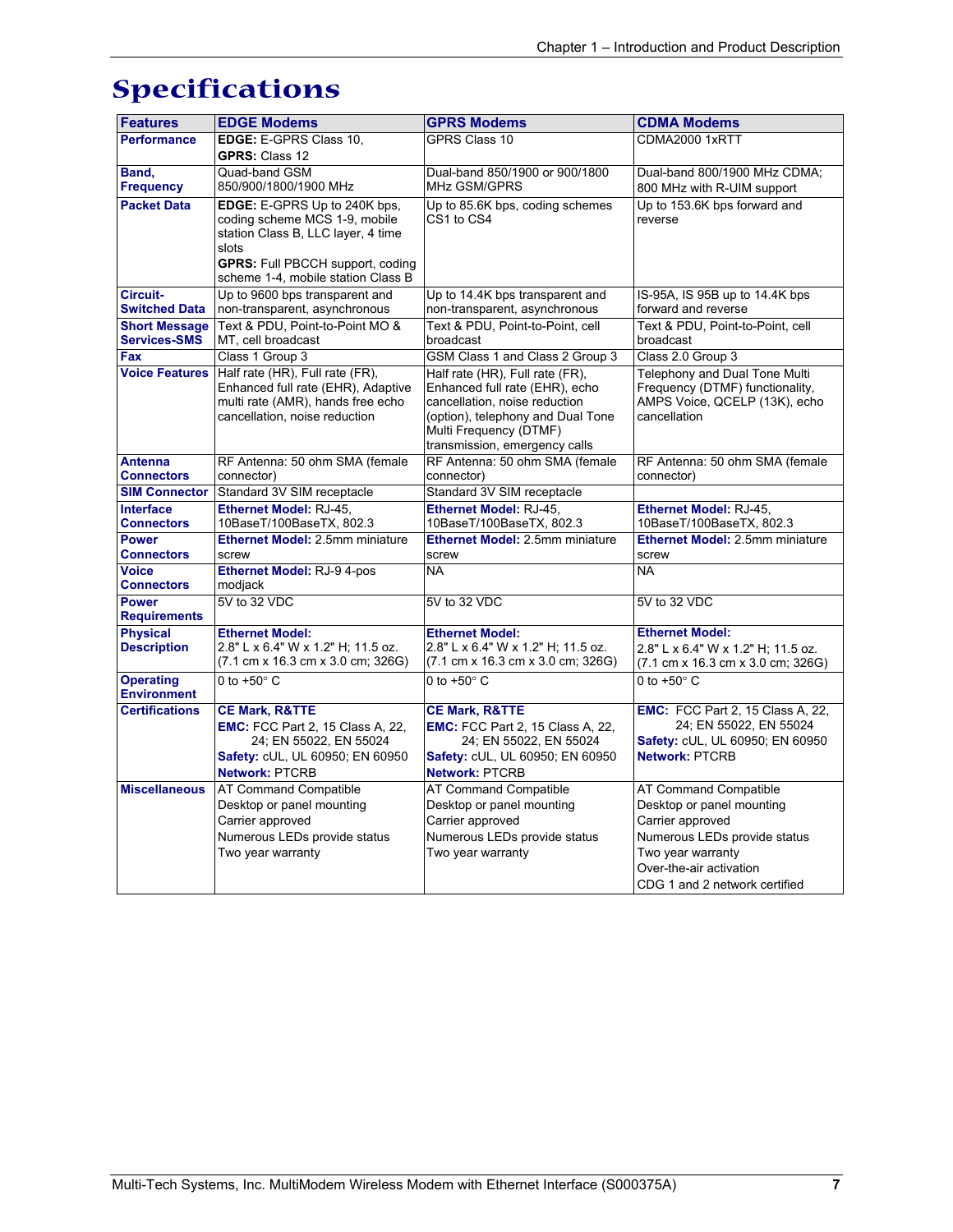## **Chapter 2 – Getting Started**

## **Setup and Configuration**

### **1. Connections**

In order to operate your wireless modem, you must make the proper Power and Ethernet connections.



- Using an RJ-45 Ethernet cable, connect the 10/100 jack to an internal network switch or hub.
- Plug one end of the power cord into the device and the other end onto a live power outlet.

#### **Notes:**

- The **PWR** LED lights after power-up.
- Pressing and holding the **Reset button** for 5 seconds will restore all factory default settings.

### **2. Establish a Wireless Account**

Obtain a wireless account through a Wireless Service Provider. This will allow you to use the service provider's network; for example, Cingular, Sprint, and Verizon.

Contact Multi-Tech, a certified national activation agent for Cingular and Sprint, to set up one of these accounts.

For Verizon and other accounts, contact their activation agents directly.

See the Cingular, Sprint, Verizon, and general Customer Activation Customer Notices included with your modem for a list of the information you must give to the activation agent. You will receive, depending upon your provider, one or two phone numbers and a service programming code or lock code. Write these numbers down as you will have to use them to configure the wireless modem.

If you have any questions or want to set up your account, contact Multi-Tech Systems, Inc. at: 800-972-2439 or 763-717-5863.

### **3. Set the TCP/IP Address on Your PC**

Once the wireless account is established and the modem is properly connected, set up the TCP/IP address on your PC, if not previously set.

- **3.1** Open the PC's **Control Panel**.
- **3.2** Select **Networks** or **Network Connections**.
- **3.3** Under **Protocols**, select **TCP/IP**.
- **3.4** Under **Properties**, choose one of the following:
	- ∗ Check *Obtain IP Address Automatically* and *Obtain DNS Server Address Automatically*. If you check these, then the DHCP function obtains the IP Address automatically from the Ethernet wireless modem, or
	- ∗ Check *Use the Following IP Address* and *Use the Following DNS Server Address.* If you check these, then enter the following addresses: IP Address: 192.168.2.2 Subnet Mask: 255.255.255.0 Gateway: 192.168.2.1 Specify a DNS Server. For example, 205.171.3.65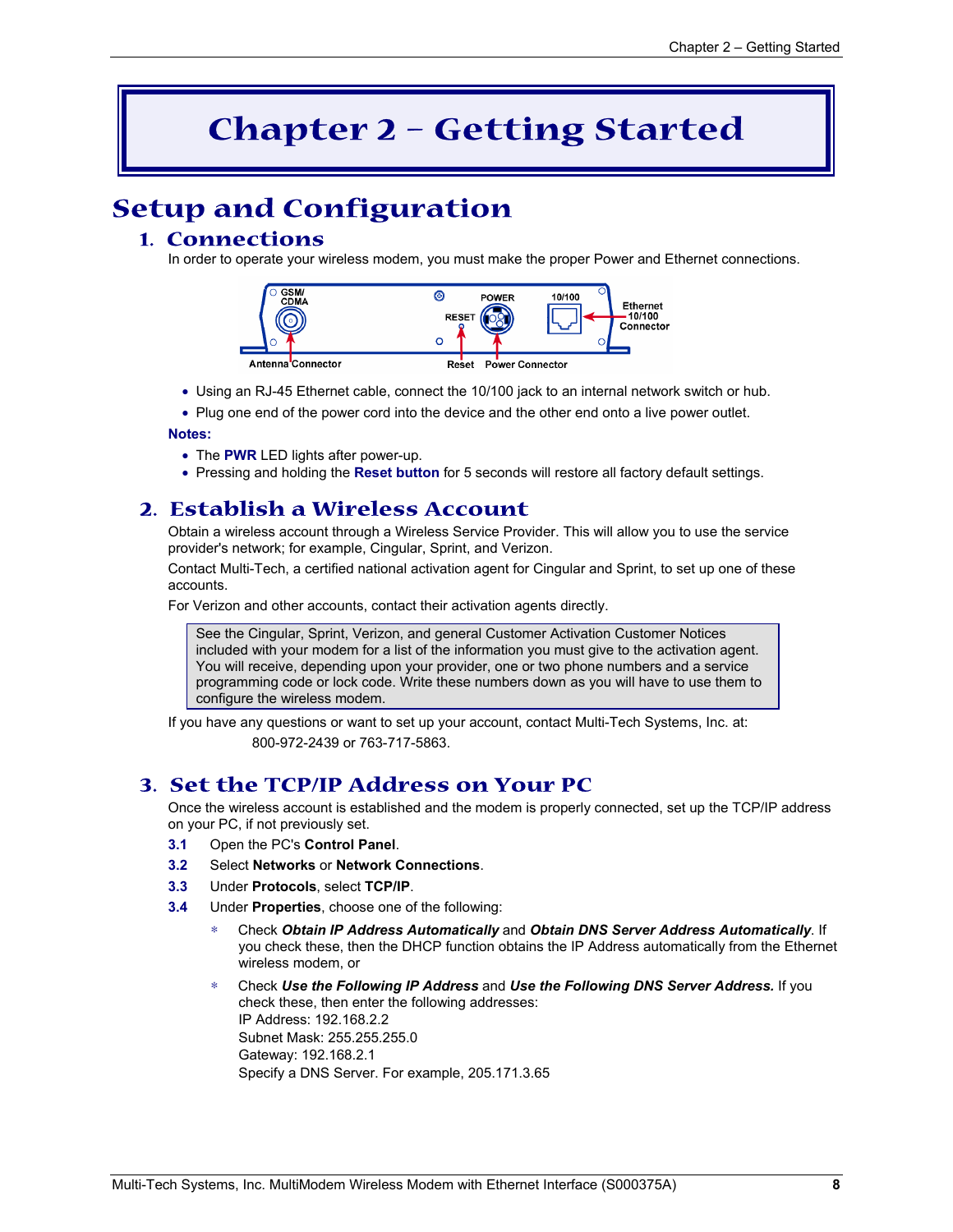### **4. Login and Activate the Wireless Modem**

- **4.1** From the workstation, open the DOS screen by clicking the **Start** button and selecting **Programs > Accessories > Command Prompt**.
- **4.2** At the **C:\>** prompt, enter **Telnet 192.168.2.1 5000 Note:** 5000 is the port number.
- **4.3** At **Login**, enter the user name **admin**.
- **4.4** At **Password**, enter the password **admin**.
- **4.5** The PC is now ready to issue the AT commands that will configure the wireless modem.

Do not exit the DOS screen. You can enter the AT commands that configure your modem using the DOS prompt. Continue with Step 4.6.

**4.6** Activate wireless functionality using AT commands.

Refer to the **Customer Activation Notices** again and enter the AT commands required by your service provider. Each provider has a certain number of commands that must be entered. For example, Sprint has eight command steps and Verizon has four command steps.

### **5. Configure the Ethernet-to-Wireless Modem Using the Web Management Software**

You are now ready to configure the Ethernet-to-wireless modem. This is accomplished by using the modem's factory-installed Web Management software, which is accessed by opening a Web Browser, entering the Gateway Address, and completing the login.

#### **5.1 Open a Web Browser**

From the workstation, open a Web Browser.

Type the default Gateway Address: http://192.168.2.1

| $168.2*$<br>Ade<br>httn<br>'192<br>. .<br>− | . .<br>Links<br>ΊΙΕ<br>$\sim$ | $-$<br>$\sim$ | - | $-$ |  |
|---------------------------------------------|-------------------------------|---------------|---|-----|--|
|                                             |                               |               |   |     |  |

#### **5.2 Login**

After entering the Address, the **Login** screen displays.

- Type the default User name: **admin** (all lower-case).
- Type the default password: **admin** (all lower-case).

**Note:** The **User name** and **Password** are case-sensitive (both must be typed in lower-case). If Windows displays the **AutoComplete** screen, you may want to click **No** to tell the Windows OS not to remember the password; this helps maintain PC security.

• Click the **Login** button. The Web Management Home screen displays.

#### **5.3 Use the Setup Wizard for Quick Configuration**

A quick way to configure the modem is to use the Setup Wizard in the Web Management software. You can set/enable additional features and functions using the complete Web Management software program. This software is explained in detail in Chapter 3.

• To begin configuration, click the **Wizard Setup** button located under the menu bar.



• After clicking the **Wizard Setup** button, the Wizard screen displays.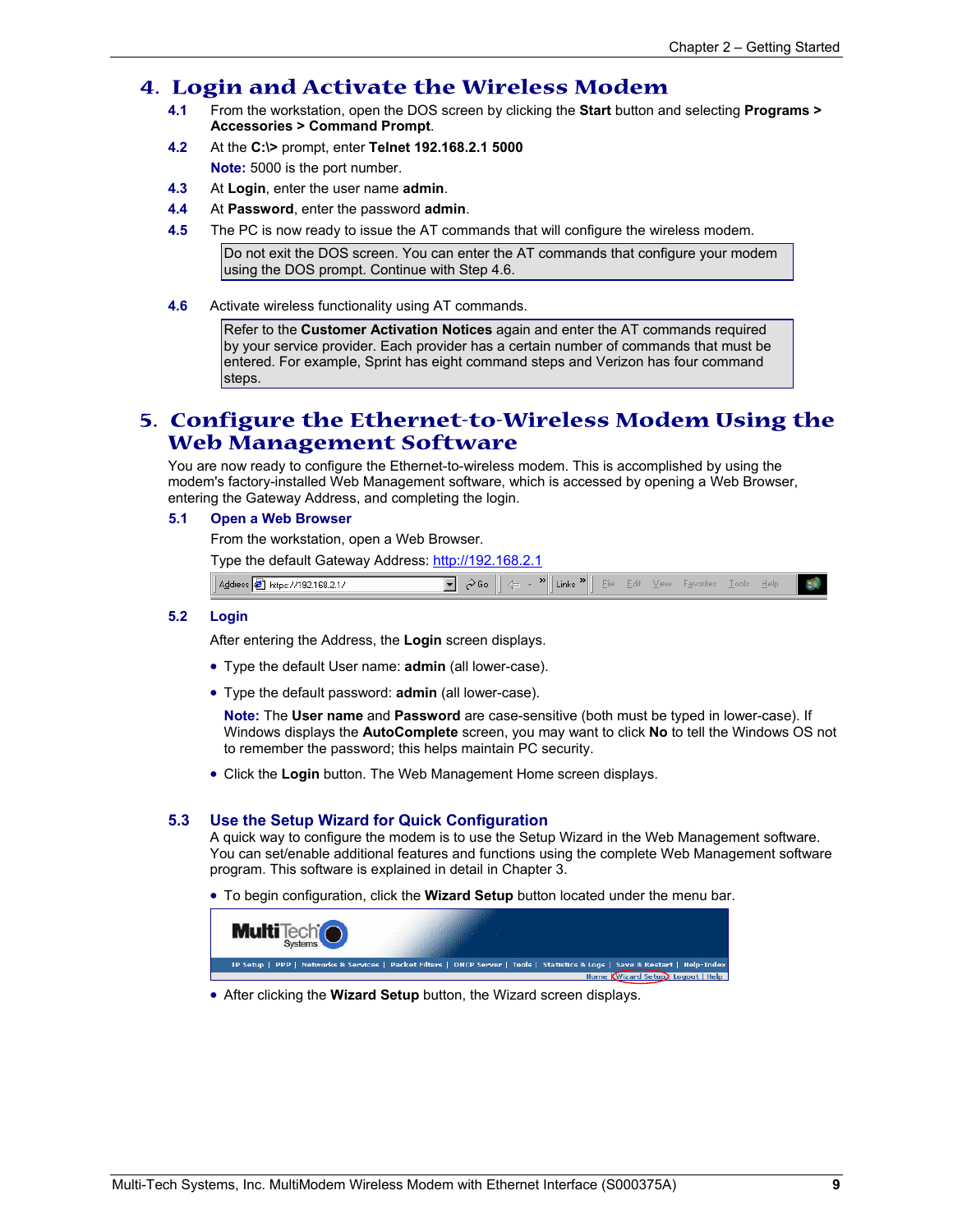#### **5.4 How to Use Setup Wizard**

The following is a screen shot of the Setup Wizard. See the tables below for setup information.

| <b>Multi</b> Tech <sup>t</sup> |                    |                      |                            |          |                                                                                                                               |
|--------------------------------|--------------------|----------------------|----------------------------|----------|-------------------------------------------------------------------------------------------------------------------------------|
|                                |                    |                      |                            |          | IP Setup   PPP   Networks & Services   Packet Filters   DHCP Server   Tools   Statistics & Logs   Save & Restart   Help-Index |
|                                |                    |                      |                            |          | Home   Wizard Setup   Logout   Help                                                                                           |
| <b>IP Configuration</b>        |                    |                      | <b>PPP Authentication</b>  |          |                                                                                                                               |
| <b>IP Address</b>              |                    | 192.168.2.1          | <b>Authentication Type</b> | $C$ pap  | $C$ chap<br>C pap-chap                                                                                                        |
| Mask                           |                    | 255.255.255.0        | <b>Usemame</b>             | ipmodule | Password  ********                                                                                                            |
| DNS                            |                    | 0.0.0.0              |                            |          |                                                                                                                               |
|                                |                    |                      |                            |          |                                                                                                                               |
| <b>PPP Configuration</b>       |                    |                      |                            |          |                                                                                                                               |
| PPP                            | € Enable C Disable |                      |                            |          |                                                                                                                               |
| Dial-on-Demand                 | C Enable C Disable |                      |                            |          |                                                                                                                               |
| <b>Idle time out</b>           | 180                | Dial<br>number       |                            |          |                                                                                                                               |
| Init String 1:                 |                    | Init<br>String<br>2: |                            |          |                                                                                                                               |
| Init String 3:                 |                    | Init<br>String<br>4: |                            |          |                                                                                                                               |
| Init String 5:                 |                    |                      |                            |          |                                                                                                                               |
|                                |                    |                      |                            |          |                                                                                                                               |
|                                |                    |                      | <b>SUBMIT</b>              |          |                                                                                                                               |

| <b>IP Configuration</b> |                                                                     |
|-------------------------|---------------------------------------------------------------------|
| <b>IP Address</b>       | IP Address 192.168.2.1 defaults into this text box.                 |
| <b>Mask</b>             | Enter the IP Mask 255.255.255.0                                     |
| <b>DNS</b>              | Enter the primary DNS IP address for the system. Default is 0.0.0.0 |

| <b>PPP Configuration</b> |                                                                                                                                                                                                         |
|--------------------------|---------------------------------------------------------------------------------------------------------------------------------------------------------------------------------------------------------|
| <b>PPP</b>               | Click <b>Enable</b> to activate PPP.                                                                                                                                                                    |
|                          | Click <b>Disable</b> if you do not want this protocol activated.                                                                                                                                        |
| Dial-on-                 | Click <b>Enable</b> to activate dial-on-demand feature.                                                                                                                                                 |
| <b>Demand</b>            | If you <b>Disable</b> dial-on-demand, the modem always stays connected.                                                                                                                                 |
| <b>Idle Time Out</b>     | Sets the amount of time the PPP link stays active before disconnecting.<br>Setting the value to zero causes the link to stay active continuously.                                                       |
| <b>Dial Number</b>       | Enter the dial number. This number connects you to the Internet.<br>For GSM/GPRS, the number is *99***1#.<br>For CDMA, the number is #777                                                               |
| <b>Init String</b>       | You can set up to 5 modem initialization strings.<br>For GSM/GPRS: Enter the Access Point Name by typing<br>AT+CGDCONT=1,"IP"," <apn>"<br/>The APN is assigned by your wireless service provider.</apn> |

| <b>PPP Authentication</b>  |                                                                                                                                                                   |
|----------------------------|-------------------------------------------------------------------------------------------------------------------------------------------------------------------|
| <b>Authentication Type</b> | Click the button corresponding to the authentication protocol you want to<br>use to negotiate with the remote peer. PAP, CHAP, or PAP-CHAP.<br>Default = PAP-CHAP |
| <b>User Name</b>           | Enter the PPP User Name. This name authenticates the remote peer.                                                                                                 |
| <b>Password</b>            | Enter the PPP Password. This password authenticates the remote peer.                                                                                              |

**Important Note about Submit and Save & Restart:** Click the **Submit** button located at the bottom of most screens in order to save any changes you make. Then you must click the **Save & Restart** button in order for your settings to take effect. **Save & Restart** does not have to be executed after each screen; you can change and Submit several screens, and then click **Save & Restart**. The **Save & Restart** button is located on the Menu bar.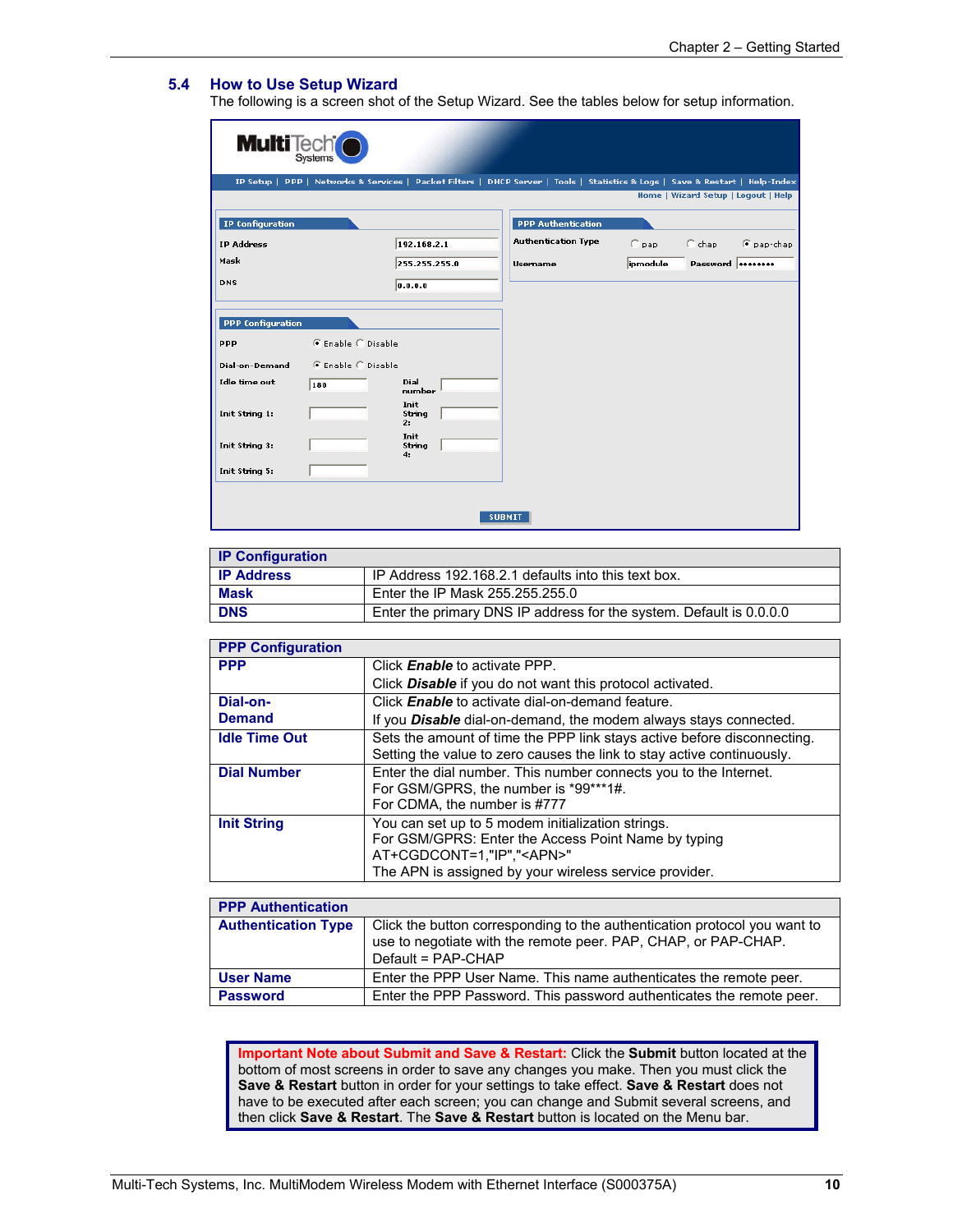### **Navigating the Screens**

This section explains the menu structure and the navigation buttons.

#### **Menu Bar**



**IP Setup:** Sets up a General Configuration, HTTP, DDNS, SNTP, Static Routes, and Remote Configuration. **PPP:** Sets up the PPP authentication, dial-on-demand, modem authentication, and Wakeup on Call. **Networks & Services:** Defines networks and services to make them available to other functions such as

allowed packet filters, DHCP Server, and Statistics & Logs.

**Packet Filters:** Defines filter rules, DNAT configuration, and ICMP rules.

**DHCP Server:** Configures the DHCP server settings.

**Tools:** Sets DDNS Force Update and Reset Modem, displays Service Status, and provides screens for Firmware Upgrade, Load Configuration, and Save Configuration.

**Statistics & Logs:** View all the statistics and logs maintained by the modem.

**Save & Restart:** Click this to Save your settings and reboot your PC.

**Help Index:** Click this to access the Help text.

#### **Screen Parts**

| Menu Bar Submenu Title       |                                  | <b>Submenu List</b>                       |                                                                                                                               |                          |
|------------------------------|----------------------------------|-------------------------------------------|-------------------------------------------------------------------------------------------------------------------------------|--------------------------|
| <b>MultiTechio</b>           |                                  |                                           |                                                                                                                               |                          |
|                              |                                  |                                           | IP Setup   PPP   Networks & Services   Packet Filters   DHCP Server   Tools   Statistics & Logs   Save & Restart   Help-Index | <b>Screen Buttons</b>    |
| IP Setup $\geq$              | IP Setup -> Remote Configuration |                                           | Home   Wizard Setup   Logout   Help                                                                                           | <b>Screen Name</b>       |
| <b>General Configuration</b> |                                  |                                           |                                                                                                                               |                          |
| <b>HTTP Configuration</b>    | <b>Remote Configuration</b>      |                                           |                                                                                                                               |                          |
| <b>DDNS Configuration</b>    |                                  |                                           |                                                                                                                               | <b>Screen Input Area</b> |
| <b>SNTP Configuration</b>    |                                  | Add Network/Host for remote configuration | $\checkmark$<br>Any                                                                                                           |                          |
| <b>Static Routes</b>         |                                  |                                           |                                                                                                                               |                          |
| <b>Remote Configuration</b>  |                                  | ADD.                                      |                                                                                                                               |                          |
|                              |                                  | Network/Host                              | <b>Options</b>                                                                                                                |                          |
|                              | LAN                              |                                           | Static                                                                                                                        |                          |
|                              |                                  |                                           |                                                                                                                               |                          |

#### **Screen Buttons**

**Home:** Click this button to return to the Home screen.

**Wizard Setup:** Click this button to display the Wizard Setup screen on which you can quickly set up your wireless modem with basic configuration settings.

**Logout:** Click this button to Logout and return to the login screen.

**Help:** Click this button to display the Help text.

#### **Submenus**

The submenus display on the left side of the screen.

The following table shows the sub-menu selections under each main menu category.

| <b>IP Setup</b>             | <b>PPP</b>     | <b>Networks &amp;</b><br><b>Services</b> |                       | <b>Packet Filters DHCP Server</b> | <b>Tools</b>          | <b>Statistics</b><br>& Logs |
|-----------------------------|----------------|------------------------------------------|-----------------------|-----------------------------------|-----------------------|-----------------------------|
|                             |                |                                          |                       |                                   |                       |                             |
| General Config. PPP Config. |                | <b>Network Configuration</b>             | <b>Packet Filters</b> | <b>Subnet Settings</b>            | Tools                 | Ethernet                    |
| HTTP Config.                | Wakeup on Call | Service Configuration                    | DNAT Config.          | <b>Fixed Addresses</b>            | <b>Service Status</b> | Serial                      |
| DDNS Config.                |                |                                          | Advanced              |                                   | Firmware Upgrade      | PPP                         |
| SNTP Config.                |                |                                          |                       |                                   | Load Config.          | PPP Trace                   |
| <b>Static Routes</b>        |                |                                          |                       |                                   | Save Config.          | SysInfo                     |
| Remote Config.              |                |                                          |                       |                                   |                       | <b>DHCP Stat</b>            |
|                             |                |                                          |                       |                                   |                       |                             |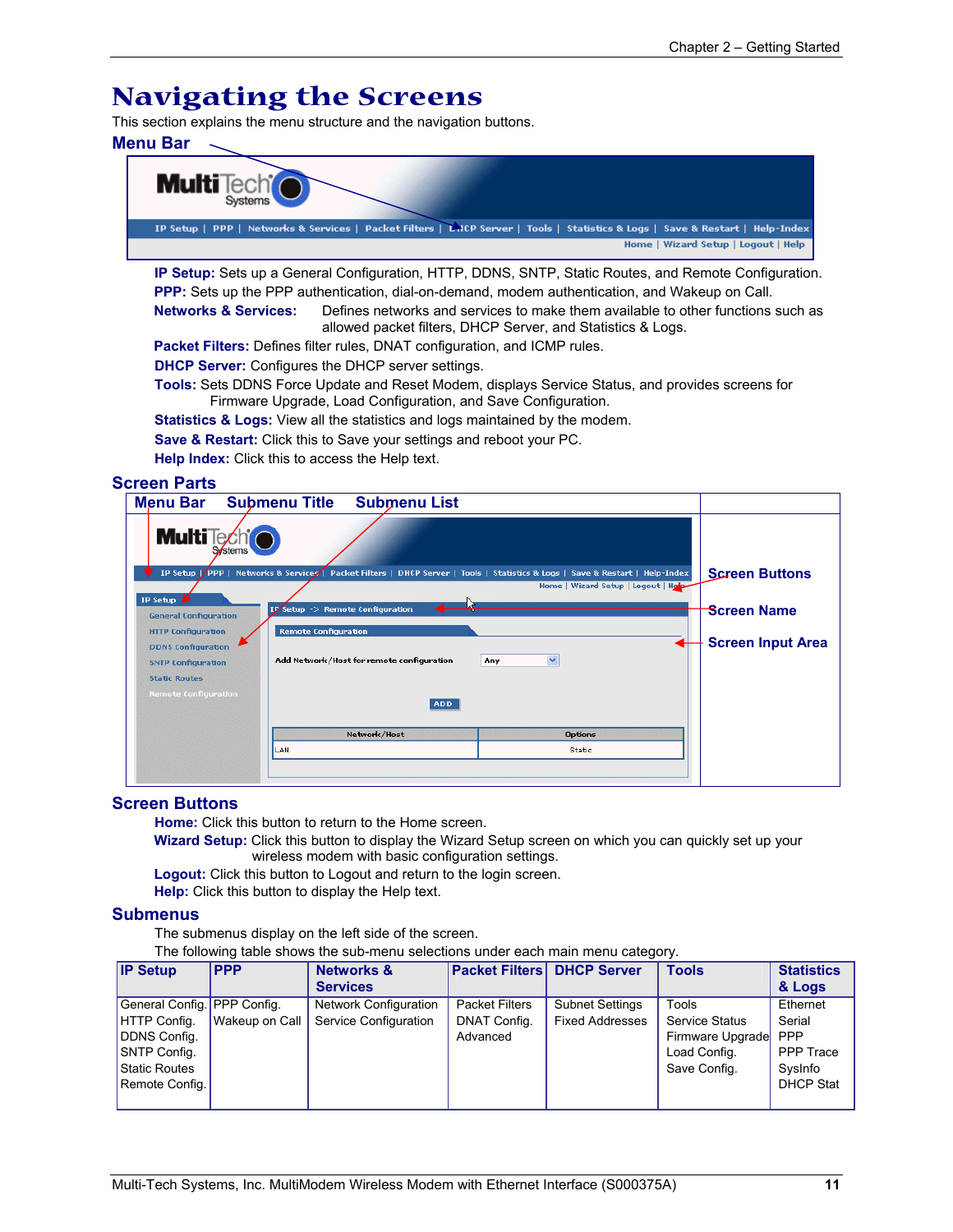## **About the Front Panel LEDs**

|                                                                                                                                                                        | The Ethernet EDGE has 3 Ethernet LEDs and 5 modem LEDs.                             |  |  |  |
|------------------------------------------------------------------------------------------------------------------------------------------------------------------------|-------------------------------------------------------------------------------------|--|--|--|
| <b>Multi</b> <i>Modeni</i> EDGE<br><b>Ethernet Wireless Modem</b><br>Ο<br>$-$ Ethernet $-$<br>IP SPD L/A<br>CD<br>TR<br><b>PWR</b><br>O(O)<br>$\bigcirc$<br><b>SIM</b> |                                                                                     |  |  |  |
|                                                                                                                                                                        | The Ethernet GPRS has the same LEDs as the EDGE modem and a SIM card slot.          |  |  |  |
|                                                                                                                                                                        | <b>Multi/lodem GPRS</b><br><b>Fthernet Wireless Modem</b>                           |  |  |  |
| SIM card slot.                                                                                                                                                         | The Ethernet CDMA has the same LEDs as the EDGE modem. It does not, however, have a |  |  |  |
|                                                                                                                                                                        | <b>Multi</b> Modem <sup>®</sup> CDMA<br><b>Ethernet Wireless Modem</b>              |  |  |  |

## **Ethernet LEDs**

- **IP** IP FUNCTION. This LED blinks when the IP function of the modem/router is operating normally. It shows a steady light when powering-up, initializing, or flashing the firmware.
- **SPD** SPEED. This LED lights when the Ethernet is linked at 100 Mbps. If it is not lit, the Ethernet is linked at 10 Mbps.
- **L/A** LINK ACTIVITY. This LED blinks when there is transmit and receive activity on the Ethernet. It shows a steady light when there is a valid Ethernet connection.

### **Modem LEDs**

- **TD** TRANSMIT DATA. This LED blinks when the modem is transmitting data to your wireless carrier.
- **RD** RECEIVE DATA. This LED blinks when the modem is receiving data from your wireless carrier.
- **CD** CARRIER DETECT. This LED lights when the modem detects a valid carrier signal from a wireless carrier.
- **TR** (DATA) TERMINAL READY. This LED lights when the modem is trying to establish a wireless connection.
- **LS** LINK STATUS. This LED blinks when there is a valid wireless signal. When it is on or off, the wireless strength is low.

### **Test Your Workstation**

Test your workstation to see that it can access the Internet. If a connection is established, then the settings have been entered correctly. **Note:** If you had changed your IP Address, be sure to enter the new one when you access the Internet.

## **Set Time and Date**

The date and time must be set using the Web Management software. The time and date set in *IP Setup* will not be correct unless SNTP client is enabled and you have a live Internet connection. See SNTP client.

## **Shutdown Caution**

Never unplug the power until after you have performed the **Save & Reset** process. If the setup changes are not properly saved before unplugging the power, data could be lost.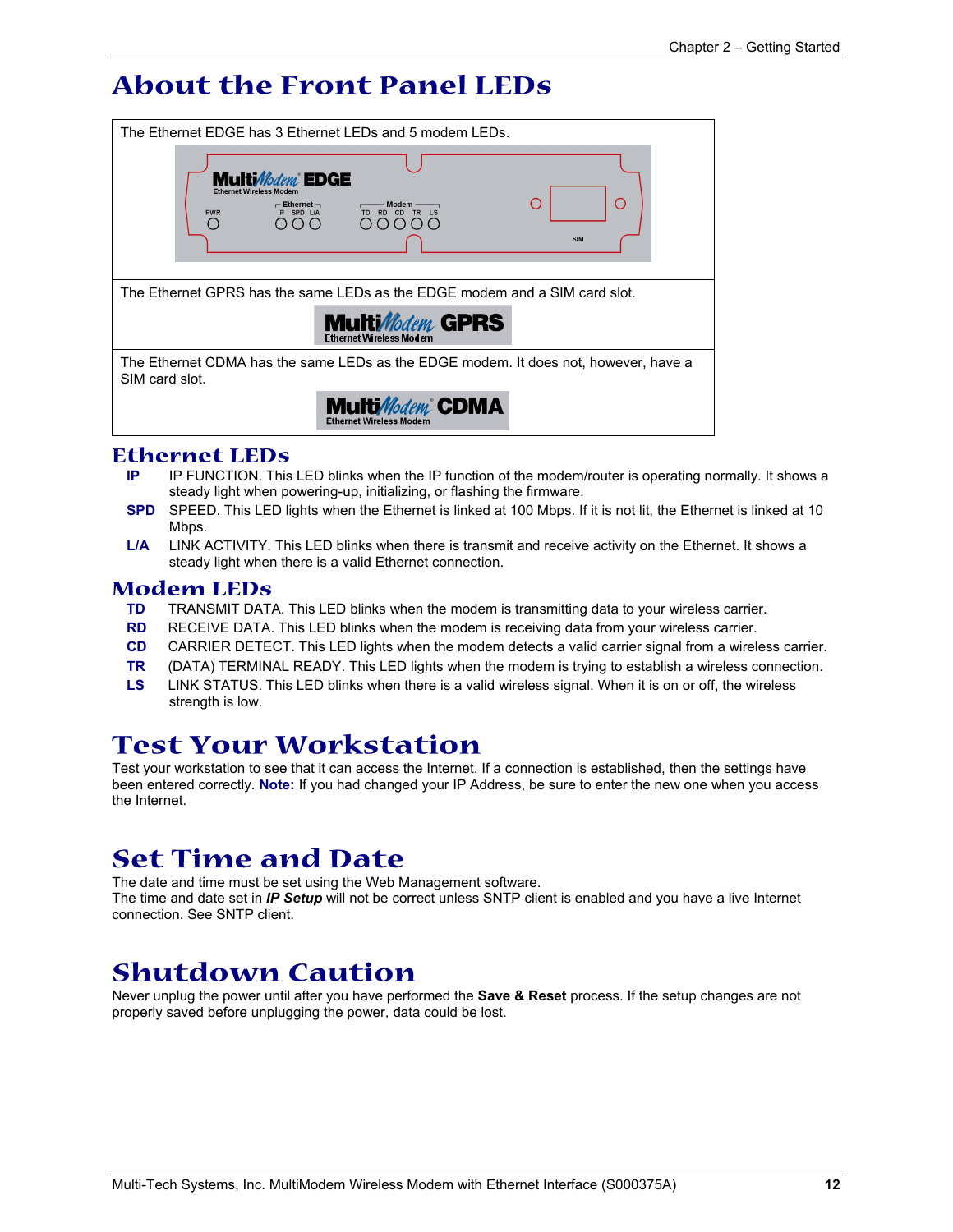## **Using AT Commands**

**Important Note:** Before you can use these commands, you must complete Steps 4.1 through 4.4 on page 9.

### **Query Your Modem's Operation**

- **1.** Check the signal quality.
	- Type AT+CSQ
	- Modem responds with the received signal strength (rssi).
- **2.** Check the identity of the modem.

Use command: ATI (*AT* is followed by the capital letter i).

- Type ATI0 (The command ends in a zero).
	- Manufacturing data displays: *Wavecom Modem 800 1900*
- Type ATI3 Software version displays. Ex: *S/W VER: xxxxx*
- Type ATI6 Capability data displays. Ex: *+CGSM, +CIS707, ...*
- **3.** Check the network registration and roaming status.
	- Type AT+CREG?
		- The modem will respond in one of the following ways:<br>+CREG: 0,0 (this tells you the modem is not re
			- $(t)$  (this tells you the modem is not registered on any network)
			- +CREG: 0,1 (this tells you the modem is registered on the home network)
			- +CREG: 0,5 (this tells you the modem is registered on a network but it is roaming)

### **Set Up a Circuit-Switched Data (CSD) Connection for CDMA and GSM**

A Circuit-Switched Data Connection makes the wireless modem work like a regular analog modem. You must have CSD service in order to make a CSD call.

**1. Establish a Connection:** Using HyperTerminal or a terminal application, establish a CSD connection by entering command: ATD<phone number>

**Notes:** 

- The phone number you are calling is entered between the displayed brackets. Do not type additional brackets. Ex: type only **ATD 8585551212** between brackets.
- This command tells the modem to inform the wireless network that you are initiating a CSD modem call. If you are dialing to another modem, the remote modem should answer and a connection between the two modems will be established. If you include a semi-colon (;) at the end of the dialing string, the modem will instead initiate a Voice call to the phone number dialed.
- **2. Disconnect:** Use the following commands:

**+++** Wait about 2 seconds to see **OK**. Then type: **ATH Note: +++** is the escape sequence and **ATH** is the Hang-up command.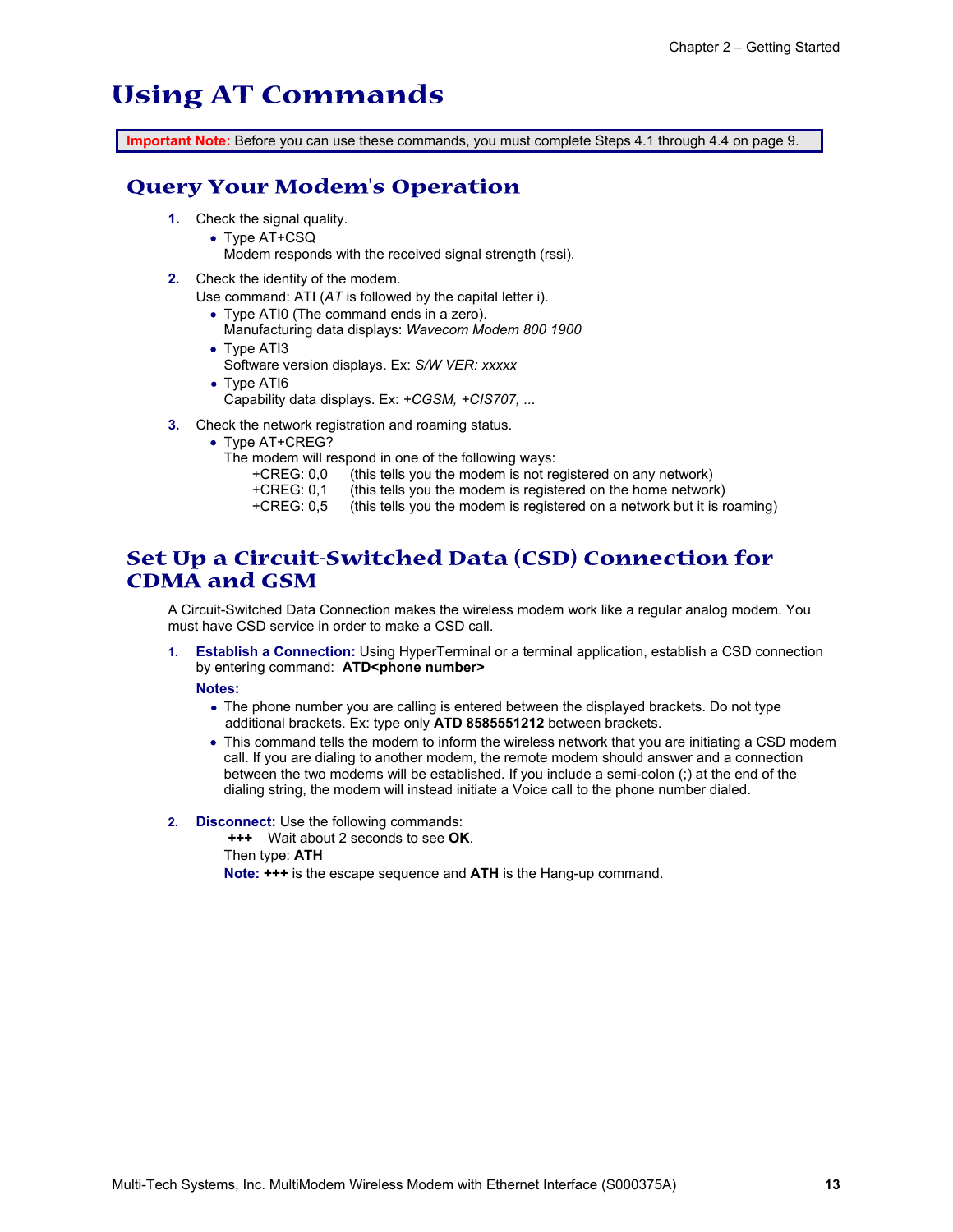### **Answering a Circuit-Switched Data (CSD) Connection**

A Circuit-Switched Data Connection makes the wireless modem work like a regular analog modem. You must have CSD service in order to answer a CSD call.

| <b>For CDMA</b>                |                                                                                                                                                                                                                                           |
|--------------------------------|-------------------------------------------------------------------------------------------------------------------------------------------------------------------------------------------------------------------------------------------|
| <b>Establish A Connection:</b> |                                                                                                                                                                                                                                           |
|                                | Using HyperTerminal or a terminal application, enter the following command:<br>AT+CICB=0 <cr> This sets the modem to answer in data mode.<br/>Then call into the modem by dialing the number provided by your carrier.</cr>               |
| <b>Answer a Call:</b>          | Enter ATA <cr> when you see on the terminal screen that RING responses are<br/>coming through.</cr>                                                                                                                                       |
|                                | <b>Set Auto-Answer:</b> Enter ATS0=x (where x is the number of rings). This sets the modem to auto-<br>answer. The call is answered after x number of rings.<br>Call into the modem by dialing the number provided to you by the carrier. |
| <b>Disconnect:</b>             | Use the following commands:<br>+++ Wait about 2 seconds for OK.<br>Then type: ATH                                                                                                                                                         |

| <b>For GSM</b>                                                                                                                                      |                                                                                                                                                                                                                           |  |  |
|-----------------------------------------------------------------------------------------------------------------------------------------------------|---------------------------------------------------------------------------------------------------------------------------------------------------------------------------------------------------------------------------|--|--|
| There are three phone numbers for GSM: the voice number, the data number, and the fax number.<br>All are provided by the carrier. To answer a call: |                                                                                                                                                                                                                           |  |  |
| <b>Establish A Connection:</b>                                                                                                                      |                                                                                                                                                                                                                           |  |  |
|                                                                                                                                                     | Call into the modem by dialing the data number provided by your carrier.                                                                                                                                                  |  |  |
| <b>Answer a Call:</b>                                                                                                                               | When you see the RING responses on the terminal screen, enter <b>ATA <cr></cr></b> to<br>answer the call.                                                                                                                 |  |  |
|                                                                                                                                                     | <b>Set Auto-Answer:</b> Enter ATS0=x (where x is the number of rings). This sets the modem to auto-<br>answer. The call is answered after x number of rings.<br>Then call into the number provided to you by the carrier. |  |  |
| <b>Disconnect:</b>                                                                                                                                  | Use the following commands:<br>+++ Wait about one second to see OK.<br>Then type: ATH                                                                                                                                     |  |  |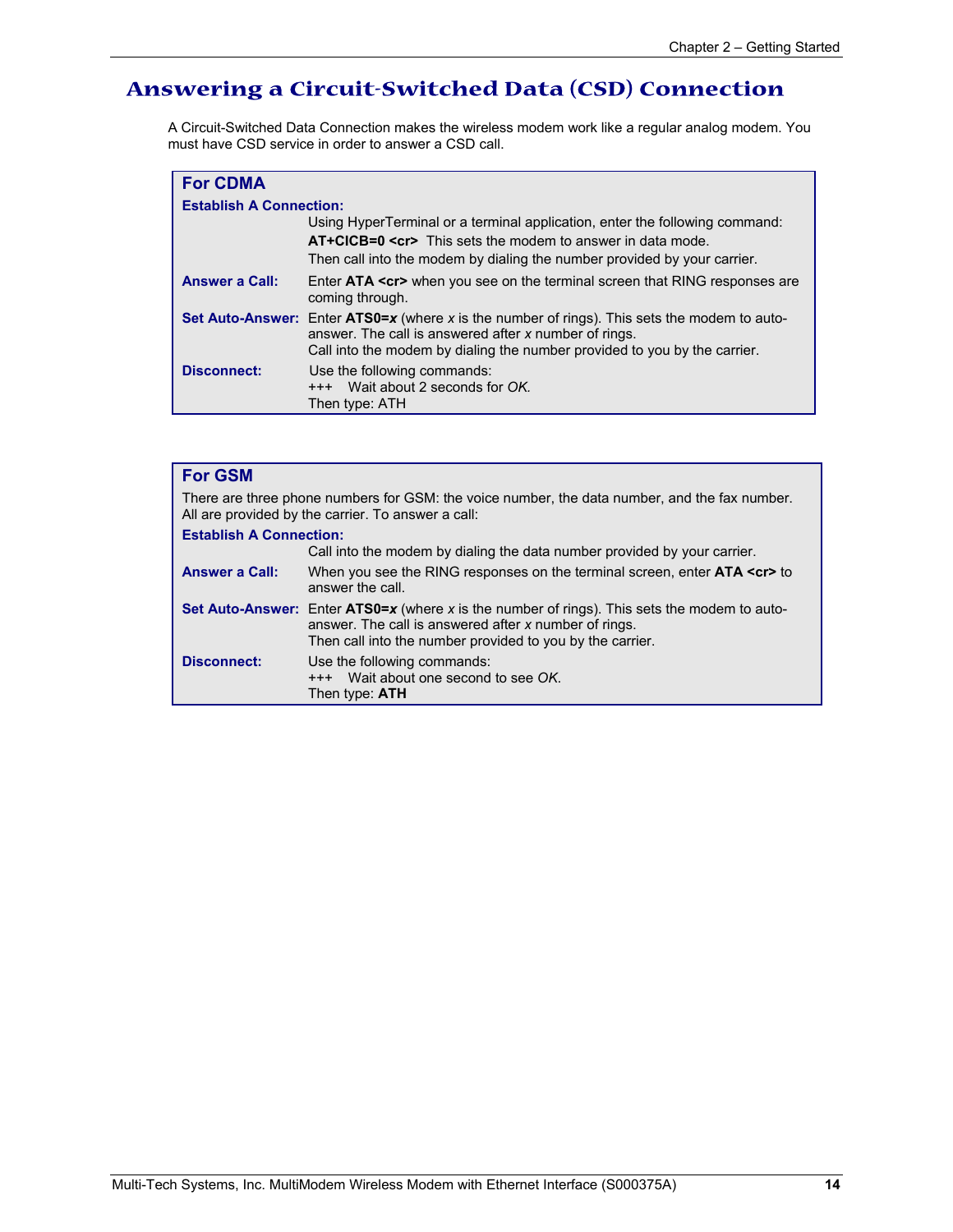## **Chapter 3 – Using the Web Management Software**

This section describes each screen in the Web Management software.

**Important Note about Submit and Save & Restart:** Click the **Submit** button located at the bottom of most screens in order to save any changes you make. Then you must click the **Save & Restart** button in order for your settings to take effect. **Save & Restart** does not have to be executed after each screen; you can change and Submit several screens, and then click **Save & Restart**. The **Save & Restart** button is located on the Menu bar.

### **IP Setup IP Setup > General Configuration**

In General Configuration, you can set the general system-based parameters.

|                                                        | IP Setup   PPP   Networks & Services   Packet Filters   DHCP Server   Tools   Statistics & Logs   Save & Restart   Help-Index |             |                      |                                    | Home   Wizard Setup   Logout   Help |
|--------------------------------------------------------|-------------------------------------------------------------------------------------------------------------------------------|-------------|----------------------|------------------------------------|-------------------------------------|
| IP Setup<br><b>General Configuration</b>               | IP Setup -> General Configuration                                                                                             |             |                      |                                    |                                     |
| <b>HTTP Configuration</b>                              | <b>General Configuration</b>                                                                                                  |             |                      |                                    |                                     |
| <b>DDNS Configuration</b><br><b>SNTP Configuration</b> | Date                                                                                                                          |             | 02/1/1970 DD/MM/YYYY |                                    |                                     |
| <b>Static Routes</b><br><b>Remote Configuration</b>    | <b>Time</b>                                                                                                                   | 04:05:41    | HH:MM:SS             |                                    |                                     |
|                                                        | IP Configuration                                                                                                              |             |                      |                                    |                                     |
|                                                        | <b>IP Address</b>                                                                                                             | 192.168.2.1 |                      | Mask                               | 255.255.255.0                       |
|                                                        | <b>Default Gateway</b>                                                                                                        | 0.0.0.0     |                      | Primary DNS 0.0.0.0                |                                     |
|                                                        | <b>Secondary DNS</b>                                                                                                          | 0.0.0.0     |                      |                                    |                                     |
|                                                        | <b>Auto Dialout Configuration</b>                                                                                             |             |                      |                                    |                                     |
|                                                        | Autodialout                                                                                                                   | C Enable    | C Disable            | <b>Raw Dialout</b><br>(for Telnet) | C Enable G Disable                  |
|                                                        | Autodialout login                                                                                                             | G Enable    | C Disable            | Autodialout<br>Port                | 5000                                |
|                                                        | Handle EIA Signal                                                                                                             | C Enable    | C Disable            | <b>Inactivity</b><br>(Secs)        | $ 0\rangle$                         |
|                                                        | <b>Syslog Configuration</b>                                                                                                   |             |                      |                                    |                                     |
|                                                        | Syslog                                                                                                                        | $C$ Enable  | C Disable            |                                    |                                     |
|                                                        | Syslog Server IP Address [                                                                                                    |             |                      |                                    |                                     |
|                                                        | <b>Auto Discovery</b>                                                                                                         |             |                      |                                    |                                     |
|                                                        | Autodiscovery                                                                                                                 | G Enable    | C Disable            | Server Port 1020                   |                                     |
|                                                        | <b>Broadcast Timer</b>                                                                                                        | $\sqrt{10}$ | seconds              |                                    |                                     |
|                                                        | <b>TFTP Configuration</b>                                                                                                     |             |                      |                                    |                                     |
|                                                        | Firmware Upgrade                                                                                                              | $C$ Enable  | C Disable            |                                    |                                     |
|                                                        |                                                                                                                               |             | <b>SUBMIT</b>        |                                    |                                     |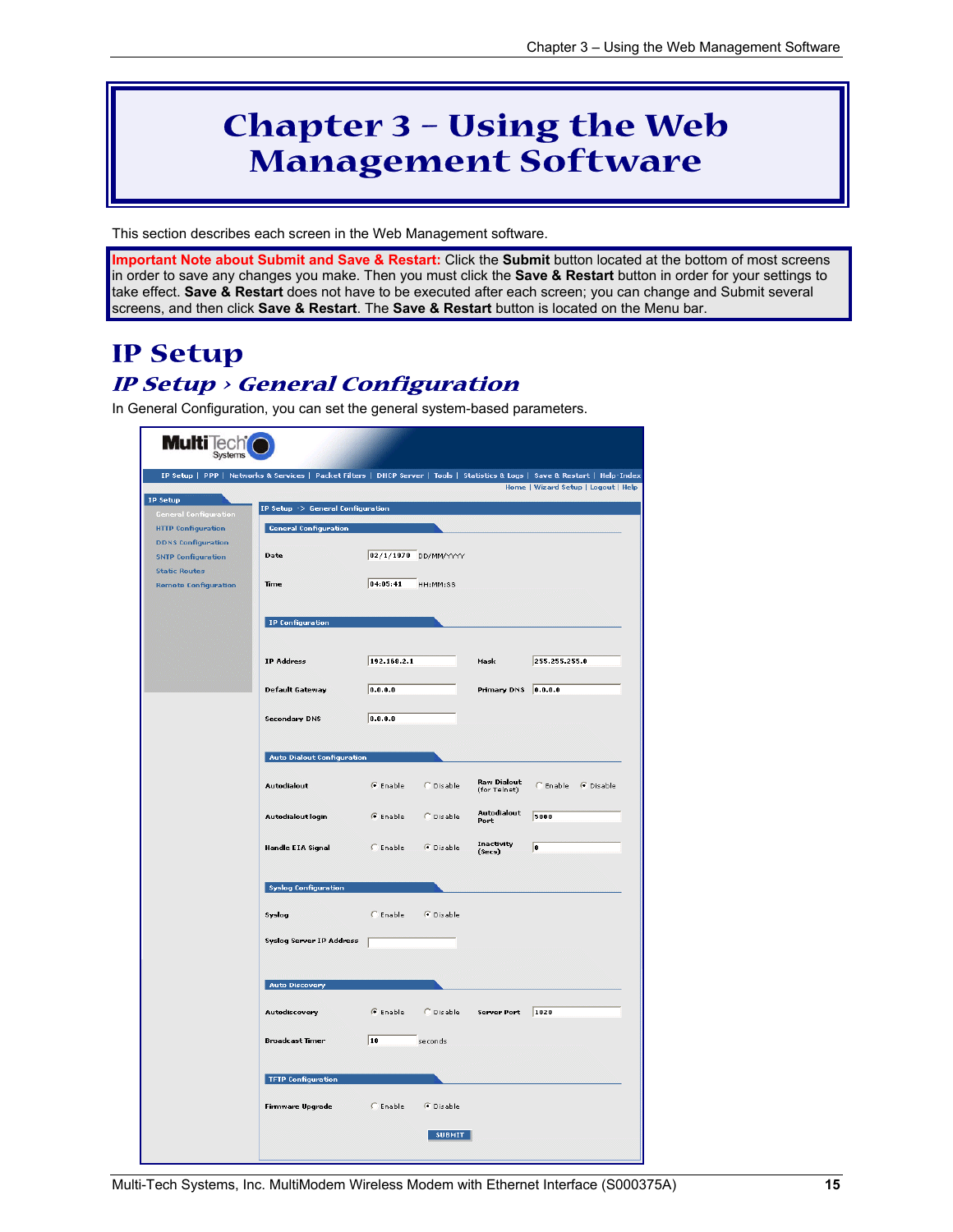#### **General Configuration**

*Date and Time:* The system date and time display in these formats: **DD/MM/YYYY** / **HH:MM:SS**. SNTP Client must be enabled and you must have a live Internet connection for the date and time to display correctly.

#### **IP Configuration**

Enter the following addresses for the Ethernet interface. Defaults are 0.0.0.0

IP Address (Default = 192.168.2.1), Mask, Default Gateway, Primary DNS, Secondary DNS.

#### **Auto Dialout Configuration**

*Auto Dialout:* Check the box to enable/disable Auto Dialout. Default = Enable.

*Raw Dialout:* Check the box to enable/disable raw mode for an Auto Dialout session. Default = Disable. *Auto Dialout Login:* Check the box to enable or disable Auto Dialout Login feature. Default = Enable. *Auto Dialout Port:* Enter the serial Auto Dialout Port number. Default = 5000.

*Handle EIA Signal:* Check the box to enable/disable the EIA standard signal characteristics (time and duration) used between different electronic devices.

*Inactivity:* Enter the time in seconds that the auto dialout session will stay active before going inactive.

#### **Syslog Configuration**

**Syslog:** Check the box to enable or disable Syslog. Default = Disable.

*Syslog Server IP Address:* If a Remote Syslog Server IP Address is specified, the syslog feature acts as a remote Syslog.

#### **Auto Discovery**

*Autodiscovery:* Check the box to enable or disable Autodiscovery to broadcast (MAC level), the MAC Address, IP Address, and DHCP information to the configured server port. Default = Enable.

*Server Port:* Enter the Server Port Number. Default port is 1020.

*Broadcast Timer:* Enter the amount of time in seconds for the auto-discovery packet granularity of periodic broadcasting. Default is 10 seconds.

#### **TFTP Configuration**

*Firmware Upgrade:* Check the box to enable or disable the firmware upgrade. Default is Disable.

#### **Submit Button**

Click the **Submit** button to save these settings. You must click **Save and Restart** once you have completed and submitted all the screens on which you have made changes.

### **IP Setup > HTTP Configuration**

| IP Setup                     |                                |               |
|------------------------------|--------------------------------|---------------|
| <b>General Configuration</b> | IP Setup -> HTTP Configuration |               |
| <b>HTTP Configuration</b>    | <b>HTTP Configuration</b>      |               |
| <b>DDNS Configuration</b>    |                                |               |
| <b>SNTP Configuration</b>    | <b>HTTP</b> port               | 80            |
| <b>Static Routes</b>         |                                |               |
| <b>Remote Configuration</b>  |                                |               |
|                              | <b>Authentication</b>          |               |
|                              | <b>Usemame</b>                 | admin         |
|                              | Password                       |               |
|                              |                                | <b>SUBMIT</b> |

#### **HTTP Configuration**

*HTTP Port:* Enter the port number for the HTTP server to listen for requests. Default is 80.

#### **Authentication**

*User Name:* Enter the User Name that can access to the Web Management software. Default is **admin**. *Password:* Enter the Password for access to the Web Management software. Default is **admin**.

*Note:* You should change the password to one of your choosing. A password can be up to 12 characters.

**Password Caution:** Use a safe password! Your first name spelled backwards is not a sufficiently safe password; a password such as xfT35\$4 is better. It is recommended that you change the default password to better protect the security of your modem.

#### **Submit Button**

Click the **Submit** button to save these settings. You must click **Save and Restart** once you have completed and submitted all the screens on which you have made changes.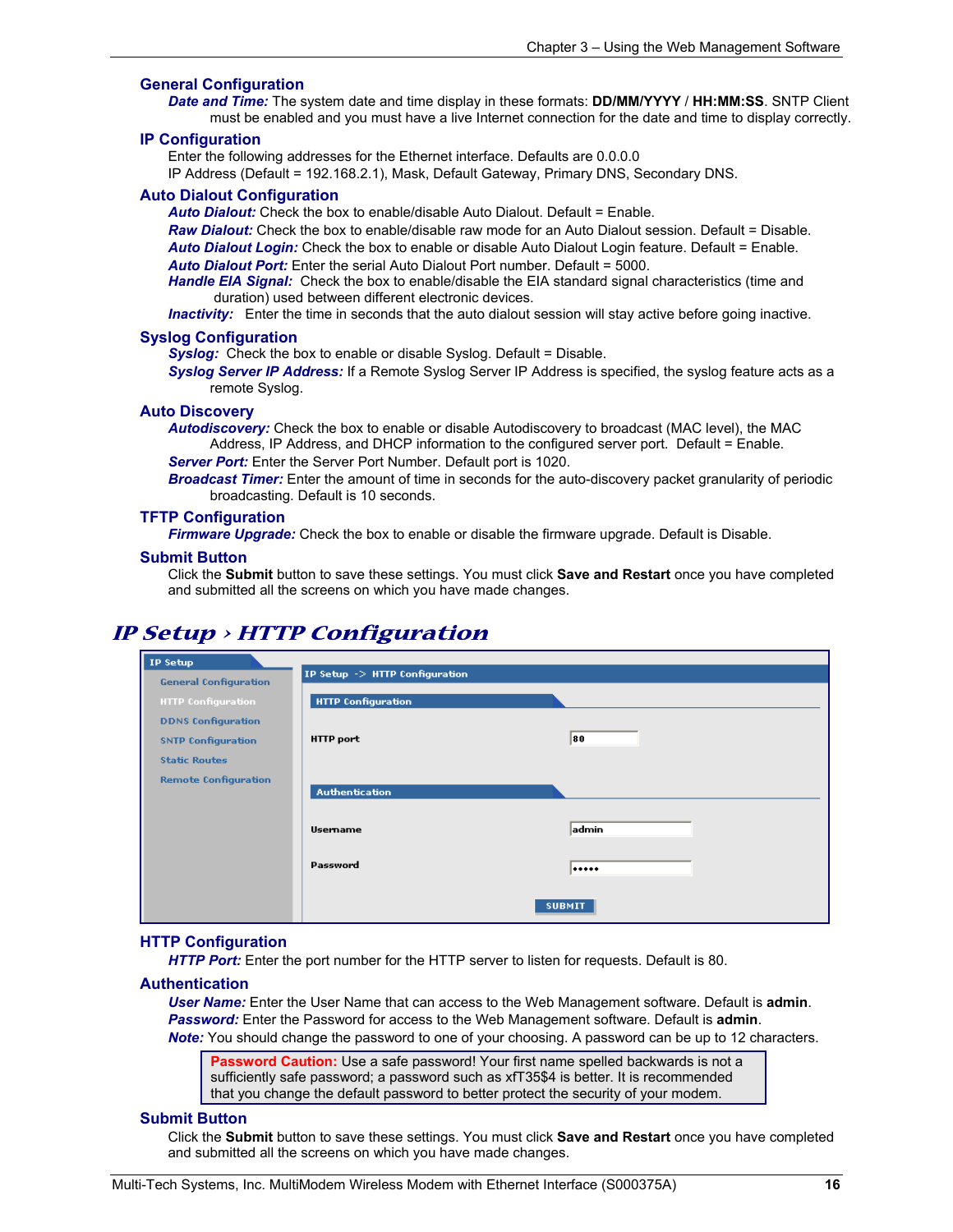### **IP Setup > DDNS Configuration**

The DDNS Client is used to update the IP address of the modem/router in a DDNS server for the configured domain name whenever the IP Address changes, thus, leaving the domain name to be pointing to the current IP Address of the modem/router all the time.

| <b>IP Setup</b>              |                                |                      |                        |    |
|------------------------------|--------------------------------|----------------------|------------------------|----|
| <b>General Configuration</b> | IP Setup -> DDNS Configuration |                      |                        |    |
| <b>HTTP Configuration</b>    | General                        |                      |                        |    |
| <b>DDNS Configuration</b>    | <b>DDNS</b>                    | $C$ enable           | G disable              |    |
| <b>SNTP Configuration</b>    |                                |                      |                        |    |
| <b>Static Routes</b>         | <b>User Check IP</b>           | $\mathcal{F}$ enable | C disable              |    |
| <b>Remote Configuration</b>  |                                |                      |                        |    |
|                              | <b>Check IP Server</b>         | checkip.dyndns.org   | <b>Check IP Port</b>   | 80 |
|                              |                                |                      |                        |    |
|                              | Server                         | members.dyndns.org   | Port                   | 80 |
|                              |                                |                      |                        |    |
|                              | <b>Max Retries</b>             | 15                   | Update Interval (days) | 28 |
|                              |                                |                      |                        |    |
|                              | System                         | C Dynamic            | C Custom               |    |
|                              |                                |                      |                        |    |
|                              | Domain                         |                      |                        |    |
|                              |                                |                      |                        |    |
|                              |                                |                      |                        |    |
|                              | <b>Authentication</b>          |                      |                        |    |
|                              |                                |                      |                        |    |
|                              | <b>Usemame</b>                 |                      | Password               |    |
|                              |                                |                      |                        |    |
|                              |                                |                      |                        |    |
|                              |                                |                      | <b>SUBMIT</b>          |    |

#### **General**

- **DDNS:** Check the Enable or Disable box to indicate whether or not you want a DDNS Client. Default = Disable.
- *User Check IP:* Check the Enable or Disable box. If enabled, the program will query the server to determine the IP address before it performs the DDNS update (the IP address is still assigned by the wireless provider and the DDNS will be updated based on the address returned by Check IP Server). If disabled, the program will perform the DDNS update using the IP address that it obtains from the PPP link.
- *Check IP Server:* Enter the IP Server name that will get the current assigned WAN IP Address to the firewall.

*Check IP Port:* Enter the port number of the IP Server. Default is 80.

**Server:** Enter the name of the IP Server.

*Port:* Enter the port number of the IP Server.

*Max Retries:* Enter the maximum number of tries that will be allowed to access the IP Server.

*Update Interval:* Enter the intervals in days that the IP Address will be updated for the DDNS server. *System:* Sets the system as Dynamic or Custom.

*System Domain:* Enter the domain name of the system.

#### **Authentication**

*User Name:* Enter the User Name that can access the DDNS Server. **Password:** Enter the Password that can access the DDNS Server.

#### **Submit Button**

Click the **Submit** button to save these settings. You must click **Save and Restart** once you have completed and submitted all the screens on which you have made changes.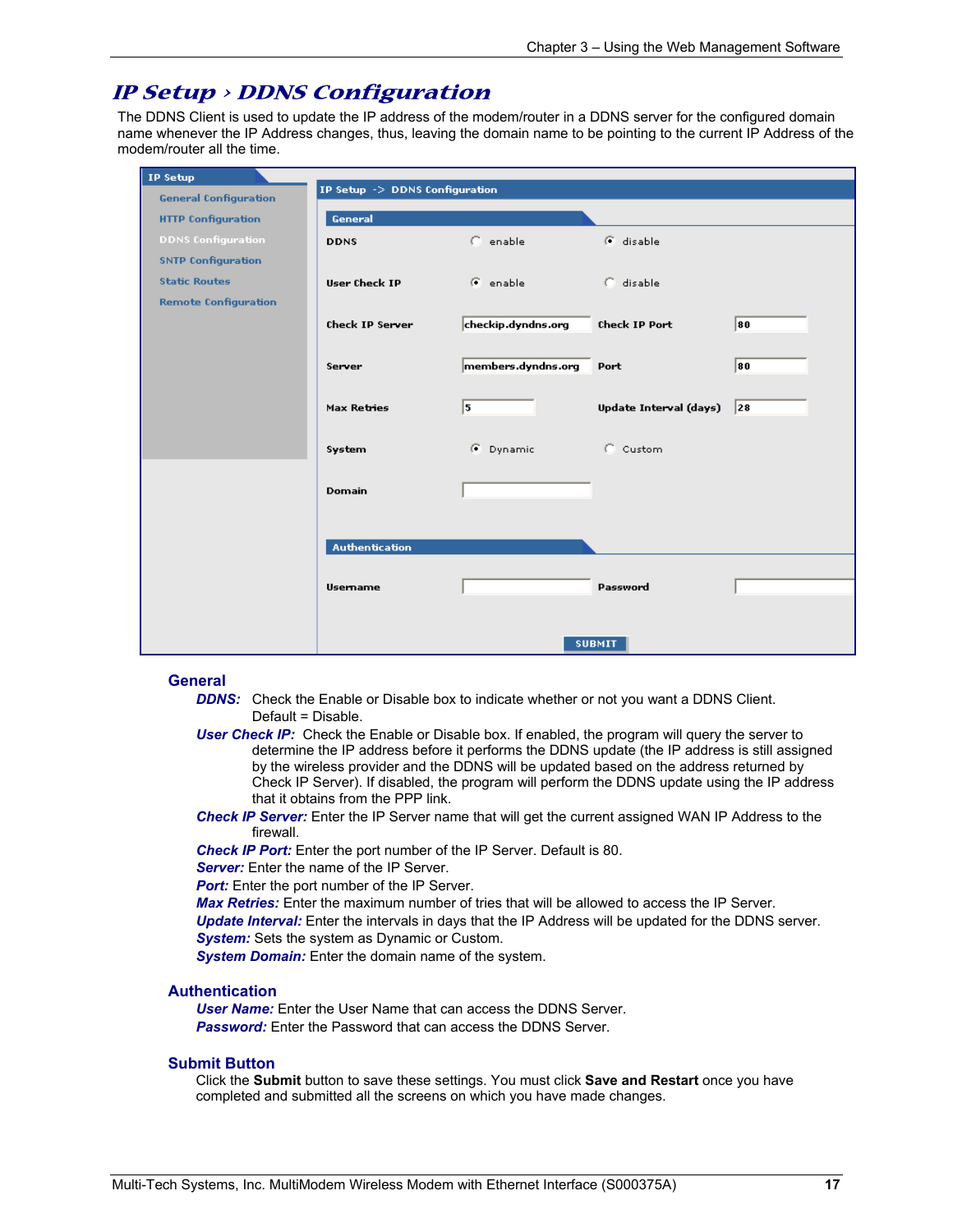|                  |                                                                                                                                                                                                      |                                                                                                                                                                                                                                                                         | 300<br>minute(s)                                                                                                                                       |
|------------------|------------------------------------------------------------------------------------------------------------------------------------------------------------------------------------------------------|-------------------------------------------------------------------------------------------------------------------------------------------------------------------------------------------------------------------------------------------------------------------------|--------------------------------------------------------------------------------------------------------------------------------------------------------|
|                  |                                                                                                                                                                                                      |                                                                                                                                                                                                                                                                         |                                                                                                                                                        |
|                  |                                                                                                                                                                                                      |                                                                                                                                                                                                                                                                         |                                                                                                                                                        |
|                  |                                                                                                                                                                                                      |                                                                                                                                                                                                                                                                         |                                                                                                                                                        |
|                  |                                                                                                                                                                                                      |                                                                                                                                                                                                                                                                         |                                                                                                                                                        |
| <b>Time Zone</b> | UTC                                                                                                                                                                                                  | Time Zone offset                                                                                                                                                                                                                                                        | $+00:00$<br>$[+/$<br>hh:mm]                                                                                                                            |
|                  |                                                                                                                                                                                                      |                                                                                                                                                                                                                                                                         |                                                                                                                                                        |
|                  |                                                                                                                                                                                                      |                                                                                                                                                                                                                                                                         |                                                                                                                                                        |
|                  |                                                                                                                                                                                                      |                                                                                                                                                                                                                                                                         |                                                                                                                                                        |
|                  |                                                                                                                                                                                                      |                                                                                                                                                                                                                                                                         |                                                                                                                                                        |
|                  |                                                                                                                                                                                                      |                                                                                                                                                                                                                                                                         |                                                                                                                                                        |
|                  |                                                                                                                                                                                                      |                                                                                                                                                                                                                                                                         |                                                                                                                                                        |
|                  |                                                                                                                                                                                                      |                                                                                                                                                                                                                                                                         |                                                                                                                                                        |
|                  |                                                                                                                                                                                                      |                                                                                                                                                                                                                                                                         |                                                                                                                                                        |
|                  |                                                                                                                                                                                                      |                                                                                                                                                                                                                                                                         |                                                                                                                                                        |
|                  |                                                                                                                                                                                                      |                                                                                                                                                                                                                                                                         |                                                                                                                                                        |
|                  |                                                                                                                                                                                                      |                                                                                                                                                                                                                                                                         |                                                                                                                                                        |
|                  |                                                                                                                                                                                                      |                                                                                                                                                                                                                                                                         | april<br>$\checkmark$                                                                                                                                  |
|                  |                                                                                                                                                                                                      |                                                                                                                                                                                                                                                                         |                                                                                                                                                        |
|                  |                                                                                                                                                                                                      |                                                                                                                                                                                                                                                                         | 02:00                                                                                                                                                  |
|                  |                                                                                                                                                                                                      |                                                                                                                                                                                                                                                                         | [hh:mm]                                                                                                                                                |
|                  |                                                                                                                                                                                                      |                                                                                                                                                                                                                                                                         |                                                                                                                                                        |
|                  |                                                                                                                                                                                                      |                                                                                                                                                                                                                                                                         |                                                                                                                                                        |
|                  |                                                                                                                                                                                                      |                                                                                                                                                                                                                                                                         |                                                                                                                                                        |
|                  |                                                                                                                                                                                                      |                                                                                                                                                                                                                                                                         | october<br>×                                                                                                                                           |
|                  |                                                                                                                                                                                                      |                                                                                                                                                                                                                                                                         |                                                                                                                                                        |
|                  |                                                                                                                                                                                                      |                                                                                                                                                                                                                                                                         |                                                                                                                                                        |
|                  |                                                                                                                                                                                                      |                                                                                                                                                                                                                                                                         | 02:00<br>[hh:mm]                                                                                                                                       |
|                  |                                                                                                                                                                                                      |                                                                                                                                                                                                                                                                         |                                                                                                                                                        |
|                  |                                                                                                                                                                                                      |                                                                                                                                                                                                                                                                         |                                                                                                                                                        |
|                  | <b>General Configuration</b><br><b>SNTP Client</b><br>Server<br><b>Daylight Saving</b><br>Daylight Saving offset<br><b>Start Ordinal</b><br><b>Start Day</b><br><b>End Ordinal</b><br><b>End Day</b> | π<br>IP Setup -> SNTP Configuration<br>$C$ Enable<br><b>Time Zone Configuration</b><br><b>Daylight Configuration</b><br>G Enable<br>$+60$<br>Daylight Saving Start time<br>first<br>×<br>sunday<br>×<br>Daylight Saving End time<br>last<br>v<br>sunday<br>$\checkmark$ | G Disable<br><b>Polling Time</b><br>C Disable<br>minute(s)<br><b>Start Month</b><br><b>Start Time</b><br>End Month<br><b>End Time</b><br><b>SUBMIT</b> |

### **IP Setup > SNTP Configuration**

#### **General Configuration**

*SNTP Client:* Enable or disable the SNTP Client to contact the configured server on the UDP port 123 and set the local time. Default is Disable.

*Server:* Enter the SNTP server name or IP address to which the SNTP Client must contact in order to update the time. No default.

**Polling Time:** Enter the polling time at which the SNTP client requests the server to update the time. Default is 300 minutes. Time must be entered in minutes.

#### **Time Zone Configuration**

*Time Zone:* Enter your time zone. Default = UTC (Universal Coordination). See the following Web site for Time Zone information: http://wwp.greenwichmeantime.com/info/timezone.htm

**Time Zone Offset:** Enter +/- hh:mm. Default = +00:00. Offset is the amount of time varying from the standard time of a Time Zone.

#### **Daylight Configuration**

*Daylight Saving:* Enables/disables Daylight Saving mode. Default is Enable.

*Daylight Saving Offset:* Set the offset to use during Daylight Saving mode. Default is +60 minutes. Enter the time in  $+$  / - minutes.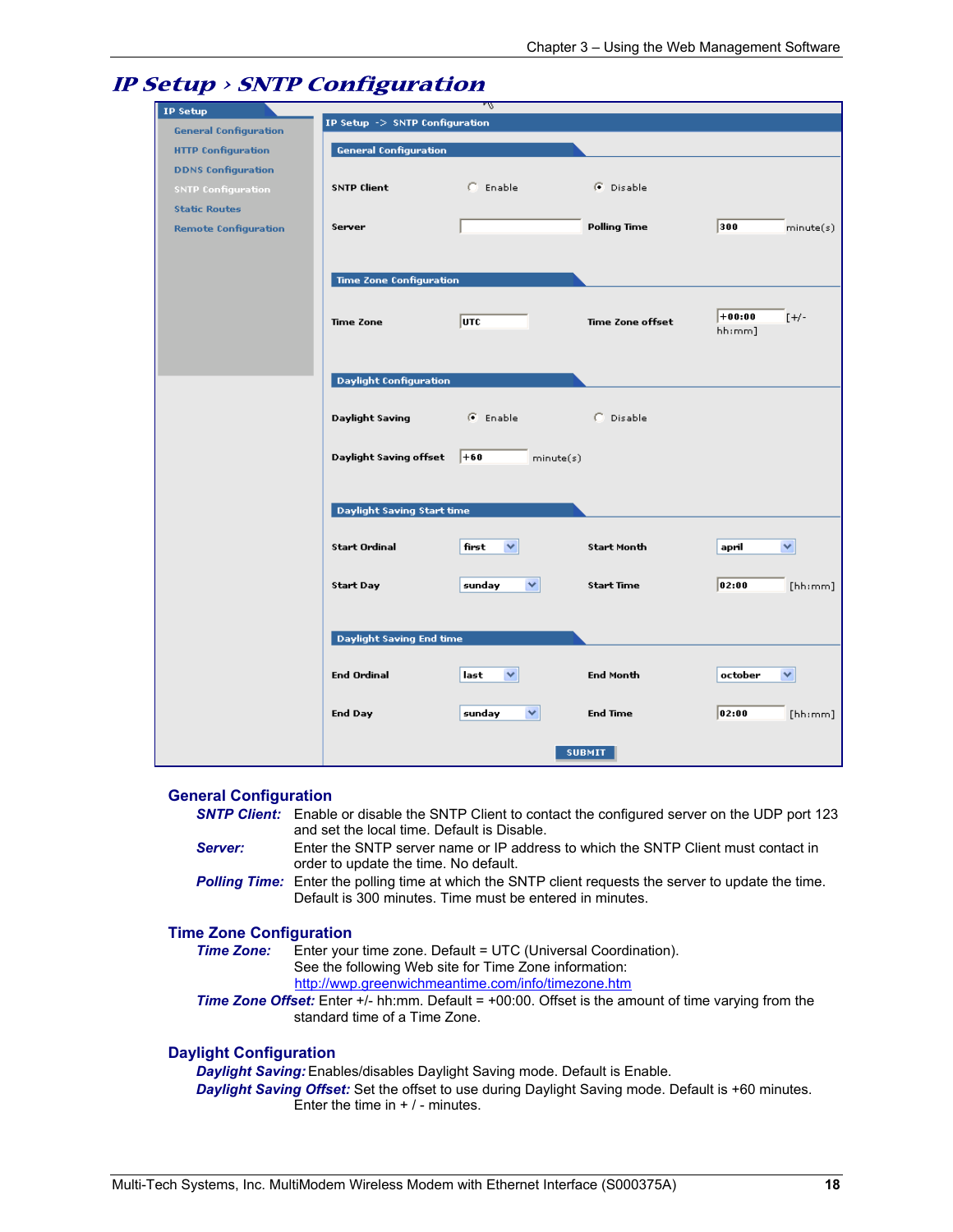#### **Daylight Saving Start Time**

|                                 | <b>Start Ordinal:</b> Set the start ordinal to use during Daylight Saving mode. Options are<br>first/second/third/fourth/last. Default is first.                                                                                                                                                                                                                                                                    |  |  |  |
|---------------------------------|---------------------------------------------------------------------------------------------------------------------------------------------------------------------------------------------------------------------------------------------------------------------------------------------------------------------------------------------------------------------------------------------------------------------|--|--|--|
|                                 | Daylight Saving time usually starts at the same time on the same day of the week in the<br>same month every year. Each day of the week occurs four or five times a month.<br>Therefore, you will be selecting the week in which daylight saving time starts: the first,<br>second, third, fourth or the last of the month. In the U.S.A., daylight saving time starts at<br>2:00 a.m. on the first Sunday in April. |  |  |  |
| <b>Start Month:</b>             | Set the start month to use during Daylight Saving mode. Default is April.                                                                                                                                                                                                                                                                                                                                           |  |  |  |
| <b>Start Day:</b>               | Set the start weekday to use during Daylight Saving mode. Default is Sunday.                                                                                                                                                                                                                                                                                                                                        |  |  |  |
| <b>Start Time:</b>              | Set the start time to use during Daylight Saving mode. Default is 02:00 (hh:mm).                                                                                                                                                                                                                                                                                                                                    |  |  |  |
| <b>Daylight Saving End Time</b> |                                                                                                                                                                                                                                                                                                                                                                                                                     |  |  |  |
|                                 | <b>End Ordinal:</b> Set the end ordinal to use during Daylight Saving mode. Select the week in which<br>daylight saving time ends. Options are first/second/third/fourth/last. Default is last.                                                                                                                                                                                                                     |  |  |  |
|                                 | . Ontothing and months to their displayers David David and and an Instantial Ontothing                                                                                                                                                                                                                                                                                                                              |  |  |  |

| <b>End Month:</b> | Set the end month to use during Daylight Saving mode. Default is October.      |
|-------------------|--------------------------------------------------------------------------------|
| End Day:          | Set the end weekday to use during Daylight Saving mode. Default is Sunday.     |
| <b>End Time:</b>  | Set the end time to use during Daylight Saving mode. Default is 02:00 (hh:mm). |

#### **Submit Button**

Click the **Submit** button to save these settings. You must click **Save and Restart** once you have completed and submitted all the screens on which you have made changes.

#### **IP Setup > Static Routes**

Routing information is used by every computer connected to a network to identify whether it is sending a data packet directly to the firewall or passing it on to another network. The options to Delete or Edit a route after it has been defined and added are available by using the table at the bottom of the screen.

| IP Setup                     |                           |                         |                   |                |
|------------------------------|---------------------------|-------------------------|-------------------|----------------|
| <b>General Configuration</b> | IP Setup -> Static Routes |                         |                   |                |
| <b>HTTP Configuration</b>    | <b>Add Static Routes</b>  |                         |                   |                |
|                              |                           |                         |                   |                |
| <b>DDNS Configuration</b>    |                           |                         |                   |                |
| <b>SNTP Configuration</b>    | <b>Static Route</b>       | $\overline{\mathbf{v}}$ | $\rightarrow$     |                |
| <b>Static Routes</b>         |                           |                         |                   |                |
| <b>Remote Configuration</b>  |                           | <b>ADD</b>              |                   |                |
|                              | Name                      |                         | <b>IP Address</b> | <b>Options</b> |
|                              |                           |                         |                   |                |

#### **Add Static Routes**

**Static Route:** Select a static route from the drop down list box, and then click the Add button.<br>**Add Button:** After clicking the **Add** button, the new route is added and will display at the bott *Add Button:* After clicking the **Add** button, the new route is added and will display at the bottom of the screen.

#### **Important Note:**

The Static Route screen will not display until the network is defined under **Networks & Services.**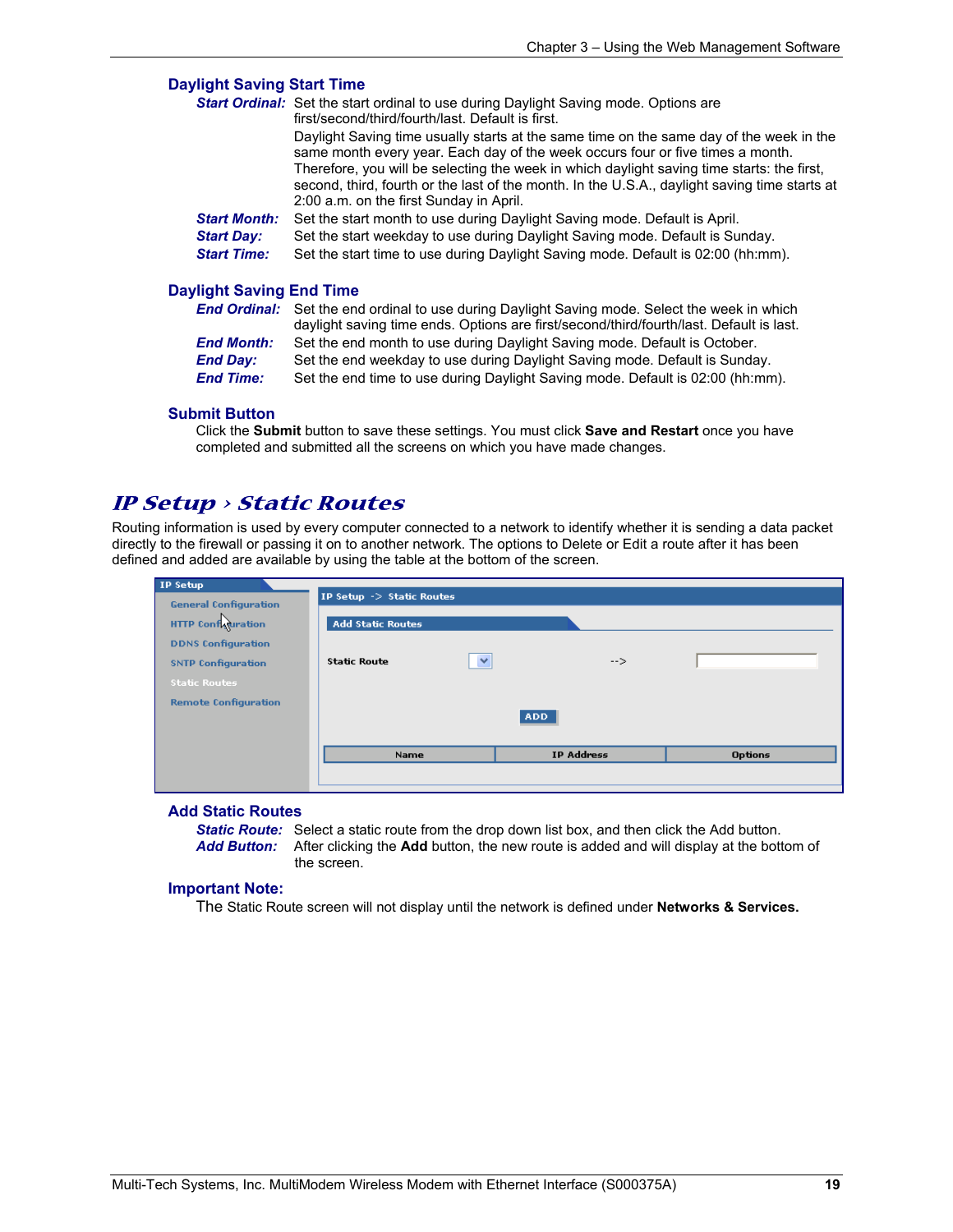| <b>General Configuration</b> | IP Setup -> Remote Configuration          |                     |
|------------------------------|-------------------------------------------|---------------------|
| <b>HTTP Configuration</b>    | <b>Remote Configuration</b>               |                     |
| <b>DDNS Configuration</b>    |                                           |                     |
| <b>SNTP Configuration</b>    | Add Network/Host for remote configuration | $\checkmark$<br>Any |
| <b>Static Routes</b>         |                                           |                     |
|                              |                                           |                     |
|                              | <b>ADD</b>                                |                     |
| <b>Remote Configuration</b>  | Network/Host                              | <b>Options</b>      |

### **IP Setup > Remote Configuration**

#### **Remote Configuration**

#### *Add Network/Host for Remote Configuration:*

Select a network or host from the drop down box. The choices are Any, LAN, and WAN Interface. Choose all that apply. Click the **Add** button after each selection. *Add Button:* After clicking the **Add** button, the network or host is added and displays at the bottom of the screen.

*Delete:* You will have the option to delete **Any** and **WAN Interface**.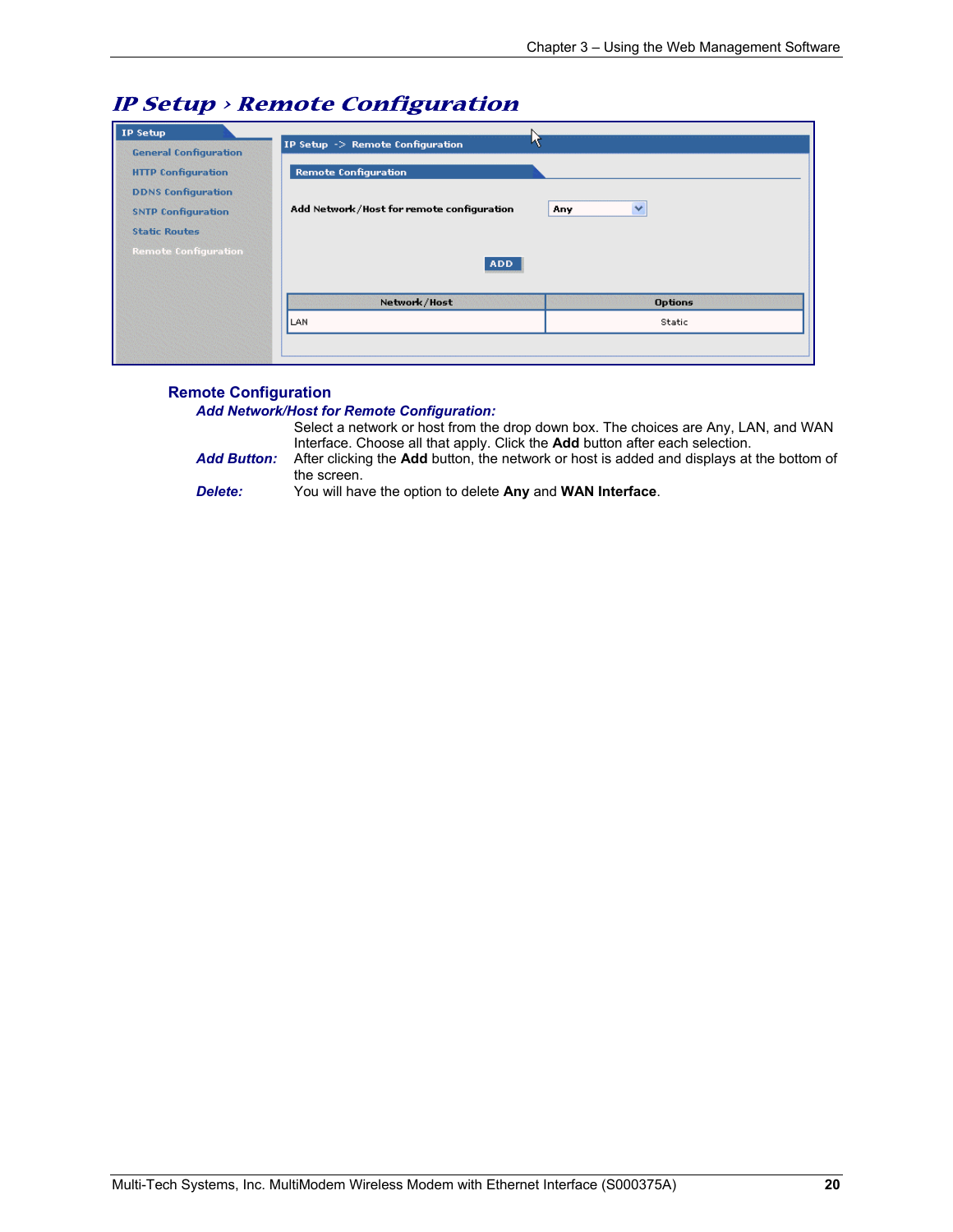### **PPP PPP > PPP Configuration**

| <b>PPP</b>                                                                                                 | PPP -> PPP Configuration               |                                                                                                                               |                      |                       |                |
|------------------------------------------------------------------------------------------------------------|----------------------------------------|-------------------------------------------------------------------------------------------------------------------------------|----------------------|-----------------------|----------------|
| <b>PPP</b> Configuration                                                                                   | <b>PPP General</b>                     |                                                                                                                               |                      |                       |                |
| <b>Wakeup on call</b>                                                                                      |                                        |                                                                                                                               |                      |                       |                |
|                                                                                                            | <b>PPP</b>                             | C Enable                                                                                                                      | C Disable            |                       |                |
|                                                                                                            |                                        |                                                                                                                               |                      |                       |                |
|                                                                                                            | Dial-on-Demand                         | G Enable                                                                                                                      | C Disable            |                       |                |
|                                                                                                            | Idle time out (in                      | 180                                                                                                                           | Connect time         |                       | 90             |
|                                                                                                            | Sec)                                   |                                                                                                                               | out (in Sec)         |                       |                |
|                                                                                                            | <b>Dailing Max retries</b>             | I٥                                                                                                                            | (0:Infinite Retries) |                       |                |
|                                                                                                            | <b>Authentication</b>                  |                                                                                                                               |                      |                       |                |
|                                                                                                            | <b>Authentication Type</b>             | <b>Common Common Common Common</b><br>$C$ pap                                                                                 |                      | € pap-chap            |                |
|                                                                                                            | Usemame                                | ipmodule                                                                                                                      | Password             |                       |                |
|                                                                                                            |                                        |                                                                                                                               |                      |                       |                |
|                                                                                                            | <b>ICMP Keep Alive check</b>           |                                                                                                                               |                      |                       |                |
|                                                                                                            | Keep Alive check                       | $\subset$ Enable                                                                                                              | <b>F</b> Disable     |                       |                |
|                                                                                                            | HostName                               |                                                                                                                               |                      | Interval<br>(in Secs) | 30             |
|                                                                                                            | Count                                  | 10                                                                                                                            |                      |                       |                |
|                                                                                                            | <b>Modem Configuration</b>             |                                                                                                                               |                      |                       |                |
|                                                                                                            | <b>Baud Rate</b>                       | 115200 $\vee$<br>bps                                                                                                          |                      | Dial<br>number        |                |
|                                                                                                            | Dial Prefix                            | <b>ATDT</b>                                                                                                                   |                      | Connect<br>String     | <b>CONNECT</b> |
|                                                                                                            | Init String 1:                         |                                                                                                                               |                      | Init String<br>2:     |                |
|                                                                                                            | Init String 3:                         |                                                                                                                               |                      | Init String<br>4:     |                |
|                                                                                                            | Init String 5:                         |                                                                                                                               |                      |                       |                |
|                                                                                                            |                                        |                                                                                                                               | <b>SUBMIT</b>        |                       |                |
| <b>PPP General</b>                                                                                         |                                        |                                                                                                                               |                      |                       |                |
| <b>PPP</b><br><b>Dial-on-Demand:</b>                                                                       |                                        | Enable/disable PPP. Default is Enable.<br>Enable/disable Dial-on-Demand. Default is Enable. If you disable it, the modem will |                      |                       |                |
| <b>Idle Time Out:</b>                                                                                      | always stay connected.<br>180 seconds. | Set the amount of idle time that will pass before the modem will timeout. Default is                                          |                      |                       |                |
| <b>Connect Time Out:</b>                                                                                   | timing out.                            | Set the amount of seconds to wait for a connection while in receive mode before                                               |                      |                       |                |
| Dialing Max Retries: Enter the number of dialing retries allowed. Default is zero, which means an infinite | number is allowed. Range 0 to 100.     |                                                                                                                               |                      |                       |                |
| <b>Authentication</b>                                                                                      |                                        |                                                                                                                               |                      |                       |                |
| Authentication Type: Set the authentication protocol type that will negotiate with the remote peer:        |                                        |                                                                                                                               |                      |                       |                |
| <b>User Name:</b>                                                                                          | ipmodule.                              | pap/chap/pap-chap. Default is pap-chap.<br>Enter the User Name with which the remote peer will authenticate. Default is       |                      |                       |                |

**Password:** Enter the Password with which the remote peer will authenticate. Default is ipmodule.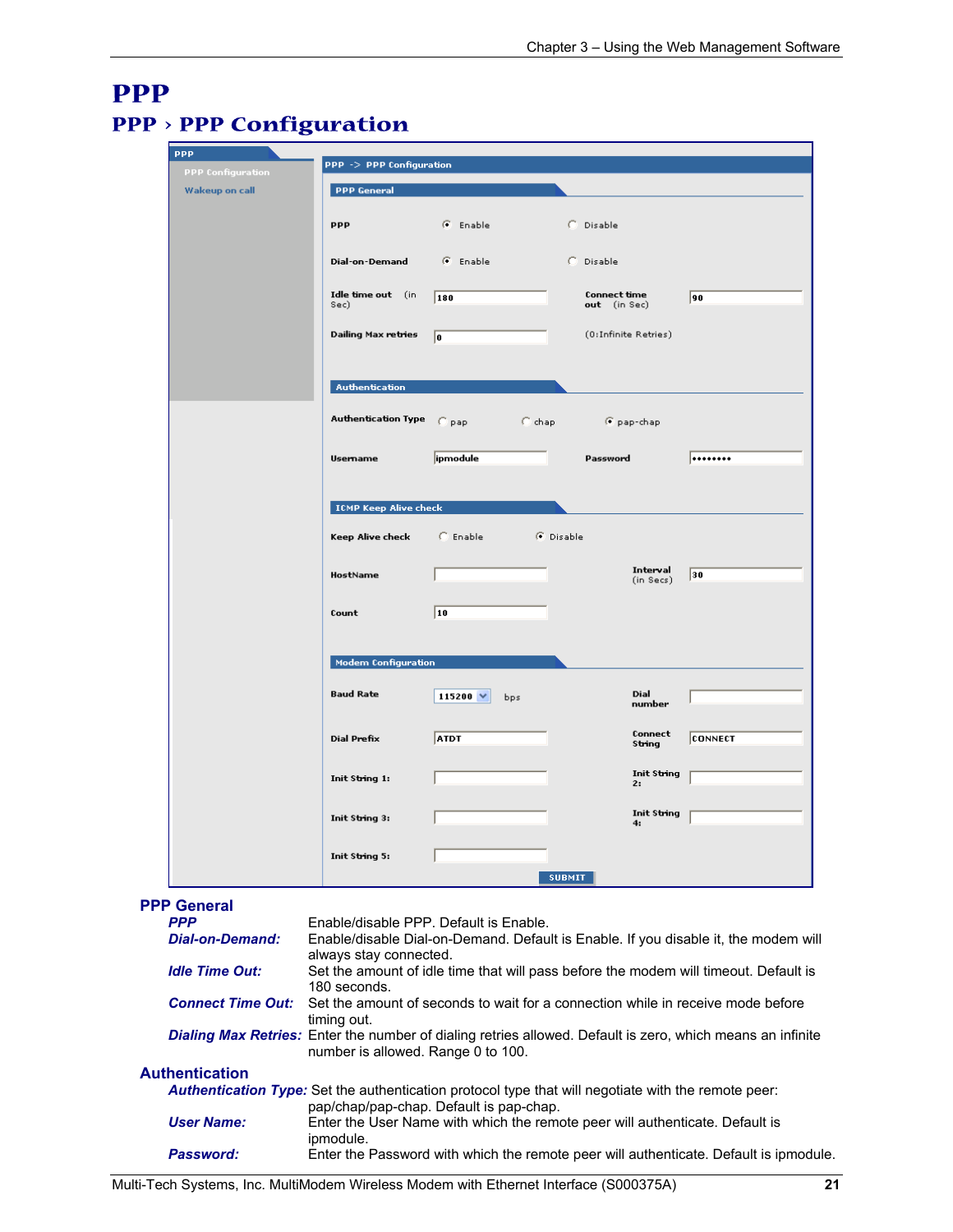| <b>ICMP Keep Alive Check</b> |                                                                                                           |
|------------------------------|-----------------------------------------------------------------------------------------------------------|
| <b>Keep Alive Check:</b>     | Enable/disable the Keep Alive Check. Default is disable.                                                  |
| <b>Host Name:</b>            | Enter the Host Name.                                                                                      |
| <i><b>Interval:</b></i>      | Default is 30 seconds.                                                                                    |
| Count:                       | Default is 10.                                                                                            |
|                              | <b>Modem Configuration</b> (Refer to the Customer Activation Notices included with the product for proper |
|                              | information to enter).                                                                                    |
| <b>Baud Rate:</b>            | Set the serial baud rate. Default is 115200.                                                              |
| <b>Dial Number:</b>          | Set the dial number to be dialed. Default is NULL.                                                        |
|                              | For EDGE or GPRS the number is *99***1#.                                                                  |
|                              | For CDMA the number is #777.                                                                              |
| <b>Dial Prefix:</b>          | Set the modem dial prefix. Default is ATDT.                                                               |
| <b>Connect String:</b>       | Set the modem connect string. Default is CONNECT.                                                         |
| <b>Init String:</b>          | Configure the modem init strings. Init-num can range from 1-5.                                            |
| <b>Submit Button</b>         |                                                                                                           |

Click the **Submit** button to save these settings. You must click **Save and Restart** once you have completed and submitted all the screens on which you have made changes.

### **PPP > Wakeup on Call**

The Wakeup on Call feature allows the modem to wake up and initiate a connection when there is an incoming call. If you desired some security with this feature, you can setup the modem to wake up based on Caller ID instead of allowing all incoming to wakeup the modem. This will reduce the cost for a modem to be online and available 24/7.

| <b>PPP</b>               |                                |                    |               |                |
|--------------------------|--------------------------------|--------------------|---------------|----------------|
| <b>PPP Configuration</b> | PPP -> Wakeup on call          |                    |               |                |
|                          |                                |                    | ß             |                |
| Wakeup on call           |                                |                    |               |                |
|                          | 'Wakeup on call' Configuration |                    |               |                |
|                          |                                |                    |               |                |
|                          | Wakeup on Call                 | C Enable C Disable | Time Delay    | 10             |
|                          |                                |                    |               |                |
|                          |                                |                    |               |                |
|                          | Init String 1                  |                    | Init String 2 |                |
|                          |                                |                    |               |                |
|                          | Init String 3                  |                    | Init String 4 |                |
|                          |                                |                    |               |                |
|                          |                                |                    |               |                |
|                          | Init String 5                  |                    |               |                |
|                          |                                |                    |               |                |
|                          |                                | <b>SUBMIT</b>      |               |                |
|                          |                                |                    |               |                |
|                          |                                |                    |               |                |
|                          | <b>Caller ID Configuration</b> |                    |               |                |
|                          |                                |                    |               |                |
|                          | Add 'Wakeup on call' Caller ID |                    |               |                |
|                          |                                |                    |               |                |
|                          |                                | <b>ADD</b>         |               |                |
|                          |                                |                    |               |                |
|                          | SI No                          |                    | Caller ID     | <b>Options</b> |
|                          |                                |                    |               |                |
|                          |                                |                    |               |                |

#### **"Wakeup on Call" Configuration**

*Wakeup on Call:* Enable/disable Wakeup on Call. Default is disable.

**Time Delay:** Enter the amount of time that will pass between the ring of an incoming call and the initiated connection.

*Init Strings:* Configure the modem initialization strings. Init-num can range from 1-5.

#### **Caller ID Configuration**

*Add "Wakeup on Call" Caller ID:* To add Caller ID to the Wakeup-on-Call function, enter the Caller ID to be allowed to wakeup the modem. After entering the Caller ID, click the Add button. The Caller ID displays at the bottom of screen. You can enter any number of IDs you desire. A Caller ID can be edited or deleted using Options, which will be available once a Caller ID is displayed.

#### **Submit Button**

Click the **Submit** button to save these settings. You must click **Save and Restart** once you have completed and submitted all the screens on which you have made changes.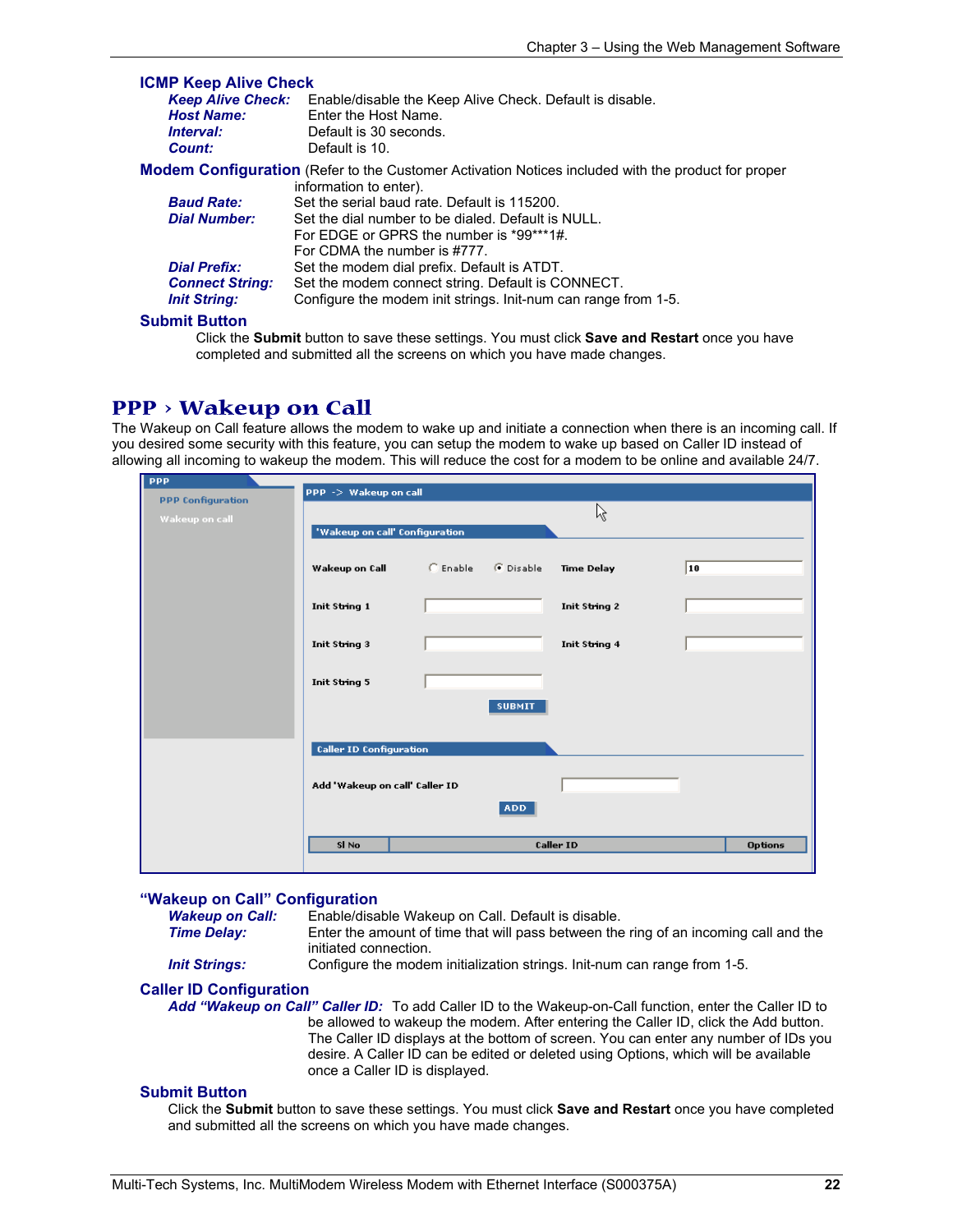### **Networks & Services Networks & Services > Network Configuration**

Networks or Hosts can be added here. The options to Delete or Edit a network after it has been defined and added are available by using the table at the bottom of the screen.

| <b>Multi</b> Tech <sup>t</sup>                                 |                              |                                              |                                                                                                                               |                                     |
|----------------------------------------------------------------|------------------------------|----------------------------------------------|-------------------------------------------------------------------------------------------------------------------------------|-------------------------------------|
|                                                                |                              |                                              | IP Setup   PPP   Networks & Services   Packet Filters   DHCP Server   Tools   Statistics & Logs   Save & Restart   Help-Index |                                     |
|                                                                |                              |                                              |                                                                                                                               | Home   Wizard Setup   Logout   Help |
| <b>Networks &amp; Services</b><br><b>Network Configuration</b> |                              | Networks & Services -> Network Configuration |                                                                                                                               |                                     |
| <b>Service Configuration</b>                                   | <b>Network Configuration</b> |                                              |                                                                                                                               |                                     |
|                                                                |                              |                                              |                                                                                                                               |                                     |
|                                                                |                              |                                              |                                                                                                                               |                                     |
|                                                                | Name                         | <b>IP Address</b>                            | <b>Subnet Mask</b>                                                                                                            |                                     |
|                                                                |                              |                                              |                                                                                                                               |                                     |
|                                                                |                              |                                              |                                                                                                                               |                                     |
|                                                                |                              | <b>ADD</b>                                   |                                                                                                                               |                                     |
|                                                                | Name                         | <b>IP Address</b>                            | Mask                                                                                                                          | <b>Options</b>                      |
|                                                                | Any                          | 0, 0, 0, 0                                   | 0                                                                                                                             | Static                              |
|                                                                | LAN                          | 192.168.2.0                                  | 24                                                                                                                            | Static                              |

#### **Network Configuration**

Enter the Name, IP Address, and Mask for a new Network or Host.

#### *Notes:*

- A Network/Host Name cannot be edited.
- A Network/Host cannot be deleted if it is used in another configuration.
- Network/Host changes are reflected in all the configurations in the Web Management software where they are used.
- A Network/Host added here will be displayed in the following sections: Static Routes, DNAT, and Packet Filters.

| <b>Name:</b>        | Enter the name of the Network/Host. The same address-mask pair should not already<br>be present in the list displayed.       |
|---------------------|------------------------------------------------------------------------------------------------------------------------------|
| <b>IP Address:</b>  | Enter the IP Address of the Network/Host. The same address-mask pair should not<br>already be present in the list displayed. |
| <b>Subnet Mask:</b> | Enter the Network Mask of the Network/Host. For Host addresses, the mask is entered<br>as 32.                                |
| <b>Add Button:</b>  | Click the <b>Add</b> button. The defined network is added and will display at the bottom of the<br>screen.                   |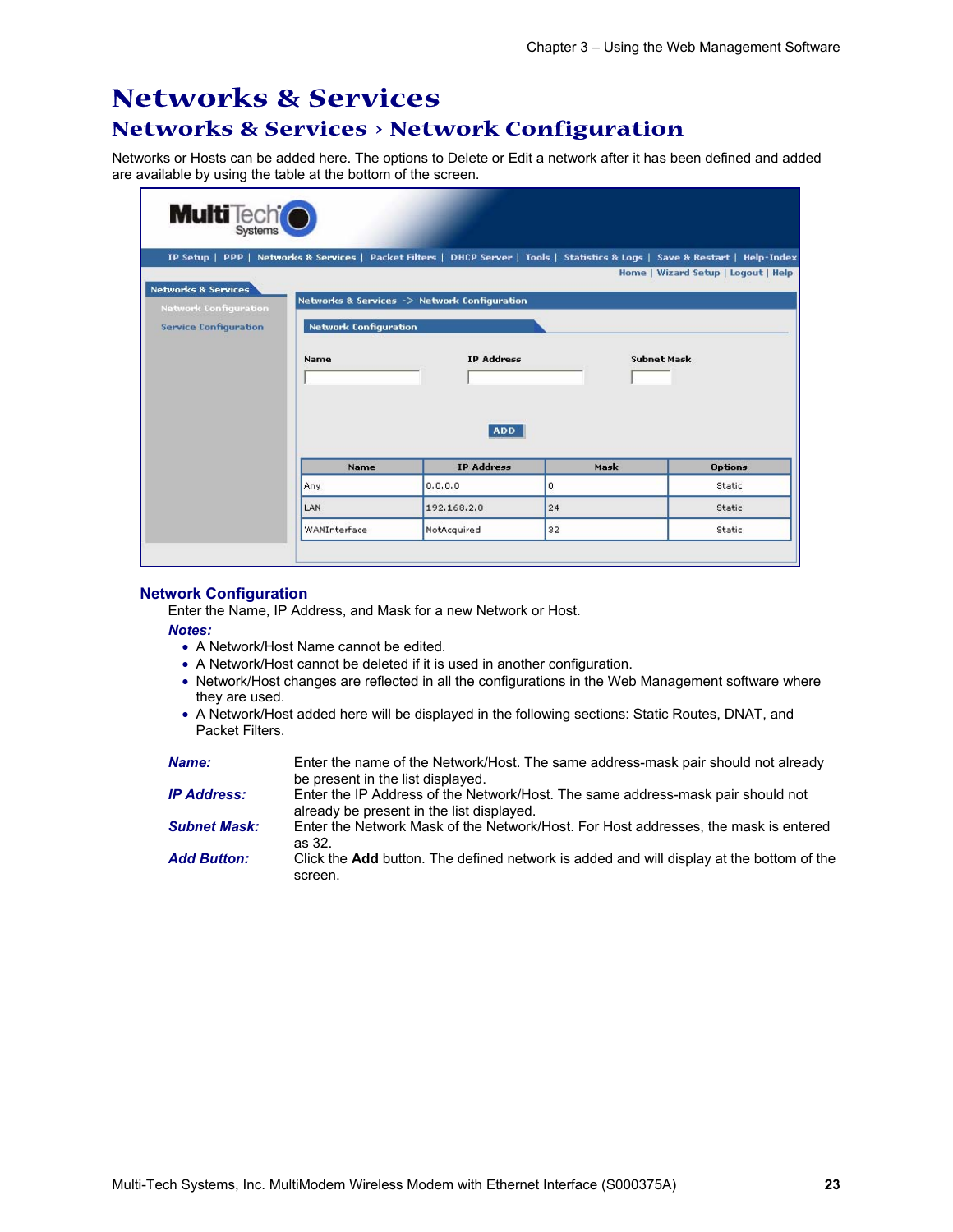### **Networks & Services > Service Configuration**

On this screen you can specify the standard set of well known services available on the system. These services enable the configuration of the user defined services. The options to Delete or Edit a service after it has been defined and added are available by using the table at the bottom of the screen.

|                                              |            |            | IP Setup   PPP   Networks & Services   Packet Filters   DHCP Server   Tools   Statistics & Logs   Save & Restart   Help-Index |                                     |
|----------------------------------------------|------------|------------|-------------------------------------------------------------------------------------------------------------------------------|-------------------------------------|
|                                              |            |            |                                                                                                                               | Home   Wizard Setup   Logout   Help |
| Networks & Services -> Service Configuration |            |            |                                                                                                                               |                                     |
|                                              |            |            |                                                                                                                               |                                     |
| <b>Service Configuration</b>                 |            |            |                                                                                                                               |                                     |
| Name                                         | Protocol   |            | S-Port/Client                                                                                                                 | D-Port/Server                       |
|                                              | $top \vee$ |            |                                                                                                                               |                                     |
|                                              |            |            |                                                                                                                               |                                     |
|                                              |            | <b>ADD</b> |                                                                                                                               |                                     |
| Name                                         | Protocol   | S-Port     | <b>D-Port</b>                                                                                                                 | <b>Options</b>                      |
| Any.                                         | any        | 1:65535    | 1:65535                                                                                                                       | Static                              |
| DNS-tcp                                      | tcp        | 1:65535    | 53                                                                                                                            | Static                              |
| DNS-udp                                      | udp        | 1:65535    | 53                                                                                                                            | Static                              |
| FTP                                          | tcp        | 1024:65535 | 20:21                                                                                                                         | <b>Static</b>                       |
| FTP-CONTROL                                  | tcp        | 1024:65535 | 21                                                                                                                            | Static                              |
| H323                                         | tcp        | 1024:65535 | 1720                                                                                                                          | Static                              |
| <b>HTTP</b>                                  | tcp        | 1024:65535 | 80                                                                                                                            | Static                              |
| <b>HTTPS</b>                                 | tcp        | 1024:65535 | 443                                                                                                                           | Static                              |
| IDENT                                        | tcp        | 1024:65535 | 113                                                                                                                           | Static                              |
| <b>IMAP</b>                                  | tcp        | 1024:65535 | 143                                                                                                                           | Static                              |
| netbios-dgm-tcp                              | tcp        | 138        | 138                                                                                                                           | Static                              |
| netbios-dgm-udp                              | tcp        | 138        | 138                                                                                                                           | Static                              |
| netbios-ns-tcp                               | tcp        | 137        | 137                                                                                                                           | Static                              |
| netbios-ns-udp                               | udp        | 137        | 137                                                                                                                           | Static                              |
| netbios-ssn-tcp                              | tcp        | 1024:65535 | 139                                                                                                                           | Static                              |
| netbios-ssn-udp                              | udp        | 1024:65535 | 139                                                                                                                           | Static                              |
| <b>NEWS</b>                                  | tcp        | 1024:65535 | 119                                                                                                                           | Static                              |
| POP3                                         | tcp        | 1024:65535 | 110                                                                                                                           | Static                              |
| PPTP                                         | tcp        | 1024:65535 | 1723                                                                                                                          | Static                              |
| SMTP                                         | tcp        | 1024:65535 | 25                                                                                                                            | Static                              |
| SNMP                                         | udp        | 1024:65535 | 161                                                                                                                           | Static                              |
| <b>SNTP</b>                                  | tcp        | 1024:65535 | 123                                                                                                                           | Static                              |
| SOCKS                                        | tcp        | 1024:65535 | 1080                                                                                                                          | Static                              |
| sQUID                                        | tcp        | 1024:65535 | 3128                                                                                                                          | Static                              |
| SSH                                          | tcp        | 1:65535    | 22                                                                                                                            | Static                              |
| <b>TFTP</b>                                  | udp        | 1:65535    | 69                                                                                                                            | Static                              |
| TELNET                                       | tcp        | 1024:65535 | 23                                                                                                                            | Static                              |
| TRACEROUTE                                   | udp        | 1024:65535 | 33000:34000                                                                                                                   | Static                              |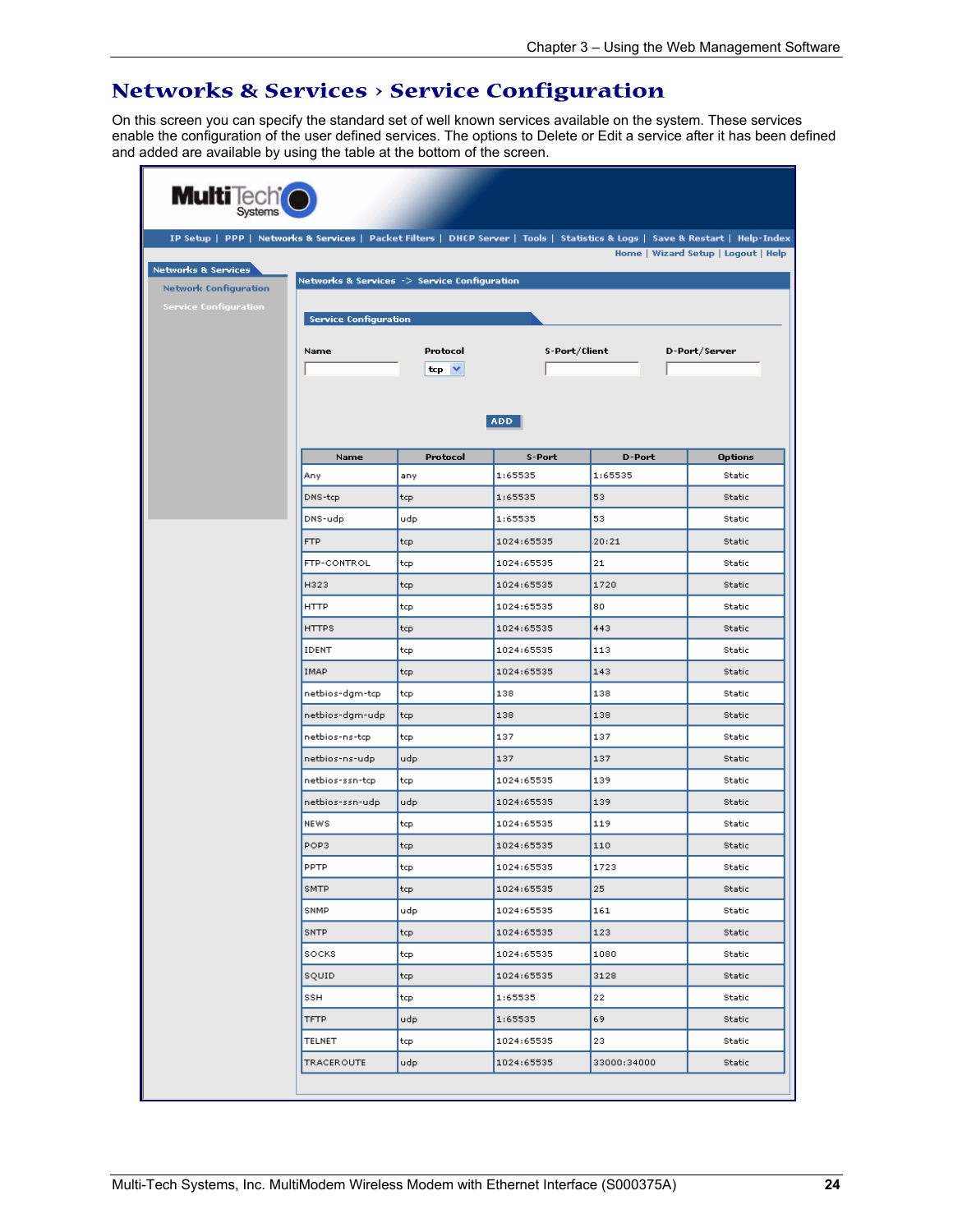#### **Service Configuration**

Enter the Name, Protocol, Source Port/Client, and Destination Port/Server for the new Service.

*Notes:* 

- A Service Name cannot be edited.
- A Service cannot be deleted if it is used in another configuration.
- Services changes are reflected in all the configurations in the Web Management software where they are used.
- Services added here will be displayed in the following sections: DNAT, Packet Filters.

| Name:               | Enter the name of the Service. It has to be unique.                                   |
|---------------------|---------------------------------------------------------------------------------------|
| <b>Protocol:</b>    | Enter the type of protocol (ITCP, UDP).                                               |
| <b>Source Port:</b> | Enter the Source Port for this service.                                               |
|                     | <b>Destination Port:</b> Enter the name of the Destination Port for the service.      |
| <b>Add Button:</b>  | Click the <b>Add</b> button. The new service is added and will display on the screen. |

### **Packet Filters**

### **Packet Filters > Packet Filters.**

You can Delete or Edit a packet filter rule after it has been defined and added by using the table at the bottom of the screen.

| <b>Multi</b> Tech <sup>t</sup>                 |                                                                                                                    |         |                                  |                                     |                                      |
|------------------------------------------------|--------------------------------------------------------------------------------------------------------------------|---------|----------------------------------|-------------------------------------|--------------------------------------|
| IP Setup                                       | PPP   Networks & Services   Packet Filters   DHCP Server   Tools   Statistics & Logs   Save & Restart   Help-Index |         |                                  |                                     |                                      |
|                                                |                                                                                                                    |         |                                  |                                     | Home   Wizard Setup   Logout   Help  |
| <b>Packet Filters</b><br><b>Packet Filters</b> | Packet Filters -> Packet Filters                                                                                   |         |                                  |                                     |                                      |
| <b>DNAT Configuration</b>                      | <b>Packet filter</b>                                                                                               |         |                                  |                                     |                                      |
| <b>Advanced</b>                                | From (Hosts/Networks) Service<br>$\checkmark$<br>Any                                                               | Any     | $\ddotmark$<br>Any<br><b>ADD</b> | To (Hosts/Networks)<br>$\checkmark$ | <b>Action</b><br>ACCEPT <sup>V</sup> |
|                                                | From<br>(Host/Network)                                                                                             | Service | To (Host/Network)                | <b>Action</b>                       | <b>Options</b>                       |
|                                                | LAN                                                                                                                | Any     | Any                              | <b>ACCEPT</b>                       | Edit<br><b>Delete</b>                |
|                                                |                                                                                                                    |         |                                  |                                     |                                      |

#### **Packet Filter**

|                    | <b>From (Host/Networks):</b> Enter the network/host from which the packet must originate for the filter rule to<br>match. The Any option, which matches all IP addresses regardless of whether they are                                                                                                                                                                                                                                                                                                                                                                                      |
|--------------------|----------------------------------------------------------------------------------------------------------------------------------------------------------------------------------------------------------------------------------------------------------------------------------------------------------------------------------------------------------------------------------------------------------------------------------------------------------------------------------------------------------------------------------------------------------------------------------------------|
|                    | officially assigned addresses or private addresses, may also be entered. The<br>network/host must be pre-defined in the Networks section.                                                                                                                                                                                                                                                                                                                                                                                                                                                    |
| Service:           | Enter the service that is to be matched with the filter rule. These services must be pre-<br>defined in the Services section. These services precisely define the traffic to be filtered.                                                                                                                                                                                                                                                                                                                                                                                                    |
|                    | To (Host/Networks): Enter the network/host to which the packet must send for the filter rule to match. The<br>Any option, which matches all IP addresses regardless of whether they are officially<br>assigned addresses or private addresses, may also be entered. The network/host must<br>be pre-defined in the Networks section.                                                                                                                                                                                                                                                         |
| <b>Action:</b>     | Enter the action that the packet filter executes if the rule matches any traffic traversing<br>the firewall. Types of actions defined are:<br>Accept: Allows/accepts all packets that match this rule.<br>Reject: Blocks all packets that match this rule. The host sending the packet will be<br>informed that the packet has been rejected.<br>Drop: Blocks all packets that match this rule, but the host is not informed; i.e., this is a<br>silent drop.<br>Log: Packets matching the rule; i.e., the corresponding source address, destination<br>address, and service will be logged. |
| <b>Add Button:</b> | Click the <b>Add</b> button. The defined packet filter rule is added and will display at the<br>bottom of the screen.                                                                                                                                                                                                                                                                                                                                                                                                                                                                        |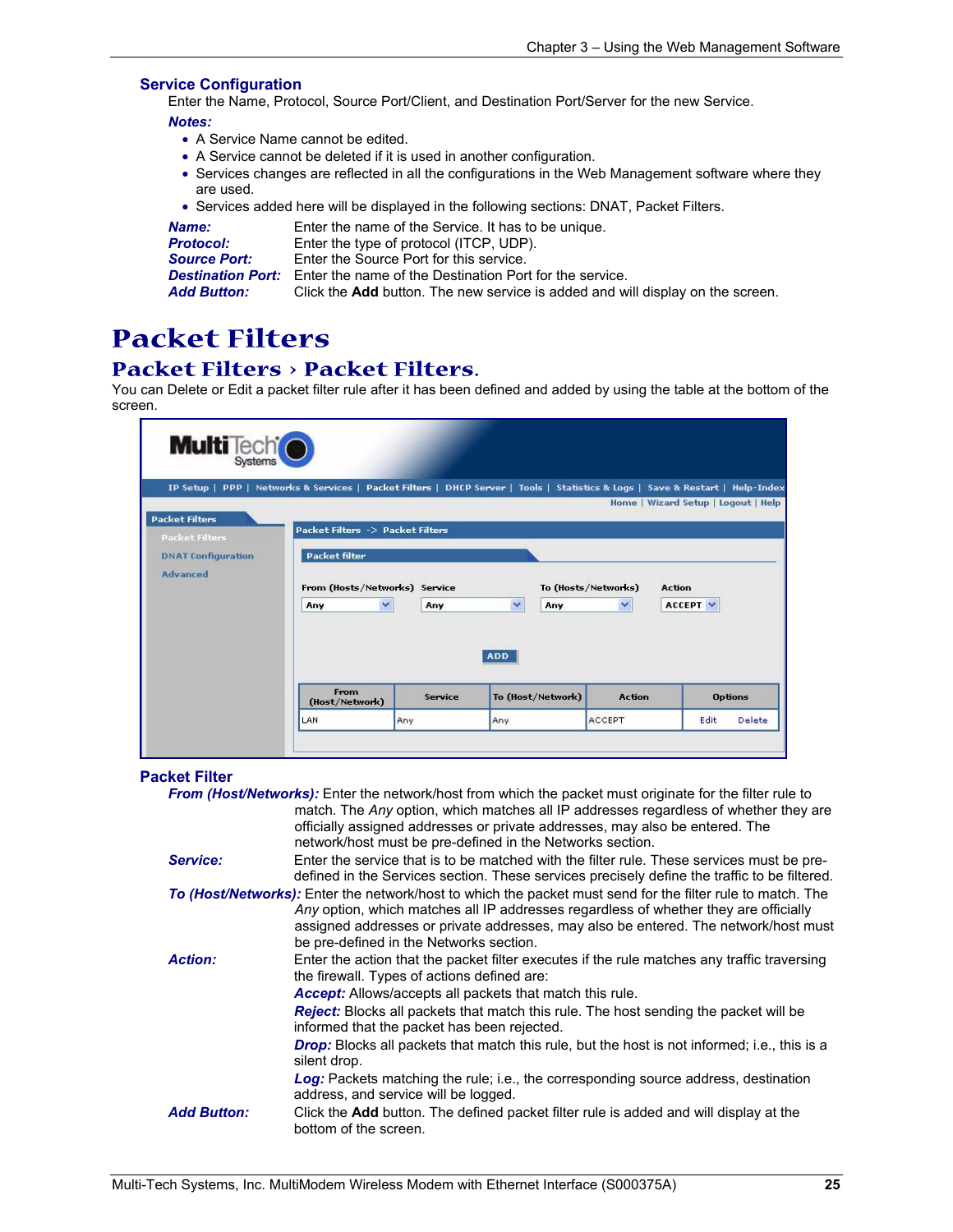### **Packet Filters > DNAT Configuration**

Destination Network Address Translation (DNAT) is a process that allows the placing of servers within the protected network and making them available for a certain service to the outside world. The DNAT process running of the wireless modem/router translates the destination address of incoming packets to the address of the real network server on the LAN. The packets are then forwarded.

You can Delete or Edit a DNAT rule after it has been defined and added by using the table at the bottom of the screen.

**Important Note:** When adding rules, at least one host must be defined in the Network Configuration section.

| <b>Multi</b> Tech <sup>t</sup>                                                                                                |                                                                                                    |                                |                                       |                          |                                                                      |
|-------------------------------------------------------------------------------------------------------------------------------|----------------------------------------------------------------------------------------------------|--------------------------------|---------------------------------------|--------------------------|----------------------------------------------------------------------|
| IP Setup   PPP   Networks & Services   Packet Filters   DHCP Server   Tools   Statistics & Logs   Save & Restart   Help-Index |                                                                                                    |                                |                                       |                          |                                                                      |
| <b>Packet Filters</b><br><b>Packet Filters</b><br><b>DNAT Configuration</b><br><b>Advanced</b>                                | Packet Filters -> DNAT Configuration<br><b>DNAT Configuration</b><br>Source<br>$\checkmark$<br>Any | <b>Pre DNAT Service</b><br>Any | Post DNAT IP<br>×<br><b>ADD</b>       | WANInterface V<br>Any    | Home   Wizard Setup   Logout   Help<br><b>Post DNAT Service</b><br>v |
|                                                                                                                               | Source                                                                                             | <b>Pre DNAT Service</b>        | <b>Post DNAT IP</b><br><b>Address</b> | <b>Post DNAT Service</b> | <b>Options</b>                                                       |
|                                                                                                                               |                                                                                                    |                                |                                       |                          |                                                                      |

|  |  | <b>DNAT Configuration</b> |
|--|--|---------------------------|
|--|--|---------------------------|

| Source:                  | Enter the original target network or host of the IP packets that are to be re-routed.<br>The network/host must be pre-defined in the Network Configuration section.                      |
|--------------------------|------------------------------------------------------------------------------------------------------------------------------------------------------------------------------------------|
| <b>Pre-DNAT Service:</b> | Allows the service for the Pre-DNAT destination entry field to be chosen from the<br>drop-down list. The service must have already been defined in the Service<br>Configuration section. |
| <b>Post DNAT IP:</b>     | Enter the IP packets destination to which the packets are to be diverted. Only one<br>host can be defined as the Post DNAT destination.                                                  |
|                          | <b>Post DNAT Service:</b> Enter the service for the Post DNAT Destination.                                                                                                               |
| <b>Add Button:</b>       | Click the <b>Add</b> button. The defined DNAT configuration is added and will display at the<br>bottom of the screen.                                                                    |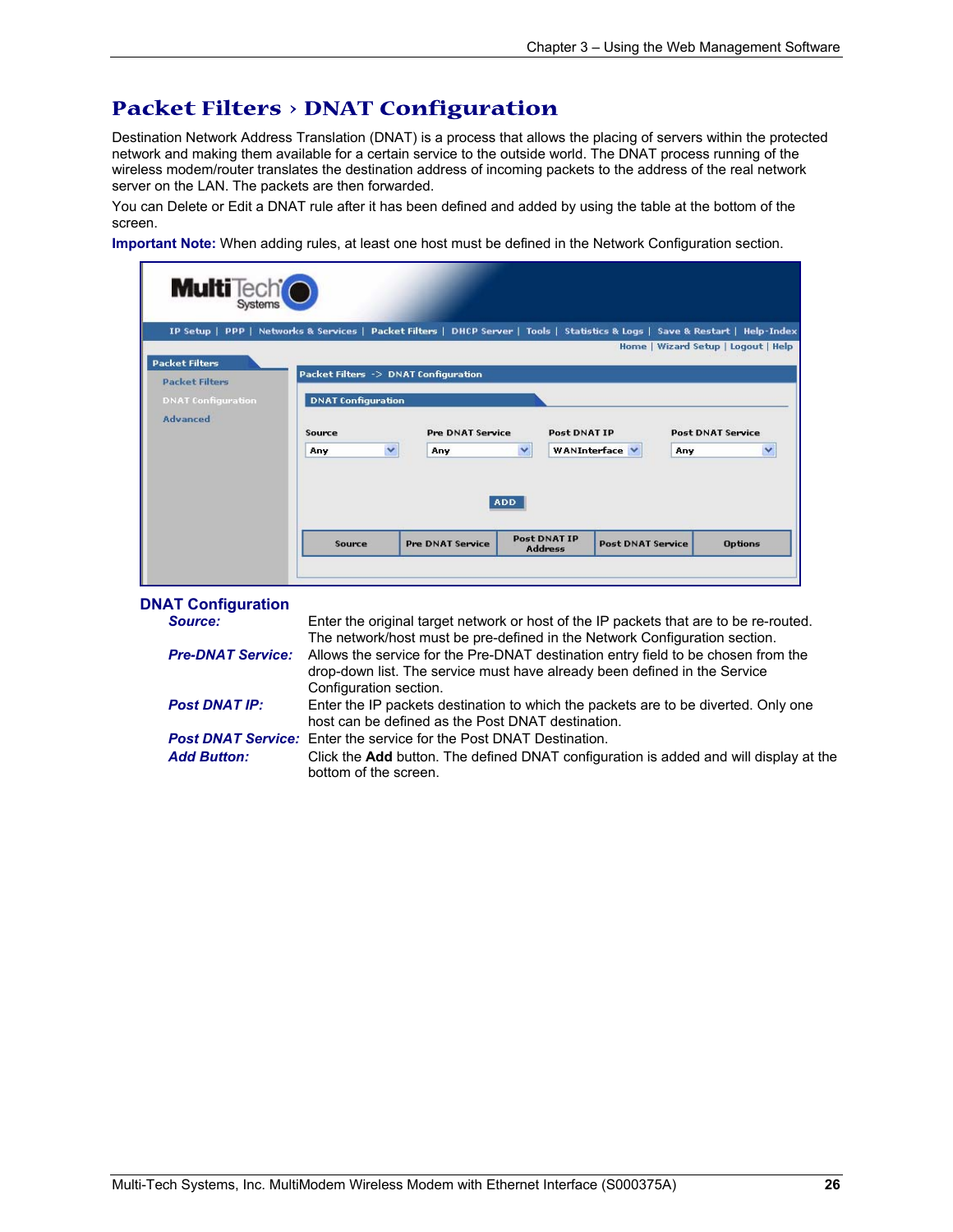|                           |                            |                    |               | IP Setup   PPP   Networks & Services   Packet Filters   DHCP Server   Tools   Statistics & Logs   Save & Restart   Help-Index |
|---------------------------|----------------------------|--------------------|---------------|-------------------------------------------------------------------------------------------------------------------------------|
|                           |                            |                    |               | Home   Wizard Setup   Logout   Help                                                                                           |
| <b>Packet Filters</b>     | Packet Filters -> Advanced |                    |               |                                                                                                                               |
| <b>Packet Filters</b>     |                            |                    |               |                                                                                                                               |
| <b>DNAT Configuration</b> |                            |                    |               |                                                                                                                               |
| <b>Advanced</b>           | <b>Connection Tracking</b> |                    |               |                                                                                                                               |
|                           | H323                       | enable             | G.            | disable                                                                                                                       |
|                           | <b>PPTP</b>                | C.<br>enable       |               | G disable                                                                                                                     |
|                           | <b>ICMP Configuration</b>  |                    |               |                                                                                                                               |
|                           | <b>ICMP on LAN</b>         | G.<br>enable       |               | C disable                                                                                                                     |
|                           | <b>ICMP on WAN</b>         | $\sigma$<br>enable | c.            | disable                                                                                                                       |
|                           | <b>ICMP Forward</b>        | G<br>enable        | C.            | disable                                                                                                                       |
|                           |                            |                    | <b>SUBMIT</b> |                                                                                                                               |

### **Packet Filters > Advanced**

### **Connection Tracking**

*H323:* Enable/disable the forwarding of H323 packets across the firewall. **PPTP:** Enable/disable PPTP Packet Pass-through (PPTP NAT support).

#### **ICMP Configuration**

 The Internet Control Message Protocol (ICMP) is used to test the network connections and the functionality of the firewall and is also used for diagnostic purposes. *ICMP on Firewall* and *ICMP Forwarding* always apply to all IP addresses; i.e., *Any*. When these are enabled, all IP hosts can Ping the firewall (*ICMP on Firewall*) or the network behind it (*ICMP Forwarding*). Enable/disable the transfer of ICMP packets on the LAN interface.

**ICMP on WAN:** Enable/disable the transfer of ICMP packets on the WAN interface. *ICMP Forward:* Enable/disable the forwarding of ICMP packets through the firewall into the local network.

#### **Submit Button**

Click the **Submit** button to save these settings. You must click **Save and Restart** once you have completed and submitted all the screens on which you have made changes.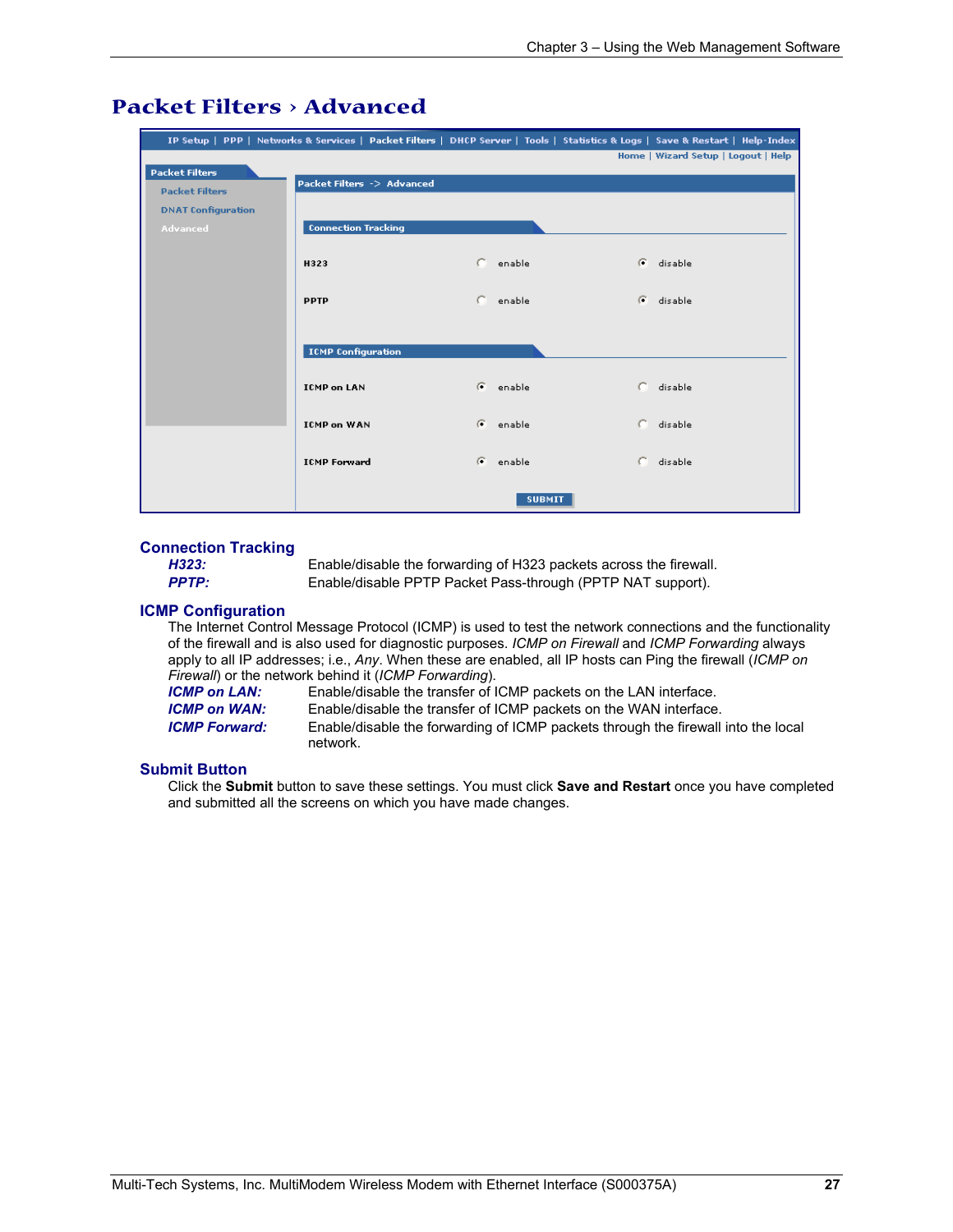### **DHCP Server DHCP Server > Subnet Settings**

| <b>Multi</b> Tech <sup>t</sup> |                                                |                     |                  |                                  |                                                                                                                               |
|--------------------------------|------------------------------------------------|---------------------|------------------|----------------------------------|-------------------------------------------------------------------------------------------------------------------------------|
|                                |                                                |                     |                  |                                  | IP Setup   PPP   Networks & Services   Packet Filters   DHCP Server   Tools   Statistics & Logs   Save & Restart   Help-Index |
|                                |                                                |                     |                  |                                  | Home   Wizard Setup   Logout   Help                                                                                           |
| <b>DHCP Server</b>             | DHCP Server -> Subnet Settings                 |                     |                  |                                  |                                                                                                                               |
| <b>Subnet Settings</b>         |                                                |                     |                  |                                  |                                                                                                                               |
| <b>Fixed Addresses</b>         | <b>General Configuration</b>                   |                     |                  |                                  |                                                                                                                               |
|                                | <b>DHCP</b>                                    | $\mathcal G$ Enable | <b>C</b> Disable |                                  |                                                                                                                               |
|                                | Subnet                                         | 192.168.2.0         |                  | Mask                             | 255.255.255.0                                                                                                                 |
|                                |                                                |                     |                  |                                  |                                                                                                                               |
|                                | <b>Default Gateway</b>                         | 192.168.2.1         |                  | <b>DNS</b>                       | 192.168.2.1                                                                                                                   |
|                                | Lease Time(dd-hh-mm)<br><b>Subnet Settings</b> | $ 00 - 00 - 00 $    |                  | (00-00-00 : infinite lease time) |                                                                                                                               |
|                                | From                                           |                     |                  | To                               |                                                                                                                               |
|                                |                                                |                     | <b>ADD</b>       |                                  |                                                                                                                               |
|                                | From                                           |                     | To               |                                  | <b>Options</b>                                                                                                                |
|                                | 192.168.2.100                                  |                     | 192.168.2.200    |                                  | Delete                                                                                                                        |
|                                |                                                |                     |                  |                                  |                                                                                                                               |

#### **General Configuration**

DHCP (Dynamic Host Configuration Protocol) is a protocol that allows individual devices on an IP network to get their own network configuration information (IP address, subnet mask, broadcast address, etc.) from a DHCP server. The overall purpose of DHCP is to make it easier to administer a large network.

| <b>DHCP:</b>           | Enable/disable the DHCP server.                                                                                                                                             |  |
|------------------------|-----------------------------------------------------------------------------------------------------------------------------------------------------------------------------|--|
| Subnet:                | Enter the subnet address. For the subnet change, all the ranges have to be deleted;<br>otherwise, you would not be able to edit the subnet.                                 |  |
| <b>Mask:</b>           | Enter the subnet mask address.                                                                                                                                              |  |
| Gateway:               | Enter the gateway address.                                                                                                                                                  |  |
| <b>DNS:</b>            | Enter the DNS address.                                                                                                                                                      |  |
| <b>Lease Time:</b>     | Select the DHCP Lease Time from the selection box. Lease time is set in days, hours,<br>and minutes. A Lease Time of 00-00-00 is an Infinite Lease Time.                    |  |
| <b>Subnet Settings</b> |                                                                                                                                                                             |  |
| <b>From-To Range:</b>  | Enter the range of IP address for the subnet. For every range, the From and the To<br>addresses have to be entered in these fields.                                         |  |
| Add:                   | Click the <b>Add</b> button. The address range is added and will display in the table at the<br>bottom of the screen. Once the range displays, you can delete if necessary. |  |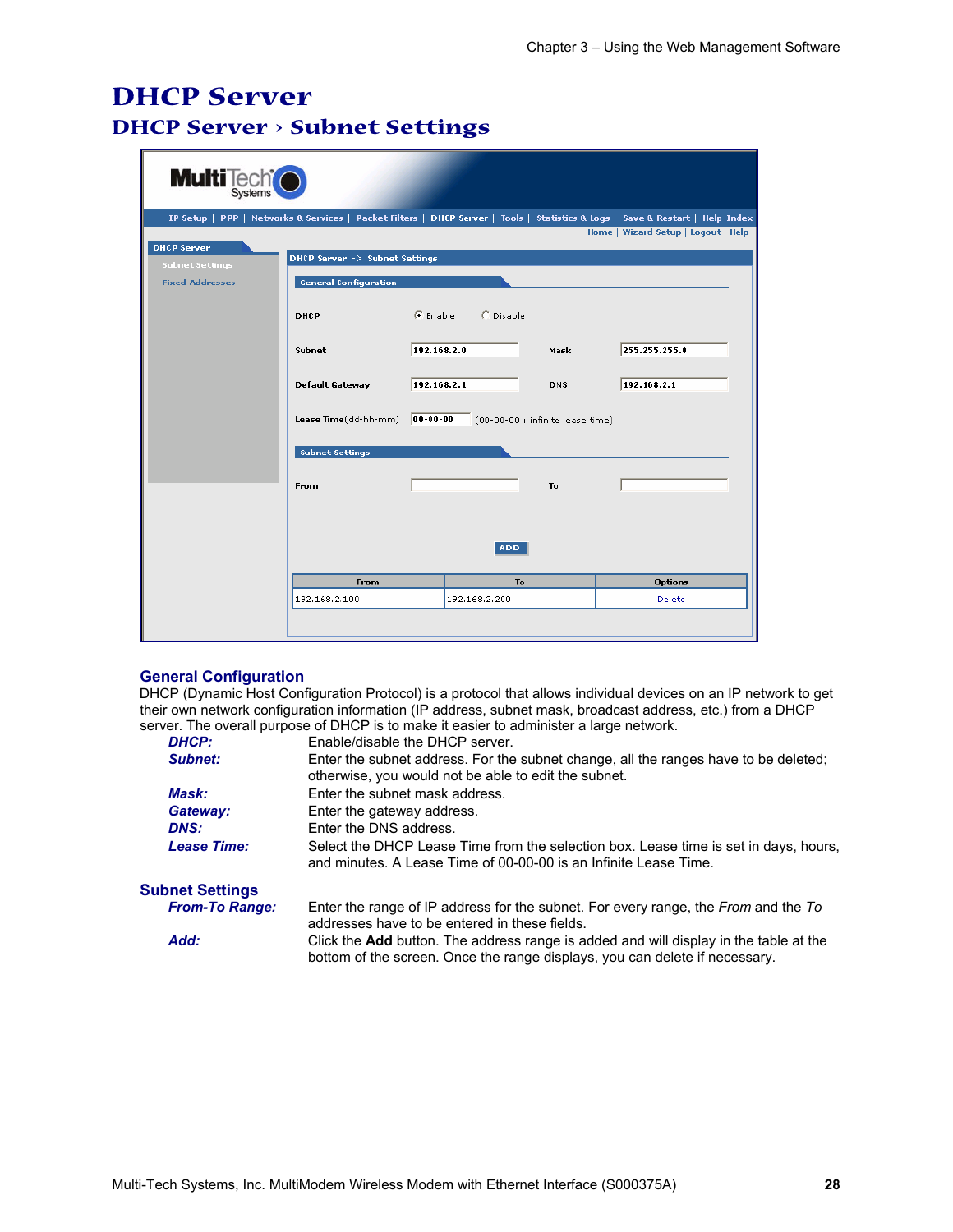### **DHCP Server > Fixed Addresses**

|                                              | IP Setup   PPP   Networks & Services   Packet Filters   DHCP Server   Tools   Statistics & Logs   Save & Restart   Help-Index |                   |                                     |
|----------------------------------------------|-------------------------------------------------------------------------------------------------------------------------------|-------------------|-------------------------------------|
|                                              |                                                                                                                               |                   | Home   Wizard Setup   Logout   Help |
| <b>DHCP Server</b><br><b>Subnet Settings</b> | DHCP Server -> Fixed Addresses                                                                                                |                   |                                     |
| <b>Fixed Addresses</b>                       | <b>DHCP Subnet Settings</b>                                                                                                   |                   |                                     |
|                                              | Mac-Address                                                                                                                   | <b>IP Address</b> |                                     |
|                                              |                                                                                                                               | <b>ADD</b>        |                                     |
|                                              | Mac-Address                                                                                                                   | <b>IP Address</b> | <b>Options</b>                      |
|                                              |                                                                                                                               |                   |                                     |

#### **DHCP Fixed Configuration**

The DHCP server can be made to assign a fixed IP address for a particular user by identifying the MAC address. This binding can be made permanent by configuring it here. The same IP address will not be used for any DHCP client with a different MAC address, even if there is no active DHCP connection with that IP address.

*MAC Address:* Enter the MAC address to which the specified IP address binds. Enter the fixed IP address to be assigned.

*Add:* Click the **Add** button. The addresses are added and will display in the table at the bottom of the screen from where they can be deleted or changed.

### **Tools Tools > Tools**

| <b>Multi</b> Tech <sup>t</sup> |                                                                                                                               |                                     |
|--------------------------------|-------------------------------------------------------------------------------------------------------------------------------|-------------------------------------|
|                                | IP Setup   PPP   Networks & Services   Packet Filters   DHCP Server   Tools   Statistics & Logs   Save & Restart   Help-Index |                                     |
|                                |                                                                                                                               | Home   Wizard Setup   Logout   Help |
| <b>Tools</b><br><b>Tools</b>   | Tools $\rightarrow$ Tools                                                                                                     |                                     |
| <b>Service Status</b>          | <b>DDNS</b>                                                                                                                   |                                     |
| <b>Firmware Upgrade</b>        |                                                                                                                               |                                     |
| <b>Load Configuration</b>      | <b>DDNS Force Update</b>                                                                                                      | <b>Update</b>                       |
| <b>Save Configuration</b>      | <b>DDNS Status: DDNS is disabled</b>                                                                                          | Refresh                             |
|                                | Modem                                                                                                                         |                                     |
|                                | <b>Reset Modem</b>                                                                                                            | Reset                               |
|                                |                                                                                                                               |                                     |

**DDNS** 

*DDNS Force Update:* Click the **Update** button to give the DDNS force update condition. **DDNS Status:** Click the **Refresh** button to display the DDNS Status after a forced update.

**Modem**<br>**Reset Modem:** 

*Reset Modem:* Click the **Reset** button to reset the wireless modem.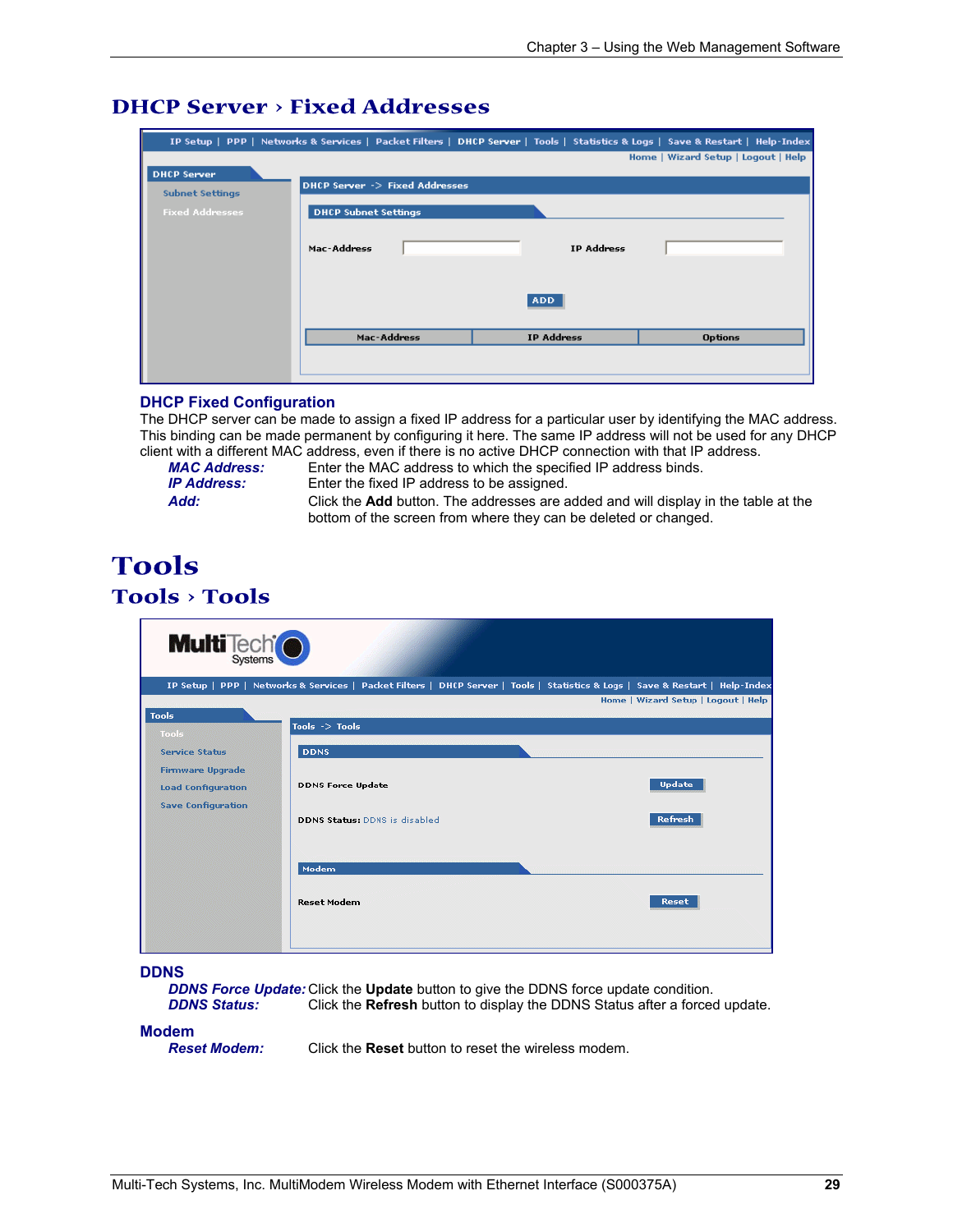### **Tools > Service Status**

This screen displays the status of each service that is available at run time. The first column lists the services available at run time; the second column identifies the configuration (enabled/disabled); the third column reports the current status of each service.

| <b>Tools</b>              | Tools $\rightarrow$ Service Status |               |                             |
|---------------------------|------------------------------------|---------------|-----------------------------|
| <b>Tools</b>              |                                    |               |                             |
| <b>Service Status</b>     | <b>Service Name</b>                | Configuration | <b>Status</b>               |
| <b>Firmware Upgrade</b>   | <b>DDNS</b>                        |               | DDNS is disabled            |
| <b>Load Configuration</b> | <b>SNTP</b>                        | disable       | SNTP is disabled            |
| <b>Save Configuration</b> | Ping Keep Alive                    |               | PING Keep alive is disabled |
|                           | Dial-on-Demand                     | enable        | PPP Link is up              |
|                           |                                    |               |                             |
|                           |                                    |               |                             |
|                           |                                    |               |                             |

### **Tools > Firmware Upgrade**

| Tools                     |                                   |
|---------------------------|-----------------------------------|
| <b>Tools</b>              | Tools -> Firmware Upgrade         |
| <b>Service Status</b>     | Firmware Upgrade                  |
| <b>Firmware Upgrade</b>   |                                   |
| <b>Load Configuration</b> | Browse<br>Browse file for upgrade |
| <b>Save Configuration</b> |                                   |
|                           | <b>Upgrade</b>                    |
|                           |                                   |
|                           |                                   |

#### **Firmware Upgrade**

*Browse File for Upgrade:* Click the **Browse** button to open the file that allows you to locate the upgrade file. When found, highlight the file name and press Enter so that the file name displays in the text box. Then click the **Upgrade** button.

#### **Important Notes:**

- **Firmware Upgrade** is available only when **Firmware Upgrade Configuration** is enabled on the IP Setup screen.
- The new firmware is written into the flash.
- A **Firmware Upgrade** will take at least 150 seconds while the firmware is downloaded. Do not cycle power during this time.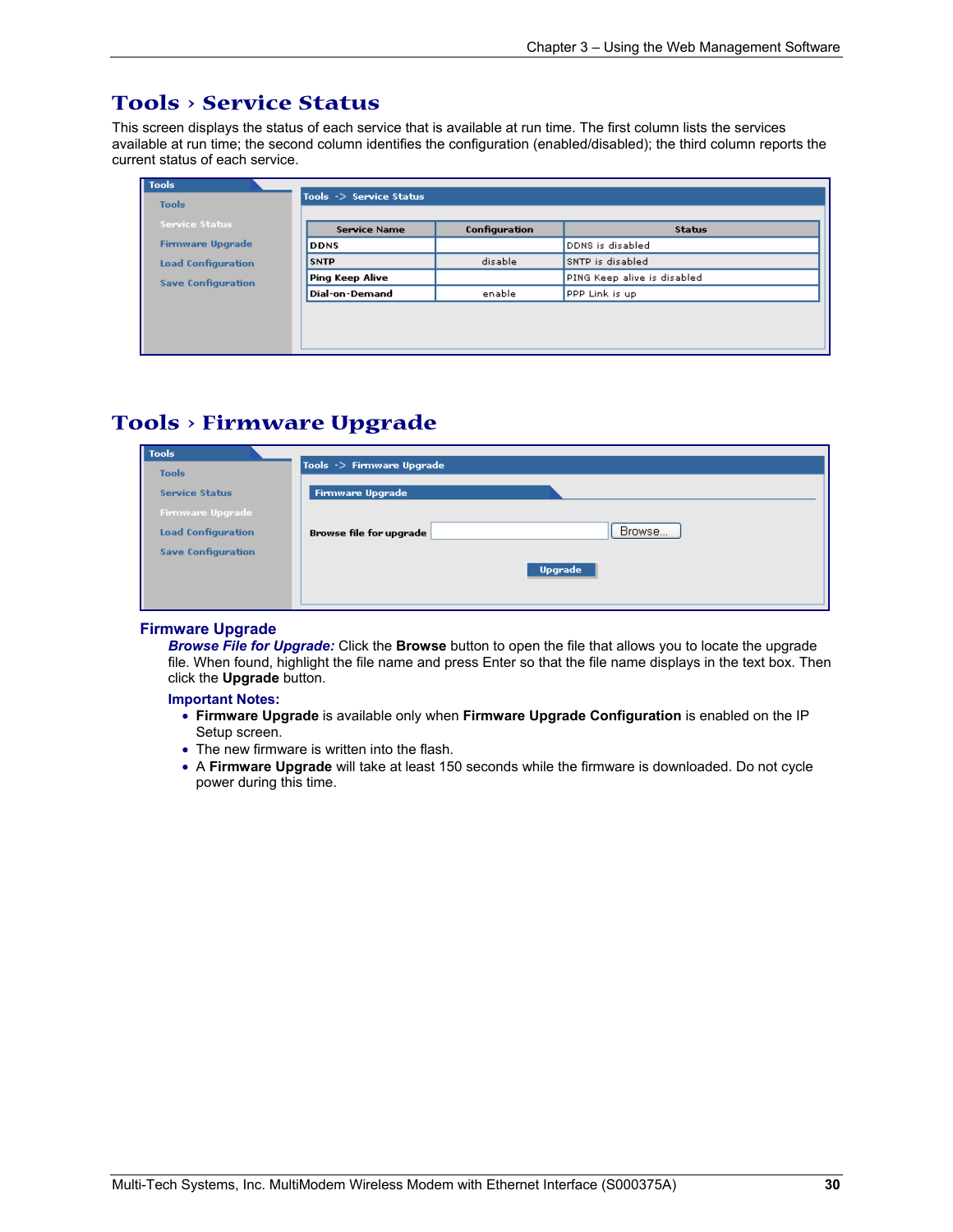### **Tools > Load Configuration**

| Tools                     |                                             |
|---------------------------|---------------------------------------------|
| <b>Tools</b>              | Tools -> Load Configuration                 |
| <b>Service Status</b>     | <b>Load Configuration</b>                   |
| <b>Firmware Upgrade</b>   |                                             |
| <b>Load Configuration</b> | Browse<br>Browse file to load configuration |
| <b>Save Configuration</b> |                                             |
|                           | Load                                        |
|                           |                                             |
|                           |                                             |

#### **Load Configuration**

*Browse File for Load Configuration:* Click the **Browse** button to open the file that allows you to locate the configuration file. When found, highlight the file name and press Enter so that the file name displays in the text box. Then click the **Load** button.

#### **Important Notes:**

- The new configuration is written into the flash.
- A **Configuration Upgrade** will take at least 3 seconds to download and 60 seconds to install the settings and reboot. Reboot happens automatically.

### **Tools > Configuration Download**

When you choose **Configuration Download** function, the following screen displays. It shows the name of the file you selected on the **Configuration Upgrade** screen.

Click the **Open**, **Save**, **Cancel**, or **More Info** buttons as desired. The **More Info** button displays Microsoft's Internet Explorer Help on downloading files.

| <b>File Download</b> |                                                                                                                                                               |
|----------------------|---------------------------------------------------------------------------------------------------------------------------------------------------------------|
|                      | Some files can harm your computer. If the file information below<br>looks suspicious, or you do not fully trust the source, do not open or<br>save this file. |
|                      | File name: config.tar.gz                                                                                                                                      |
|                      | File type:                                                                                                                                                    |
|                      | From:<br>192.168.2.1                                                                                                                                          |
|                      |                                                                                                                                                               |
|                      |                                                                                                                                                               |
|                      | Would you like to open the file or save it to your computer?                                                                                                  |
|                      | More Info<br>Save<br>Cancel<br>Open                                                                                                                           |
|                      | Always ask before opening this type of file                                                                                                                   |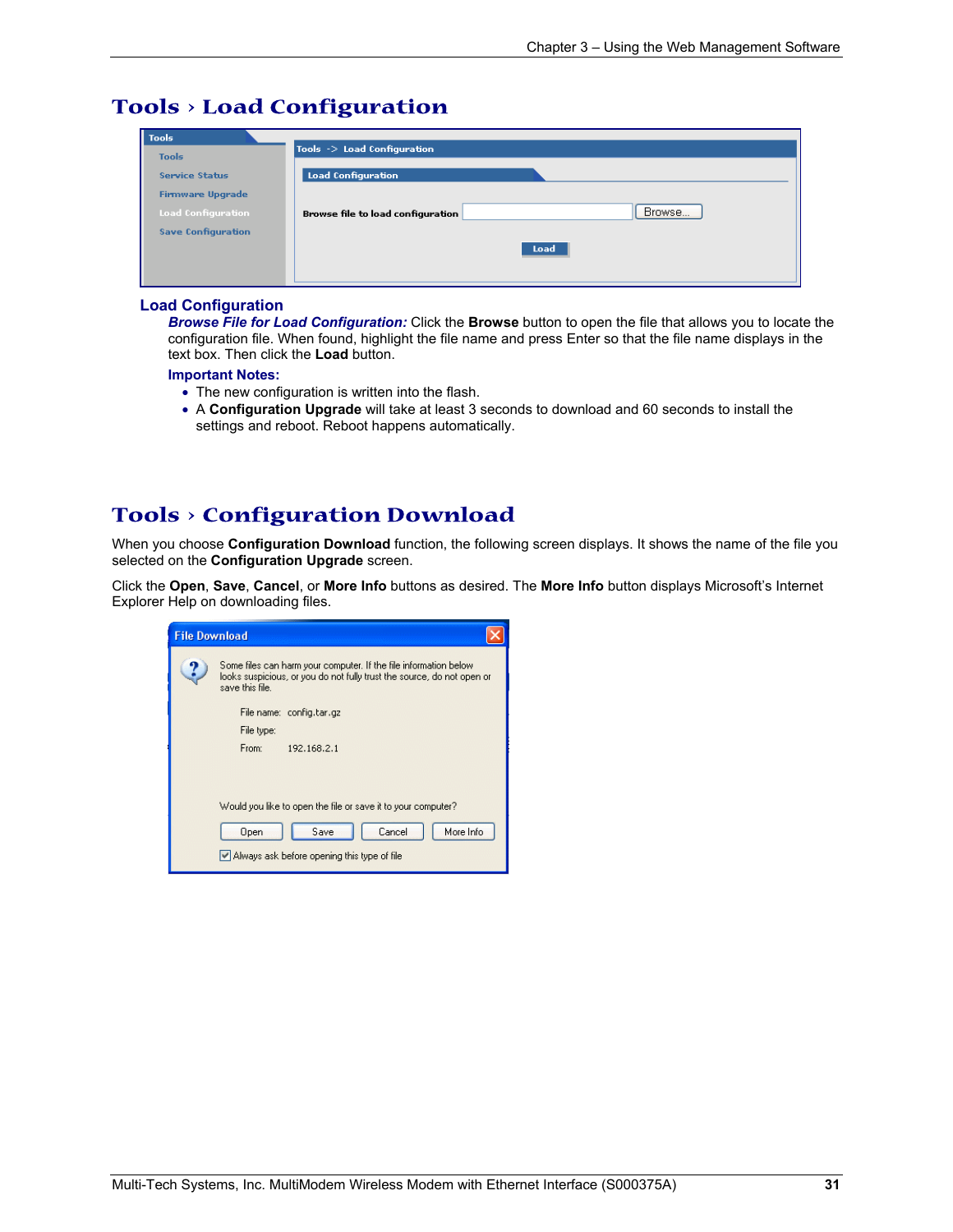### **Statistics & Logs Statistics & Logs > Ethernet**

| <b>Statistics &amp; Logs</b> | Statistics & Logs -> Ethernet |                |
|------------------------------|-------------------------------|----------------|
| <b>Ethernet</b><br>Serial    | eth0 statistics               |                |
| <b>PPP</b>                   |                               |                |
| <b>PPP Trace</b>             | MTU                           | 1500 bytes     |
| <b>SysInfo</b>               | <b>Rx Bytes</b>               | 259034 bytes   |
| <b>DHCP Stat</b>             | <b>Rx Packets</b>             | 2040           |
|                              | <b>Rx Errors</b>              | $\pmb{0}$      |
|                              | <b>Rx</b> dropped             | $\pmb{0}$      |
|                              | Rx Overruns                   | $\pmb{0}$      |
|                              | <b>Rx Frame</b>               | $\pmb{0}$      |
|                              | <b>Rx Compressed</b>          | $\pmb{0}$      |
|                              | Tx Bytes                      | 103306 bytes   |
|                              | <b>Tx Packets</b>             | 1742           |
|                              | Tx Bytes                      | 103306 bytes   |
|                              | <b>Tx Packets</b>             | 1742           |
|                              | <b>Tx Errors</b>              | $\overline{2}$ |
|                              | Tx dropped                    | $\pmb{0}$      |
|                              | <b>Tx Overruns</b>            | $\pmb{0}$      |
|                              | Tx Carrier                    | $\mathbf{2}$   |
|                              | <b>Tx Collisions</b>          | $\pmb{0}$      |
|                              | <b>Tx Compressed</b>          | $\pmb{0}$      |
|                              | Tx Queue Length               | 1000           |

This is an example of the Ethernet Statistics & Logs screen. It shows the type of information you will receive when you run this report.

### **Statistics & Logs > Serial**

| <b>Statistics &amp; Logs</b> |                             |                                     |
|------------------------------|-----------------------------|-------------------------------------|
| <b>Ethemet</b>               | Statistics & Logs -> Serial |                                     |
| Serial                       |                             | Serial Statistics (Current Session) |
| <b>PPP</b>                   | Status                      | Active                              |
| <b>PPP Trace</b>             |                             |                                     |
| SysInfo                      | Rx Bytes                    | 445 Bytes                           |
| <b>DHCP Stat</b>             | <b>Rx Errors</b>            | $\bf{0}$                            |
|                              |                             |                                     |
|                              | Tx Bytes                    | 543 Bytes                           |
|                              | <b>Tx Errors</b>            | $\bf{0}$                            |
|                              |                             |                                     |
|                              | <b>Tx Errors</b>            | $\bf{0}$                            |
|                              | <b>DCD</b>                  | On                                  |
|                              |                             |                                     |
|                              |                             |                                     |

This is an example of the Serial Statistics & Logs screen. It shows the type of information you will receive when you run this report.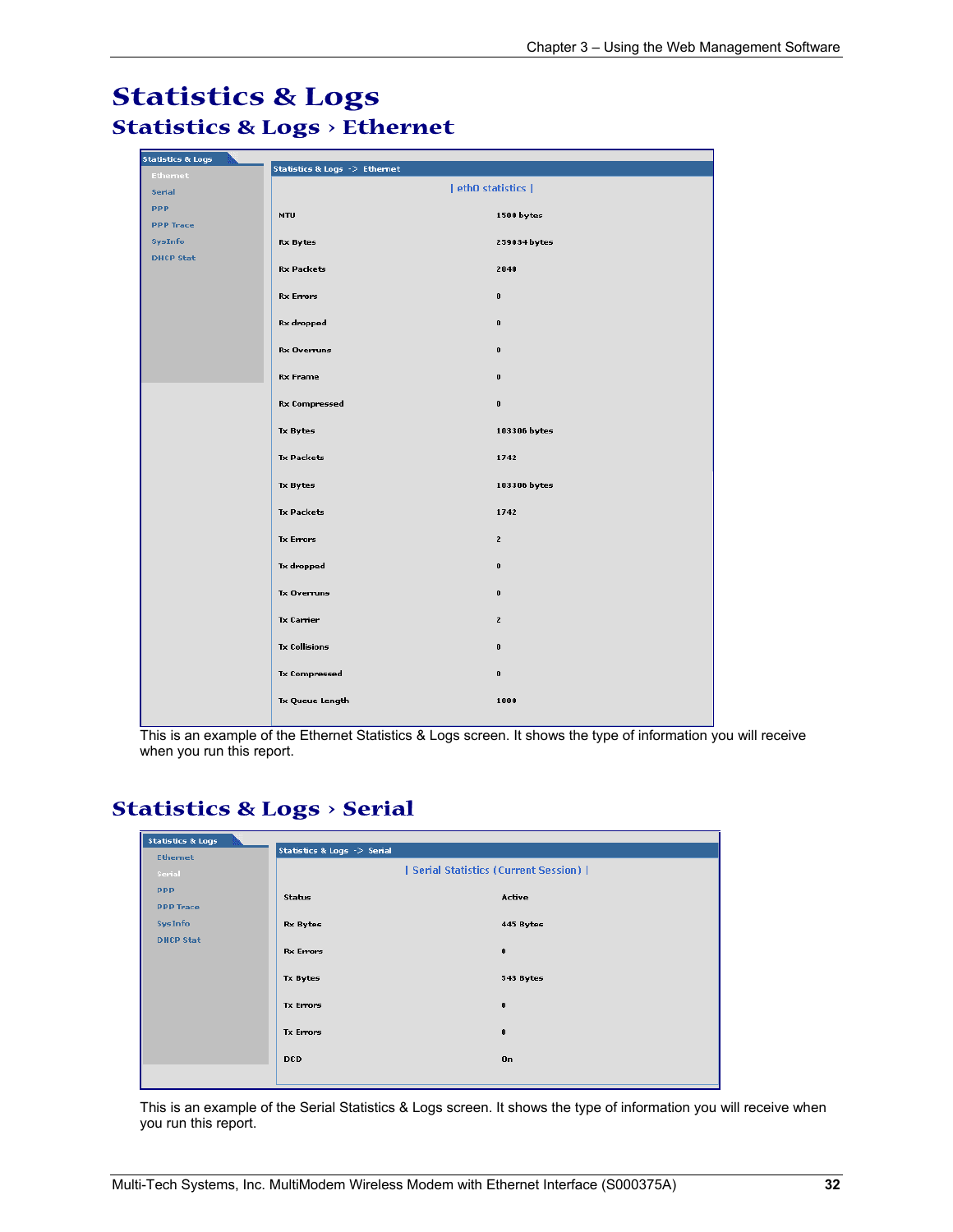| <b>Statistics &amp; Logs</b> | Statistics & Logs -> PPP |                 |
|------------------------------|--------------------------|-----------------|
| <b>Ethernet</b><br>Serial    |                          | ppp0 statistics |
| <b>PPP</b>                   |                          |                 |
| <b>PPP Trace</b>             | <b>PPP Link</b>          | UP (dialed)     |
| SysInfo                      | PPP Local ip             | 208.54.128.253  |
| <b>DHCP Stat</b>             | PPP Remote ip            | 192.168.111.111 |
|                              | <b>MTU</b>               | 1500 bytes      |
|                              | <b>Rx Bytes</b>          | 260535 bytes    |
|                              | <b>Rx Packets</b>        | 313             |
|                              | <b>Rx Errors</b>         | $\mathbf{0}$    |
|                              | Rx dropped               | $\bf{0}$        |
|                              | <b>Rx Overruns</b>       | $\mathbf{0}$    |
|                              | <b>Rx Frame</b>          | $\mathbf{0}$    |
|                              | <b>Rx Compressed</b>     | $\mathbf 0$     |
|                              | <b>Tx Bytes</b>          | 37738 bytes     |
|                              | <b>Tx Packets</b>        | 344             |
|                              | <b>Tx Errors</b>         | $\pmb{0}$       |
|                              | <b>Tx dropped</b>        | 6               |
|                              | Tx Overruns              | $\mathbf{0}$    |
|                              | <b>Tx Carrier</b>        | $\pmb{0}$       |
|                              | <b>Tx Collisions</b>     | $\bf{0}$        |
|                              | <b>Tx Compressed</b>     | $\pmb{0}$       |
|                              | <b>Tx Queue Length</b>   | 3               |
|                              |                          |                 |

### **Statistics & Logs > PPP**

This is an example of the PPP Statistics & Logs screen. It shows the type of information you will receive when you run this report.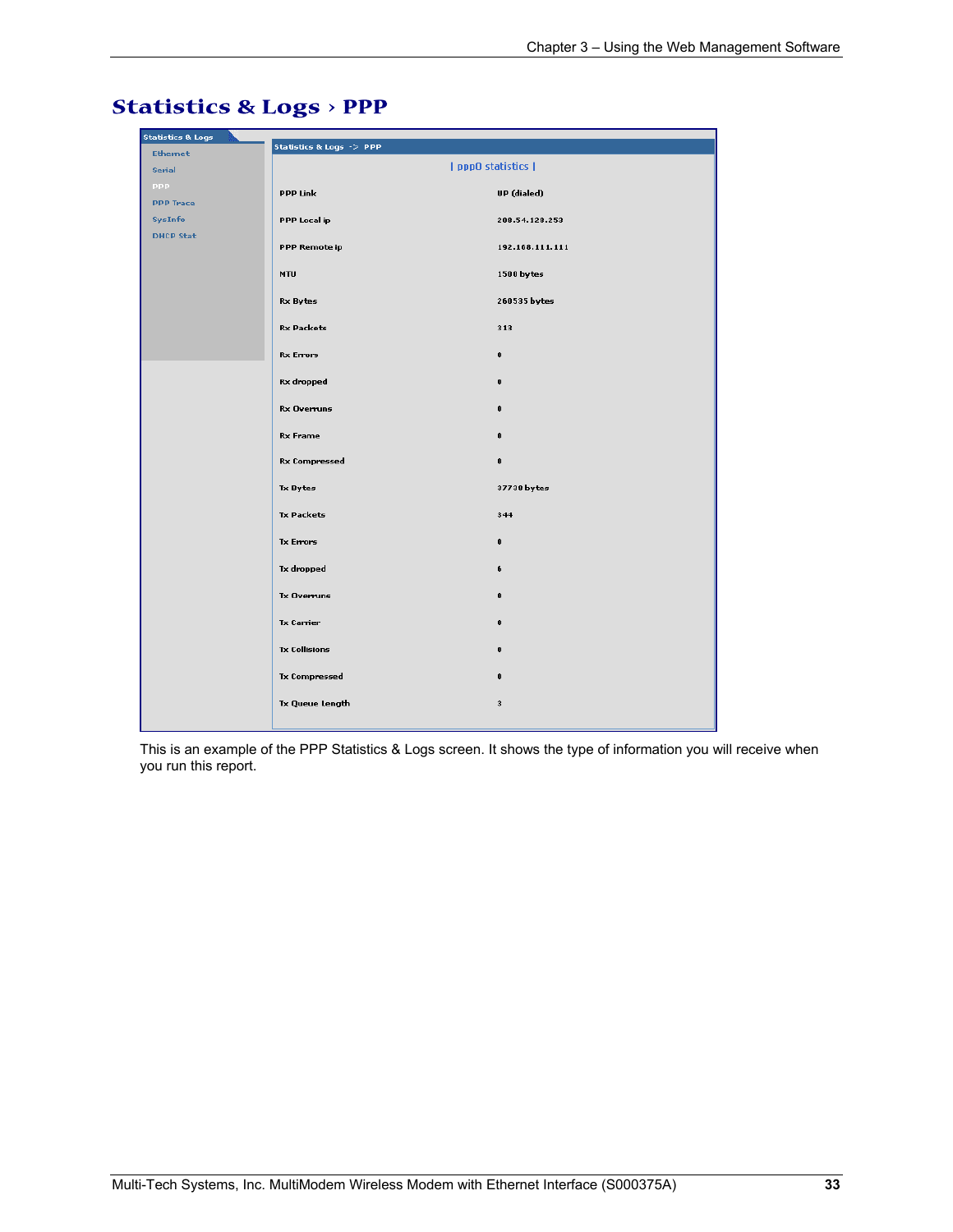| <b>Statistics &amp; Logs</b> |                                                         |
|------------------------------|---------------------------------------------------------|
| <b>Ethernet</b>              | Statistics & Logs -> PPP Trace                          |
| <b>Serial</b>                | <b>PPP Trace</b>                                        |
|                              | Physical Link Establishment                             |
| <b>PPP</b>                   | Sent: AT^M                                              |
| <b>PPP Trace</b>             | Rcvd: AT^M^M                                            |
| SysInfo                      | Rcvd: OK                                                |
| <b>DHCP Stat</b>             | Sent: at+cgdcont=1,"IP","internet3.voicestream.com"^M   |
|                              | Rcvd: ^M                                                |
|                              | Rcvd: at+cgdcont=1,"IP","internet3.voicestream.com"^M^M |
|                              | Rcvd: OK                                                |
|                              | Sent: ATDT*99***1#^M                                    |
|                              | Rcvd: ^M                                                |
|                              | Rcvd: ATDT*99***1#^M^M                                  |
|                              | Rcvd: CONNECT                                           |
|                              | Sent: ^M                                                |
|                              | Physical link established                               |
|                              | LCP: Sent Configure Ack                                 |
|                              | LCP: Rcvd Configure Reject                              |
|                              | LCP: Rcvd Configure Ack                                 |
|                              | <b>LCP: LAYER IS UP</b>                                 |
|                              | <b>PAP: Authentication Success</b>                      |
|                              | <b>IPCP: Sent Configure ACK</b>                         |
|                              | <b>IPCP: Rcvd Configure Nak</b>                         |
|                              | <b>IPCP: Rcvd Configure Ack</b>                         |
|                              | <b>IPCP: LAYER IS UP</b>                                |
|                              | <b>PPP Established</b>                                  |
|                              |                                                         |

### **Statistics & Logs > PPP Trace**

This is an example of the PPP Trace Statistics & Logs screen. It shows the type of information you will receive when you run this report.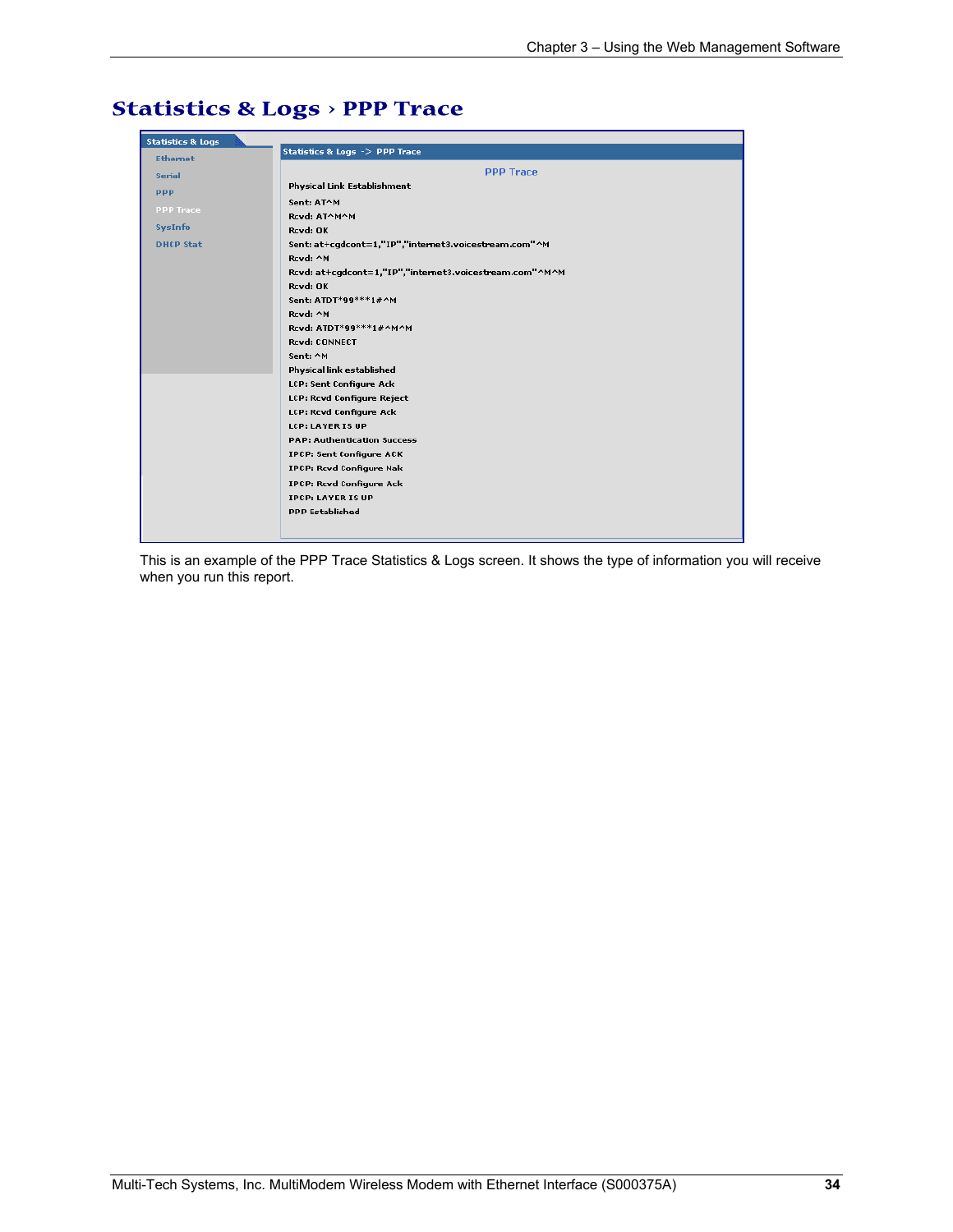

### **Statistics & Logs > SysInfo**

This is an example of the System Information Statistics & Logs screen. It shows the type of information you will receive when you run this report.

### **Statistics & Logs > DHCP Stat**

|                                   |                                           | IP Setup   PPP   Networks & Services   Packet Filters   DHCP Server   Tools   Statistics & Logs   Save & Restart   Help-Index |
|-----------------------------------|-------------------------------------------|-------------------------------------------------------------------------------------------------------------------------------|
|                                   |                                           | Home   Wizard Setup   Logout   Help                                                                                           |
| П<br><b>Statistics &amp; Logs</b> |                                           |                                                                                                                               |
| <b>Ethernet</b>                   | Statistics & Logs $\rightarrow$ DHCP Stat |                                                                                                                               |
| <b>Serial</b>                     |                                           | <b>DHCP Statictics</b>                                                                                                        |
| <b>PPP</b>                        | Mac Address                               | <b>IP Address</b>                                                                                                             |
| <b>PPP Trace</b>                  |                                           |                                                                                                                               |
| <b>SysInfo</b>                    |                                           |                                                                                                                               |
| <b>DHCP Stat</b>                  |                                           |                                                                                                                               |

This is an example of the DHCP Statistics & Logs screen. It shows the type of information you will receive when you run this report.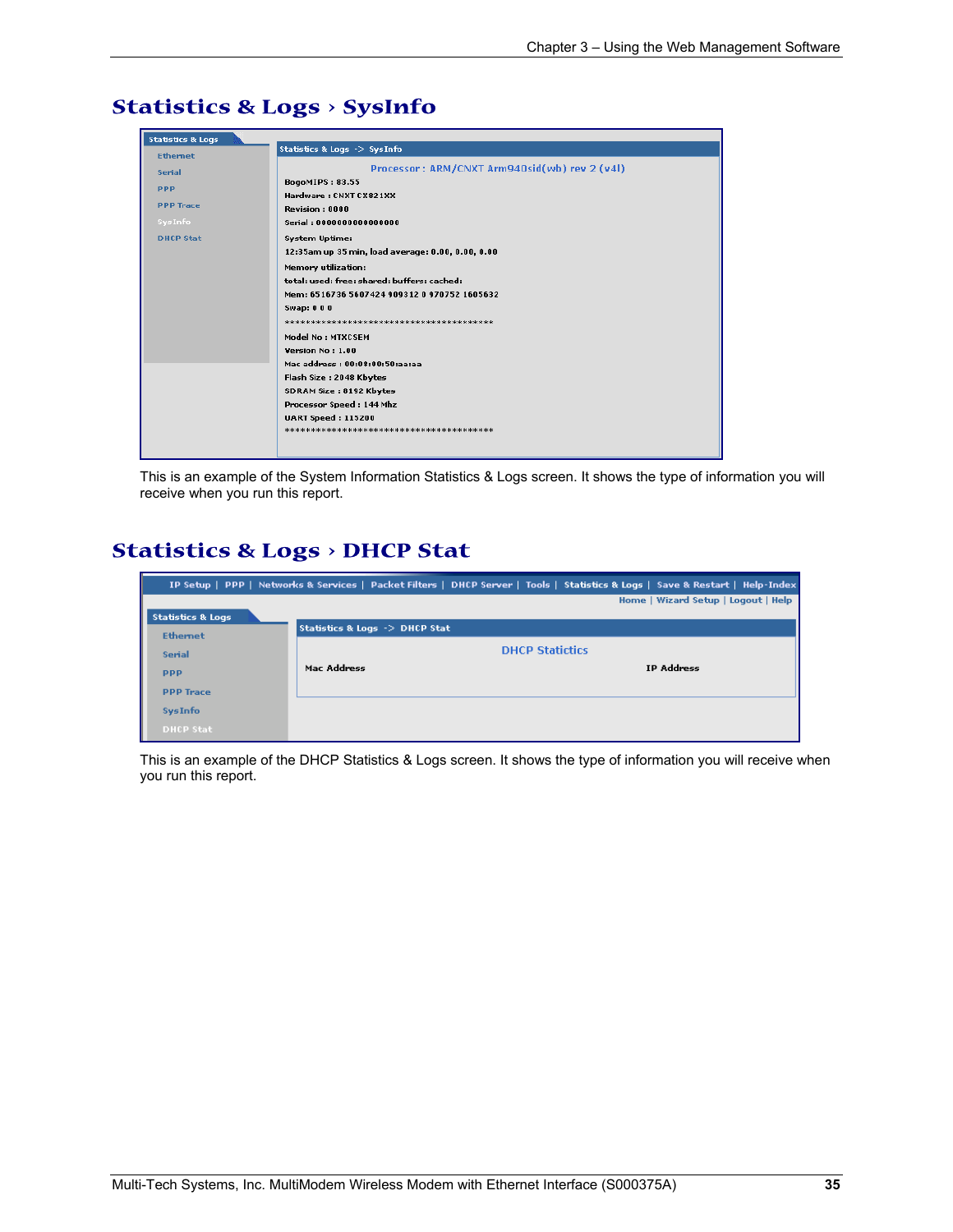## **Chapter 4 – Wireless Antenna**

## **The Antenna**

The antenna sub-system and integration in the application is a major issue: Choice of antenna (type, length, performances, thermal resistance, etc.) These elements could affect GSM performances such as sensitivity and emitted power.

### **GSM and CDMA Antenna**

The integrated modem antenna connector is a SMA connector. The SMA connector incorporates a 'Screw-on' action in order to make the connection easier while providing an excellent RF performance. An additional advantage is its small physical size, which is 50% of the standard MCX connector.

This type of connector is suitable for the standard ranges of flexible and semi-rigid cables. The characteristic impedance of the MMCX coaxial connector is 50 ohm. The antenna manufacturer must guarantee that the antenna will be working according to the radio characteristics presented in the table below.

### **GSM Radio Characteristics**

|                     | <b>GSM 850</b>               | <b>E-GSM 900</b>                                                                                           | <b>GSM 1800</b>  | <b>GSM 1900</b>  |
|---------------------|------------------------------|------------------------------------------------------------------------------------------------------------|------------------|------------------|
| <b>Frequency RX</b> | 869 to 894 MHz               | 925 to 960 MHz                                                                                             | 1805 to 1880 MHz | 1930 to 1990 MHz |
| <b>Frequency TX</b> | 824 to 849 MHz               | 880 to 915 MHz                                                                                             | 1710 to 1785 MHz | 1850 to 1910 MHz |
|                     |                              | RF Power Stand 2W at 12.5% duty cycle 2W at 12.5% duty cycle 1W at 12.5% duty cycle 1W at 12.5% duty cycle |                  |                  |
| Impedance           |                              | 50 ohms                                                                                                    |                  |                  |
| <b>VSWR</b>         |                              | <2                                                                                                         |                  |                  |
|                     | <b>Typical Radiated Gain</b> | 0 dBi on azimuth plane                                                                                     |                  |                  |

### **CDMA Radio Characteristics**

|                              | <b>CDMA 800</b>                 | <b>CDMA 1900</b> |
|------------------------------|---------------------------------|------------------|
| <b>Frequency RX</b>          | 869 to 894 MHz                  | 1930 to 1990 MHz |
| <b>Frequency TX</b>          | 824 to 849 MHz                  | 1850 to 1910 MHz |
| Impedance                    | 50 ohms                         |                  |
| <b>VSWR</b>                  | <2                              |                  |
| <b>Typical Radiated Gain</b> | 0 dBi in at least one direction |                  |

### **Antenna**

An antenna that meets the requirements for use with the SocketWireless product is included with your purchase.

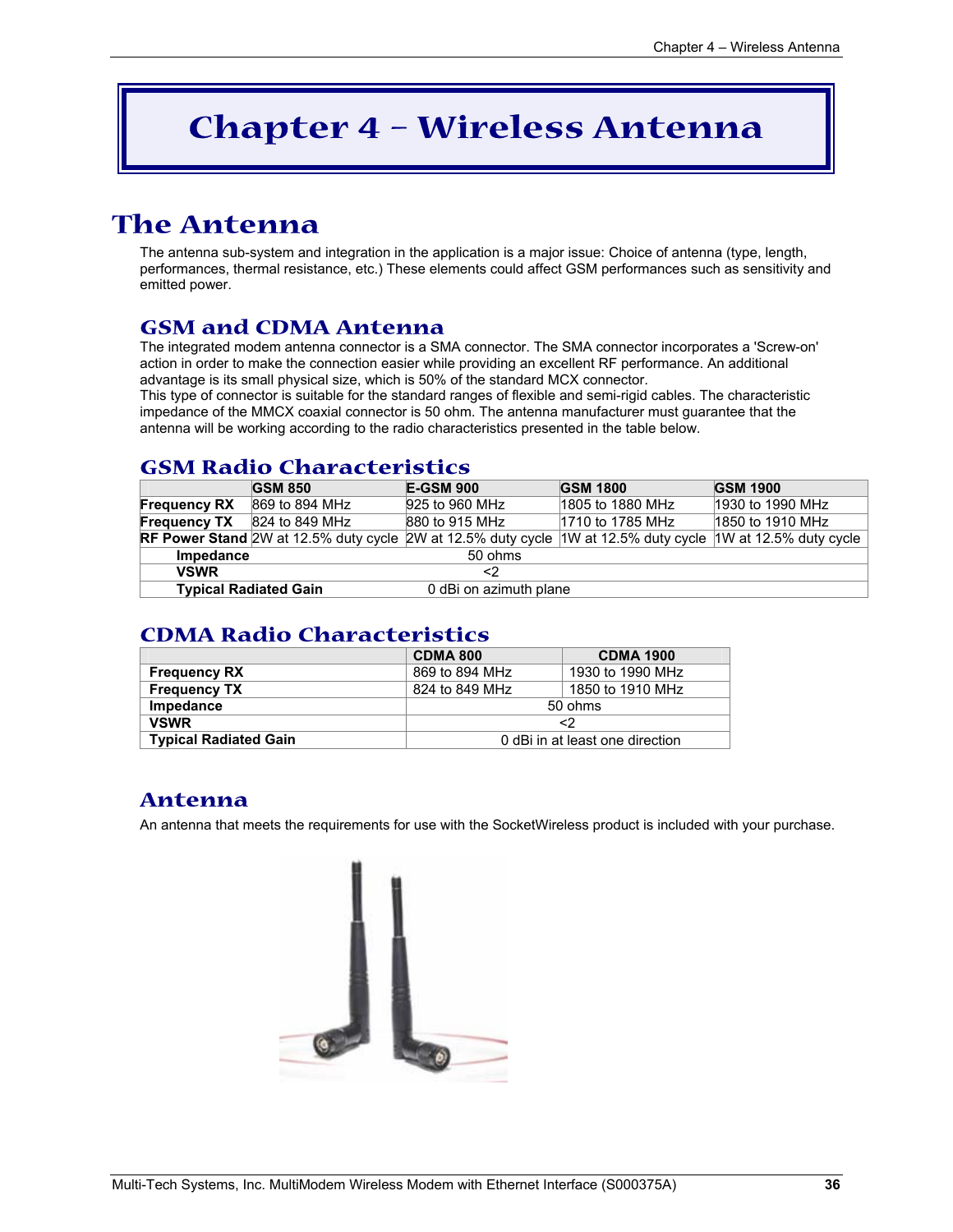## **Appendix A – Firmware Upgrade Using External TFTP Client**

Follow the steps below to install new firmware from the Multi-Tech Systems, Inc. Web site:

#### **Obtaining the Latest Firmware Version**

To obtain the latest version of the firmware, contact you Multi-Tech Sales Representative or contact Multi-Tech directly by phone or email:

Phone: 763-785-3500 or 800-328-9717 See the Multi-Tech Web site: www.multitech.com

- **1.** Open the modem/router's Web Management software using a Web Browser. Enter the Gateway Address http://192.168.2.1 (default) and complete the login.
- **2.** Go to the **IP Setup > General Configuration** screen and check the **Enable** button for **Firmware Upgrade** under the **TFTP Configuration** at the button of the screen.
- **3.** Click **Save & Restart** located on the Menu bar.
- **4.** Then open the DOS screen by clicking the PC's **Start** button and selecting **Programs > Accessories > Command Prompt**.
- **5.** At the **C:** prompt, enter the upload request by typing the following:

```
tftp -i <ip-address> put <firmware-filename>-tftp.bin AMD-tftp.bin 
Then press Enter.
```
**Example:** tftp -i 192.168.2.1 put c:\example.bin AMD-tftp.bin (Press Enter)

**Definitions of the Upload Request Parameters:** 

- **<ip-address>** Address of the Serial-to-Ethernet Adapter to which you are uploading the firmware image.
- **<firmware filename>** Filename under which the firmware file was saved on your PC or local network.
- **AMD-tftp.bin <destination filename>**

Filename must be AMD-tftp.bin. This is a case-sensitive file name; type it as shown here.

**6.** After the upgrade is completed, open the Web Management software to see if the new version shows.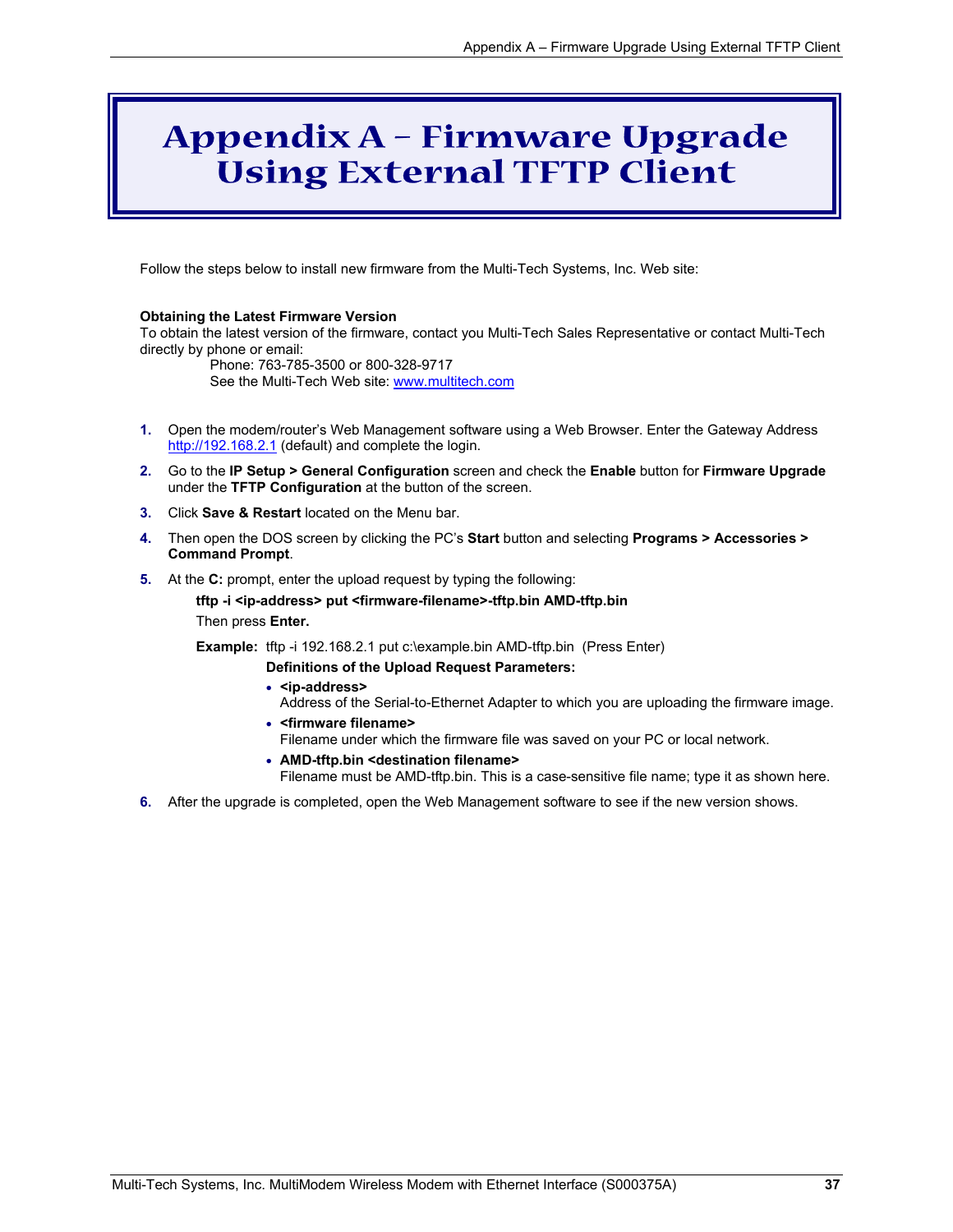## **Appendix B – Multi-Tech Systems, Inc. Warranty and Repair Policies**

### **Multi-Tech Warranty Statement**

Multi-Tech Systems, Inc., (hereafter "MTS") warrants that its products will be free from defects in material or workmanship for a period of two, five, or ten years (depending on model) from date of purchase, or if proof of purchase is not provided, two, five, or ten years (depending on model) from date of shipment. MTS MAKES NO OTHER WARRANTY, EXPRESS OR IMPLIED, AND ALL IMPLIED WARRANTIES OF MERCHANTABILITY AND FITNESS FOR A PARTICULAR PURPOSE ARE HEREBY DISCLAIMED.

This warranty does not apply to any products which have been damaged by lightning storms, water, or power surges or which have been neglected, altered, abused, used for a purpose other than the one for which they were manufactured, repaired by Customer or any party without MTS's written authorization, or used in any manner inconsistent with MTS's instructions.

MTS's entire obligation under this warranty shall be limited (at MTS's option) to repair or replacement of any products which prove to be defective within the warranty period or, at MTS's option, issuance of a refund of the purchase price. Defective products must be returned by Customer to MTS's factory — transportation prepaid.

**MTS WILL NOT BE LIABLE FOR CONSEQUENTIAL DAMAGES, AND UNDER NO CIRCUMSTANCES WILL ITS LIABILITY EXCEED THE PRICE FOR DEFECTIVE PRODUCTS.** 

### **Repair Procedures for U.S. and Canadian Customers**

In the event that service is required, products may be shipped, freight prepaid, to our Mounds View, Minnesota factory:

Multi-Tech Systems, Inc. 2205 Woodale Drive Mounds View, MN 55112 Attn: Repairs, Serial #

A Returned Materials Authorization (RMA) is not required. Return shipping charges (surface) will be paid by MTS to destinations in U.S. and Canada.

Please include, inside the shipping box, a description of the problem, a return shipping address (must have street address, not P.O. Box), your telephone number, and if the product is out of warranty, a check or purchase order for repair charges.

For out of warranty repair charges, go to www.multitech.com/DOCUMENTS/Company/warranty/

Extended two-year overnight replacement service agreements are available for selected products. Please call MTS customer service at (888) 288-5470 or visit our web site at www.multitech.com/PARTNERS/Programs/orc/ for details on rates and coverage's.

Please direct your questions regarding technical matters, product configuration, verification that the product is defective, etc., to our Technical Support department at (800) 972-2439 or email support@multitech.com. Please direct your questions regarding repair expediting, receiving, shipping, billing, etc., to our Repair Accounting department at (800) 328-9717 or (763) 717-5631, or email mtsrepair@multitech.com.

Repairs for damages caused by lightning storms, water, power surges, incorrect installation, physical abuse, or user-caused damages are billed on a time-plus-materials basis.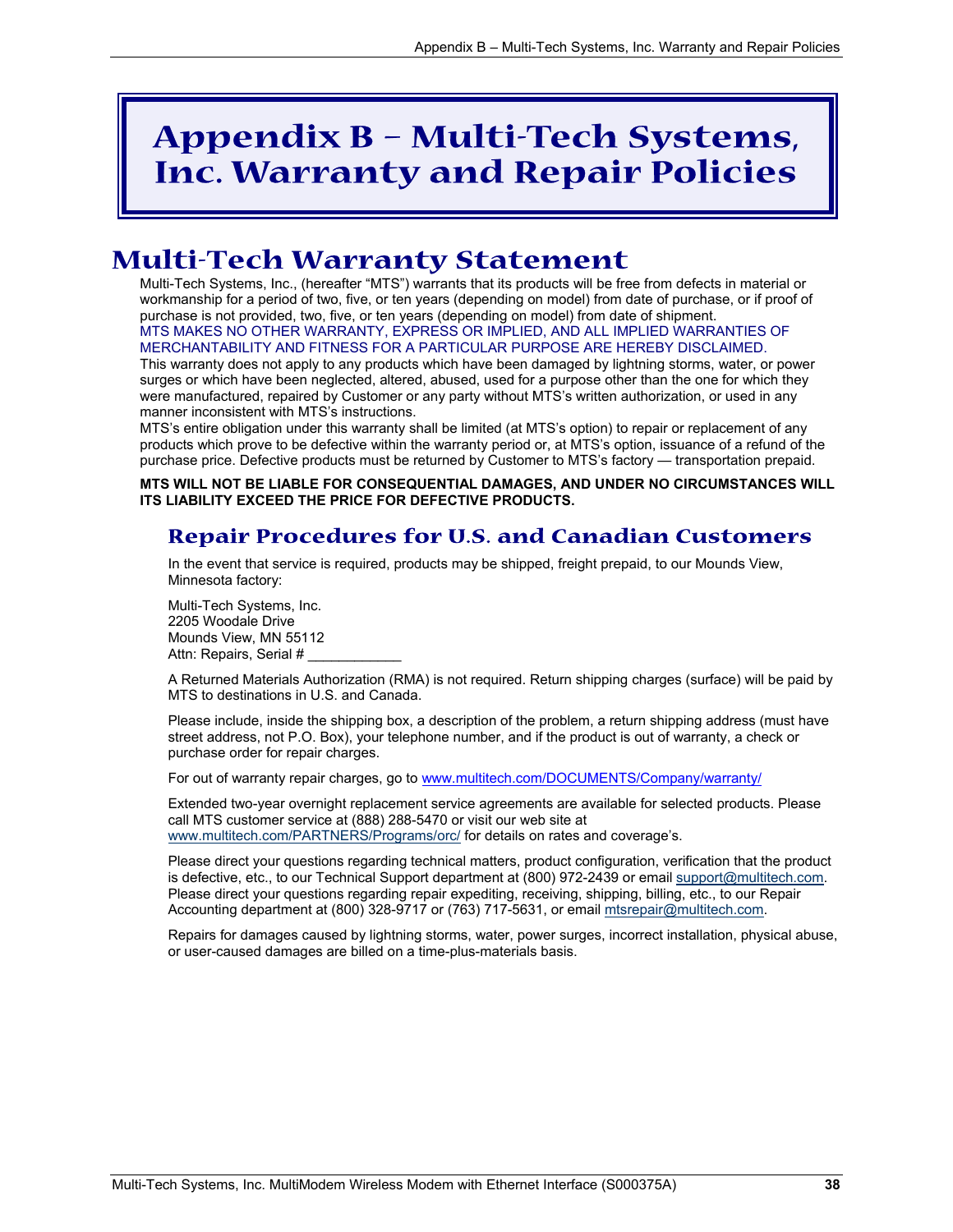### **Repair Procedures for International Customers (Outside U.S.A. and Canada)**

Your original point of purchase Reseller may offer the quickest and most economical repair option for your Multi-Tech product. You may also contact any Multi-Tech sales office for information about the nearest distributor or other repair service for your Multi-Tech product. The Multi-Tech sales office directory is available at www.multitech.com/PARTNERS/Channels/offices/

In the event that factory service is required, products may be shipped, freight prepaid to our Mounds View, Minnesota factory. Recommended international shipment methods are via Federal Express, UPS or DHL courier services, or by airmail parcel post; shipments made by any other method will be refused. A Returned Materials Authorization (RMA) is required for products shipped from outside the U.S.A. and Canada. Please contact us for return authorization and shipping instructions on any International shipments to the U.S.A. Please include, inside the shipping box, a description of the problem, a return shipping address (must have street address, not P.O. Box), your telephone number, and if the product is out of warranty, a check drawn on a U.S. bank or your company's purchase order for repair charges. Repaired units shall be shipped freight collect, unless other arrangements are made in advance.

Please direct your questions regarding technical matters, product configuration, verification that the product is defective, etc., to our Technical Support department nearest you or email support@multitech.com. When calling the U.S., please direct your questions regarding repair expediting, receiving, shipping, billing, etc., to our Repair Accounting department at +(763) 717-5631 in the U.S.A., or email mtsrepair@multitech.com.

Repairs for damages caused by lightning storms, water, power surges, incorrect installation, physical abuse, or user-caused damages are billed on a time-plus-materials basis.

### **Repair Procedures for International Distributors**

International distributors should contact their MTS International sales representative for information about the repairs for their Multi-Tech product.

Please direct your questions regarding technical matters, product configuration, verification that the product is defective, etc., to our International Technical Support department at +(763)717-5863. When calling the U.S., please direct your questions regarding repair expediting, receiving, shipping, billing, etc., to our Repair Accounting department at +(763) 717-5631 in the U.S.A. or email mtsrepair@multitech.com.

Repairs for damages caused by lightning storms, water, power surges, incorrect installation, physical abuse, or user-caused damages are billed on a time-plus-materials basis.

### **Replacement Parts**

SupplyNet, Inc. can supply you with replacement power supplies, cables, and connectors for selected Multi-Tech products. You can place an order with SupplyNet via mail, phone, fax, or the Internet at the following addresses:

| Mail:     | SupplyNet, Inc.             |
|-----------|-----------------------------|
|           | 614 Corporate Way           |
|           | Valley Cottage, NY 10989    |
| Phone:    | 800 826-0279                |
| Fax:      | 914 267-2420                |
| Email:    | info@thesupplynet.com       |
| Internet: | http://www.thesupplynet.com |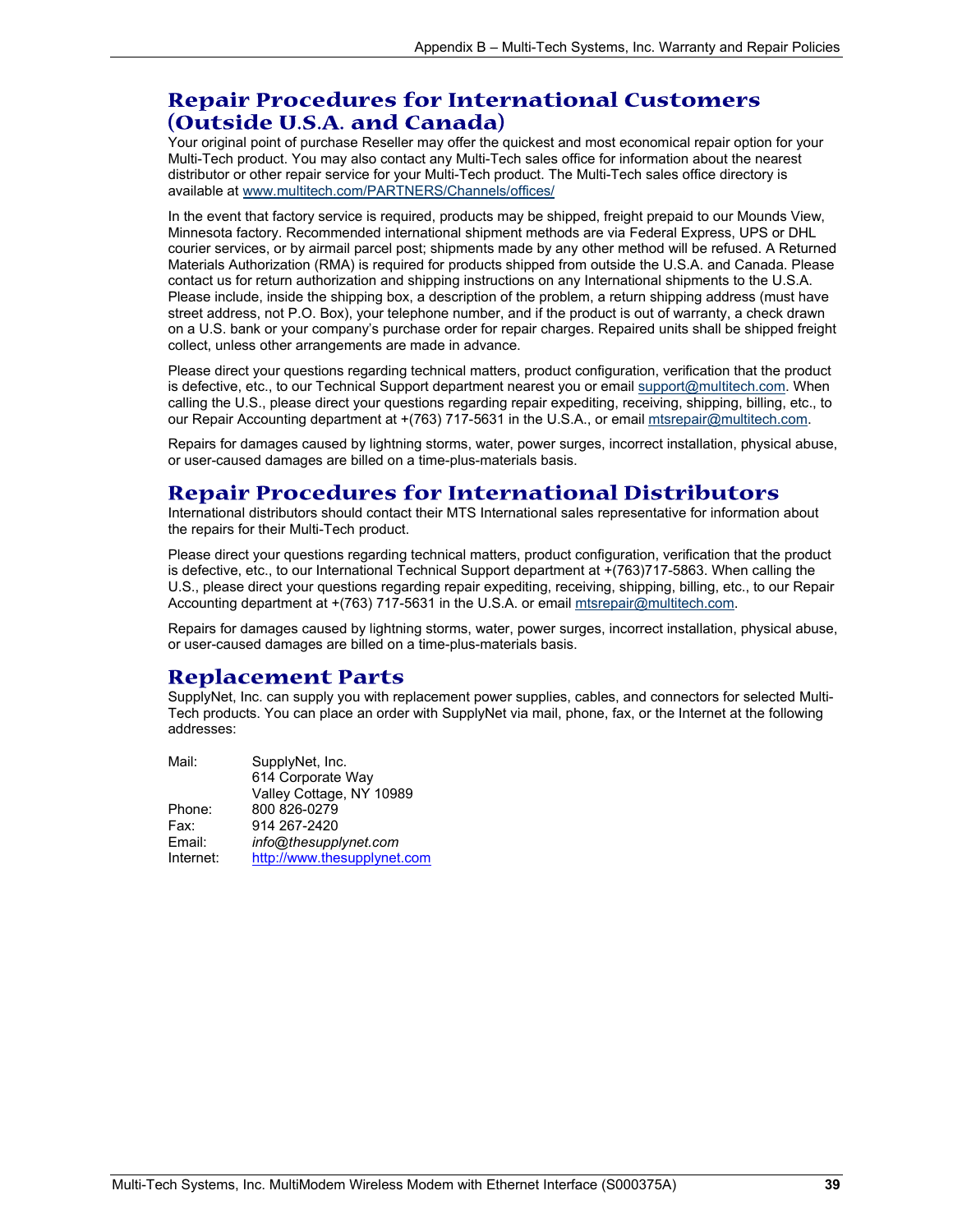## **Appendix C – Waste Electrical and Electronic Equipment**

July, 2005

#### **Waste Electrical and Electronic Equipment (WEEE)**

The WEEE directive places an obligation on EU-based manufacturers, distributors, retailers and importers to takeback electronics products at the end of their useful life. A sister Directive, ROHS (Restriction of Hazardous Substances) complements the WEEE Directive by banning the presence of specific hazardous substances in the products at the design phase. The WEEE Directive covers all Multi-Tech products imported into the EU as of August 13, 2005. EU-based manufacturers, distributors, retailers and importers are obliged to finance the costs of recovery from municipal collection points, reuse, and recycling of specified percentages per the WEEE requirements.

#### **Instructions for Disposal of WEEE by Users in the European Union**

The symbol shown below is on the product or on its packaging, which indicates that this product must not be disposed of with other waste. Instead, it is the user's responsibility to dispose of their waste equipment by handing it over to a designated collection point for the recycling of waste electrical and electronic equipment. The separate collection and recycling of your waste equipment at the time of disposal will help to conserve natural resources and ensure that it is recycled in a manner that protects human health and the environment. For more information about where you can drop off your waste equipment for recycling, please contact your local city office, your household waste disposal service or where you purchased the product.

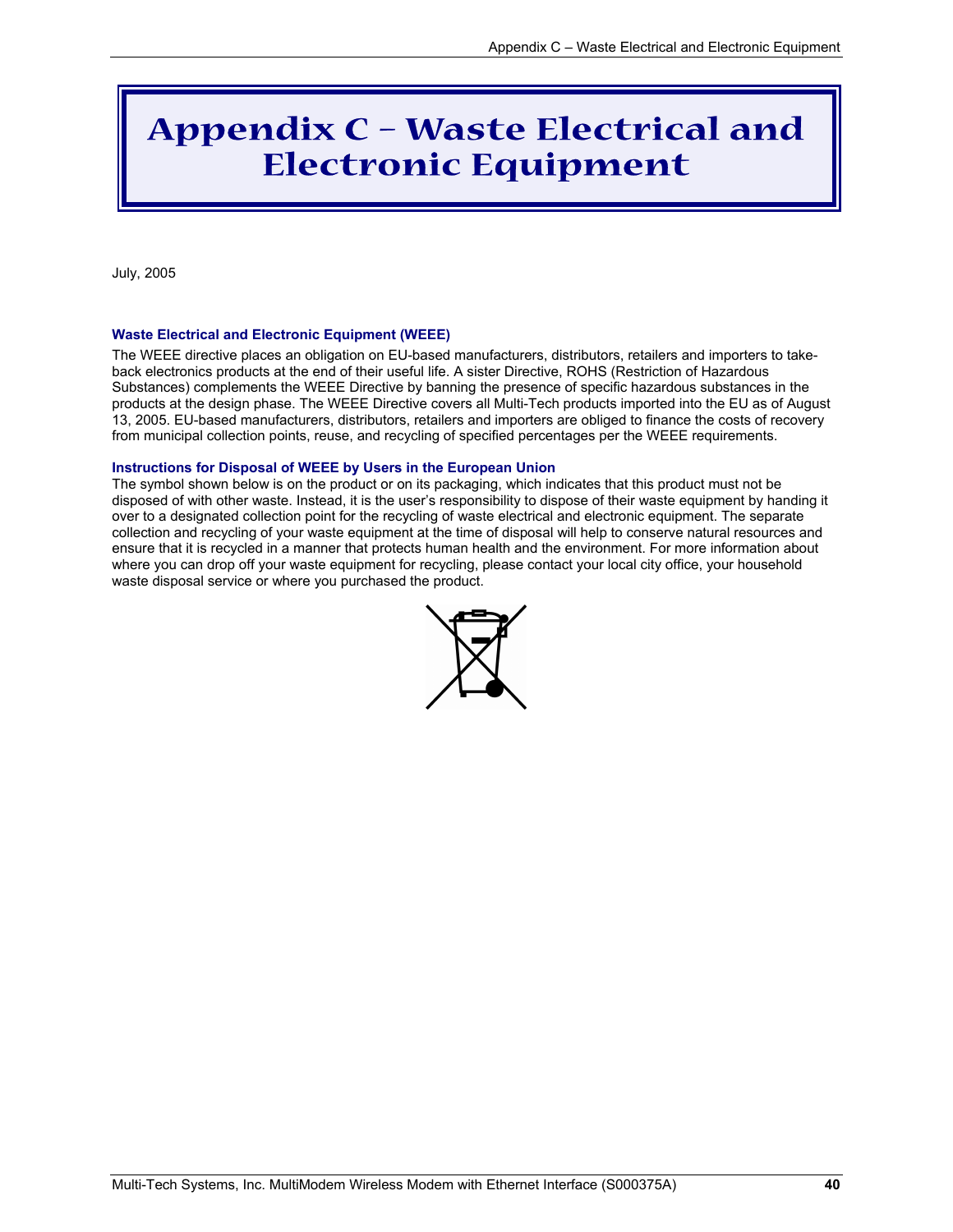## **Index**

### $\boldsymbol{A}$

### $\boldsymbol{B}$

| Browse File for Load Configuration31 |  |
|--------------------------------------|--|
|                                      |  |

### $\boldsymbol{C}$

### $\boldsymbol{D}$

### $\boldsymbol{E}$

### $\boldsymbol{F}$

### $\boldsymbol{G}$

| GSM/GPRS and CDMA Antenna36 |  |
|-----------------------------|--|

### $\boldsymbol{H}$

### $\boldsymbol{I}$

### $\boldsymbol{L}$

### $\boldsymbol{M}$

### $\boldsymbol{N}$

### $\boldsymbol{o}$

| Obtain DNS Server Address Automatically8 |  |
|------------------------------------------|--|
|                                          |  |
|                                          |  |

### $\boldsymbol{P}$

### $\boldsymbol{R}$

### $\boldsymbol{S}$

| Statistics & Logs > DHCP Statistics35 |  |
|---------------------------------------|--|
|                                       |  |